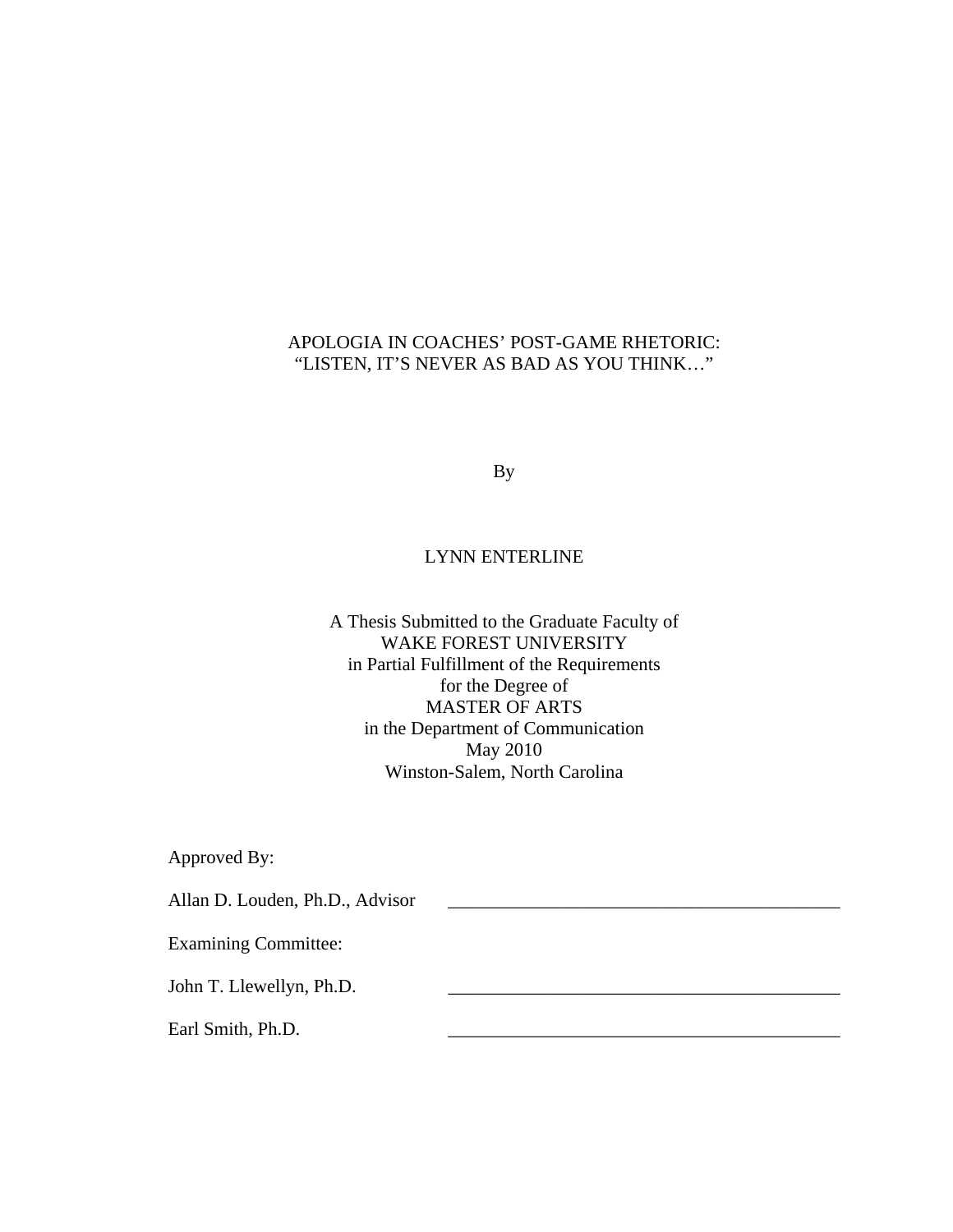### **ACKNOWLEDGEMENTS**

I have a remarkable group of people who aided me throughout my two years at Wake Forest University. First, I need to thank my thesis committee and, specifically, Dr. Allan Louden. A few words cannot express how blessed I was to have Dr. Louden as such an integral part of my graduate education. He served as my graduate director and the professor of the classes I assisted, as well as the graduate advisor for my thesis. His humor, knowledge and insight impacted me more than I can ever reflect, and my time at Wake Forest was greatly enriched by his company. Furthermore, I had the profound privilege of working with the scholar who developed the 2003 "coachtalk" theory, which served as the foundation of my study, in Dr. John Llewellyn. His expertise made this study possible and initially piqued my interest in this particular topic. Also, I am indebted to Dr. Earl Smith, who shared his vast sports industry knowledge and research with me during this project.

I cannot imagine a better institution to have furthered my education as a master's student than Wake Forest. The entire contingent of professors and staff aided in making my graduate education invaluable. I would be remiss if I did not include my wonderful colleagues in my acknowledgements. Thank you to everyone within the Department of Communication as well as Wake Forest University's Athletic Media Relations Department including: Elizabeth Mills, Chad Crunk, Laura Riddle, Michael Hubbard, Sean Ridley, Scott Wortman, Chandra Allen, and so many others. Please accept my sincerest gratitude.

Additionally, I would like to express appreciation to the organizations where I honed a skill set conducive to this study while serving as an employee. Thank you to the

ii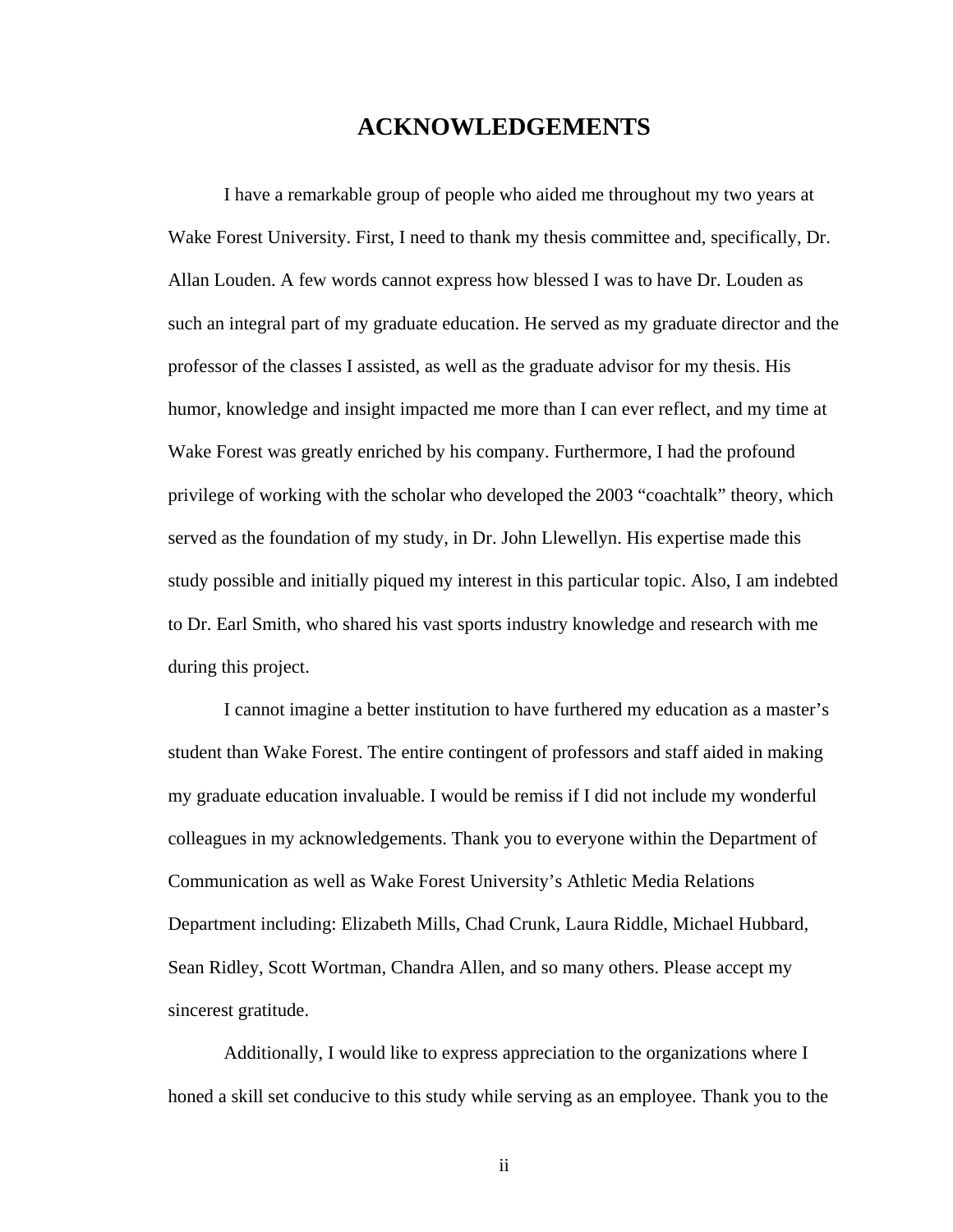Tampa Bay Buccaneers, the American Red Cross and the Purdue University Department of Intercollegiate Athletics. I will always be grateful for Tom Schott because he took a chance when he hired me as an undergraduate student and gave me an opportunity to assist Purdue University's football program and its public relations efforts. My experience as a Purdue employee propelled my desire to continue studying the sports industry and its unique communication.

In closing, I desire to thank my family and friends. My parents, Don and Kathy Enterline, have been supportive and encouraging throughout my entire lifetime, including during my educational pursuits. My two brothers, John Enterline and Greg Enterline, continue to serve as extraordinary role models and confidants. Everyone in my family, from grandparents to cousins to sisters-in-law, benefitted me during my time at Wake Forest. Also, I would like to share my appreciation for my volunteer coder and dear friend Kyle Erickson. His encouragement helped me during the numerous hours of transcribing and coding that were involved with this project. My close friends Sarah Buchanan and Mackenzie Davis have offered me their camaraderie and support from the moment I even began considering graduate programs. I feel so blessed to have such an astounding group of family and friends, as well as mentors and scholars supporting me. Thank you!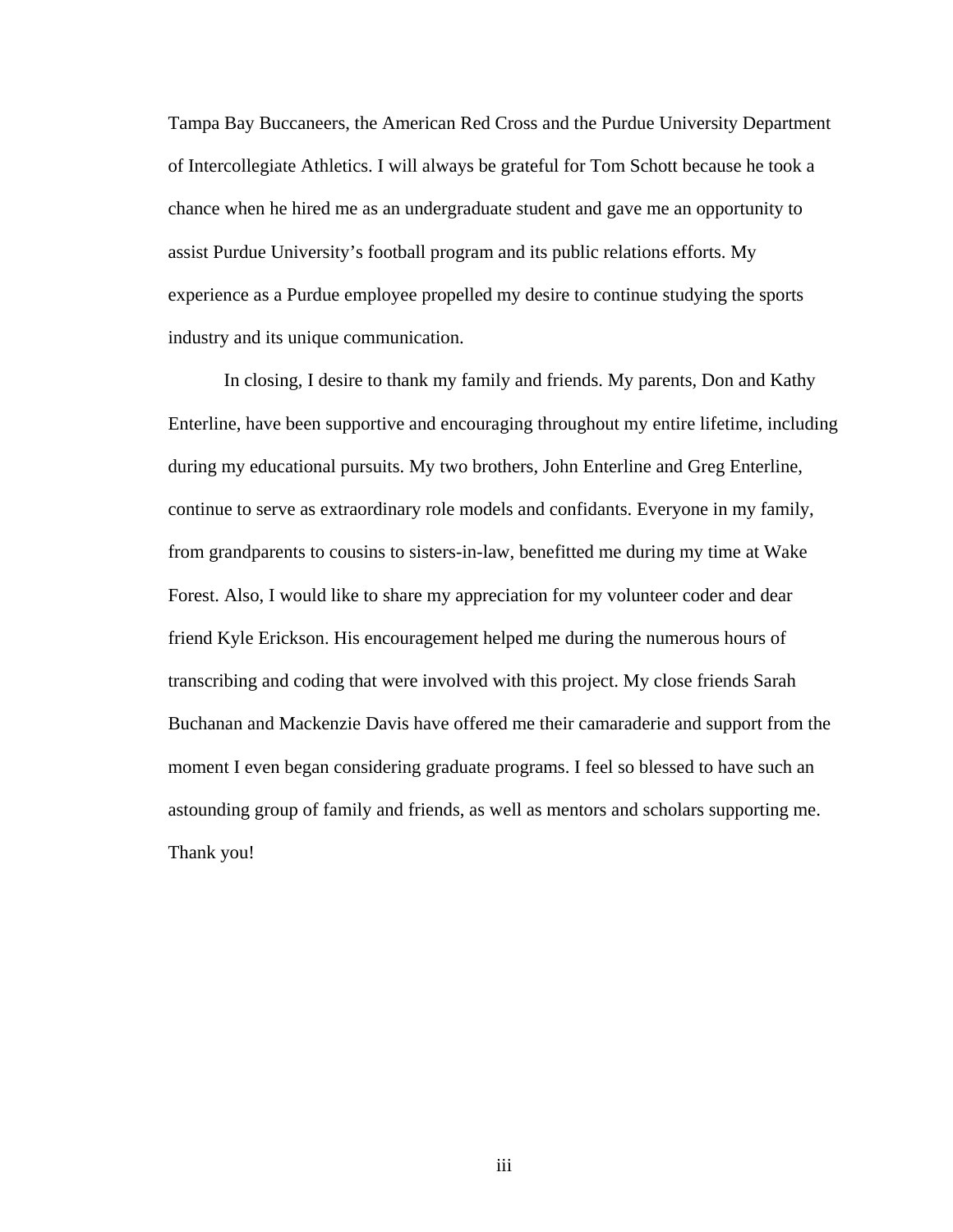# **TABLE OF CONTENTS**

| SUBCATEGORIES OF "COACHTALK" THEMES32       |  |
|---------------------------------------------|--|
|                                             |  |
|                                             |  |
|                                             |  |
|                                             |  |
| Themes Expressed During Press Conferences39 |  |
|                                             |  |
|                                             |  |
|                                             |  |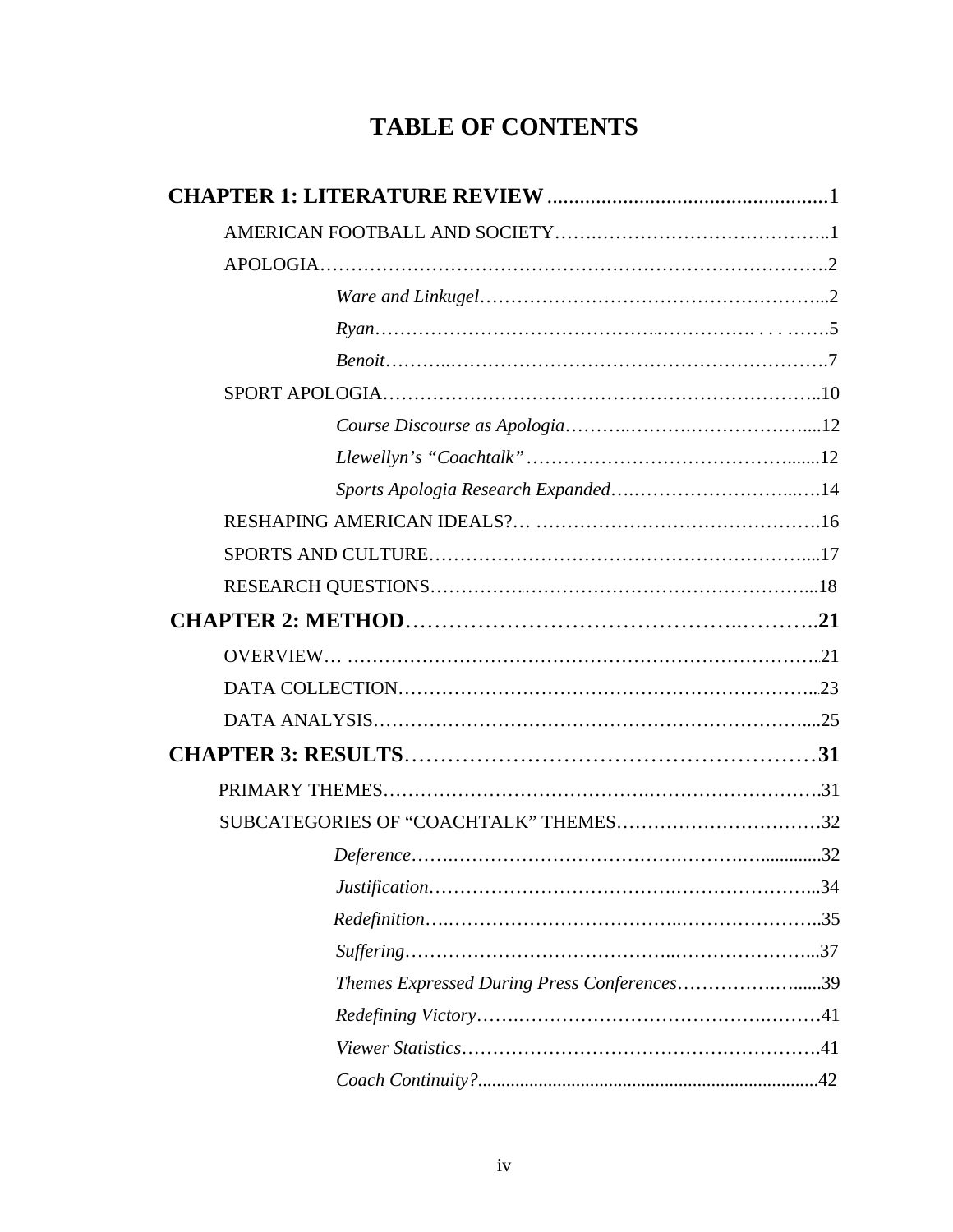| IMPLICATIONS FOR LLEWELLYN'S "COACHTALK" THEORY45     |
|-------------------------------------------------------|
| CONTINUING KRUSE'S SPORTS APOLOGIA RESEARCH48         |
|                                                       |
|                                                       |
|                                                       |
|                                                       |
|                                                       |
|                                                       |
| FUTURE CODING SCHEMES AND ADDITIONAL RESEARCH AREAS57 |
|                                                       |
| APPENDIX A: DATA COLLECTION - COACH TRANSCRIPTS69     |
|                                                       |
|                                                       |
|                                                       |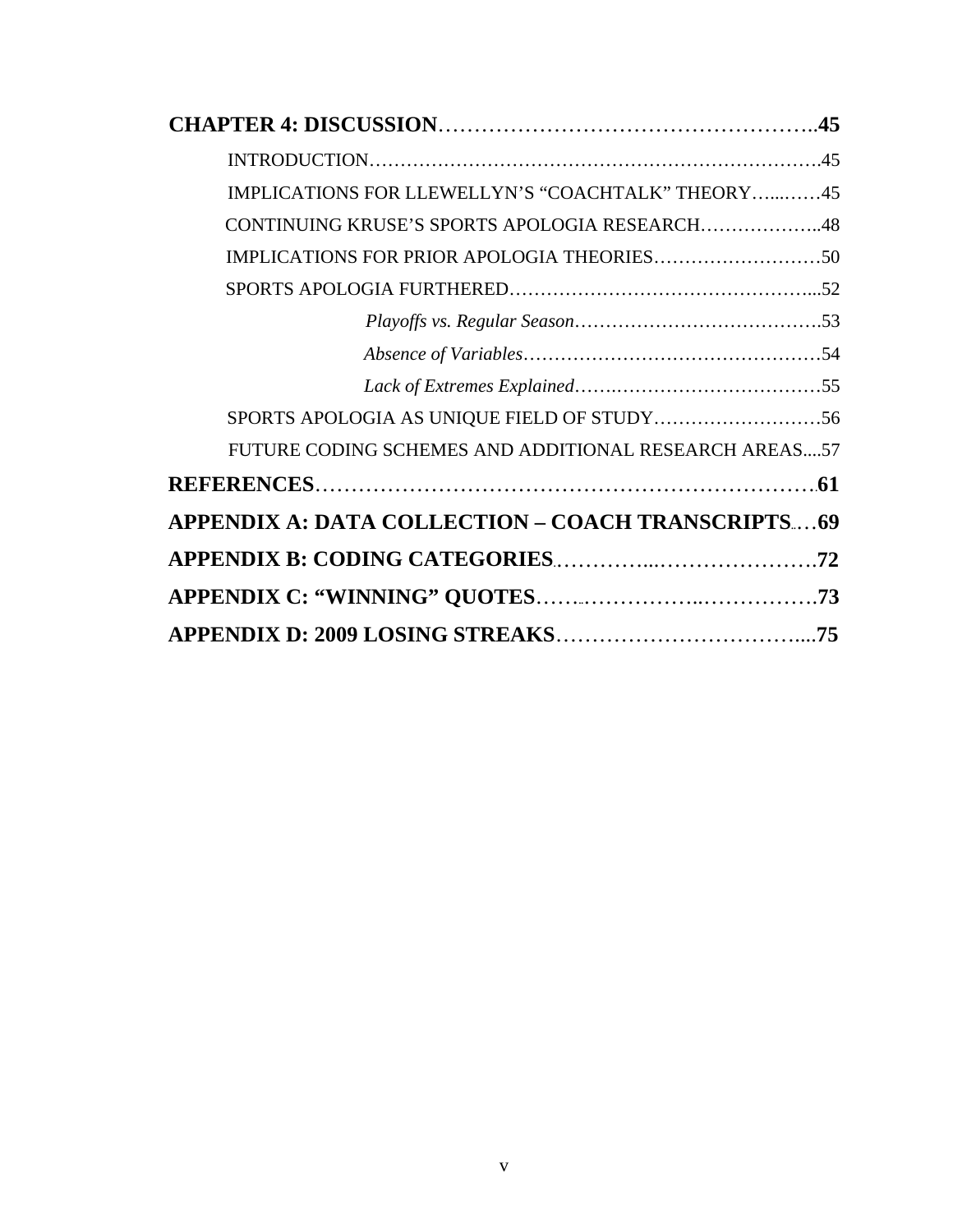# **ILLUSTRATIONS**

# TABLES

# FIGURES

| Figure 1: Frequency of primary "coachtalk" theme32 |  |
|----------------------------------------------------|--|
|                                                    |  |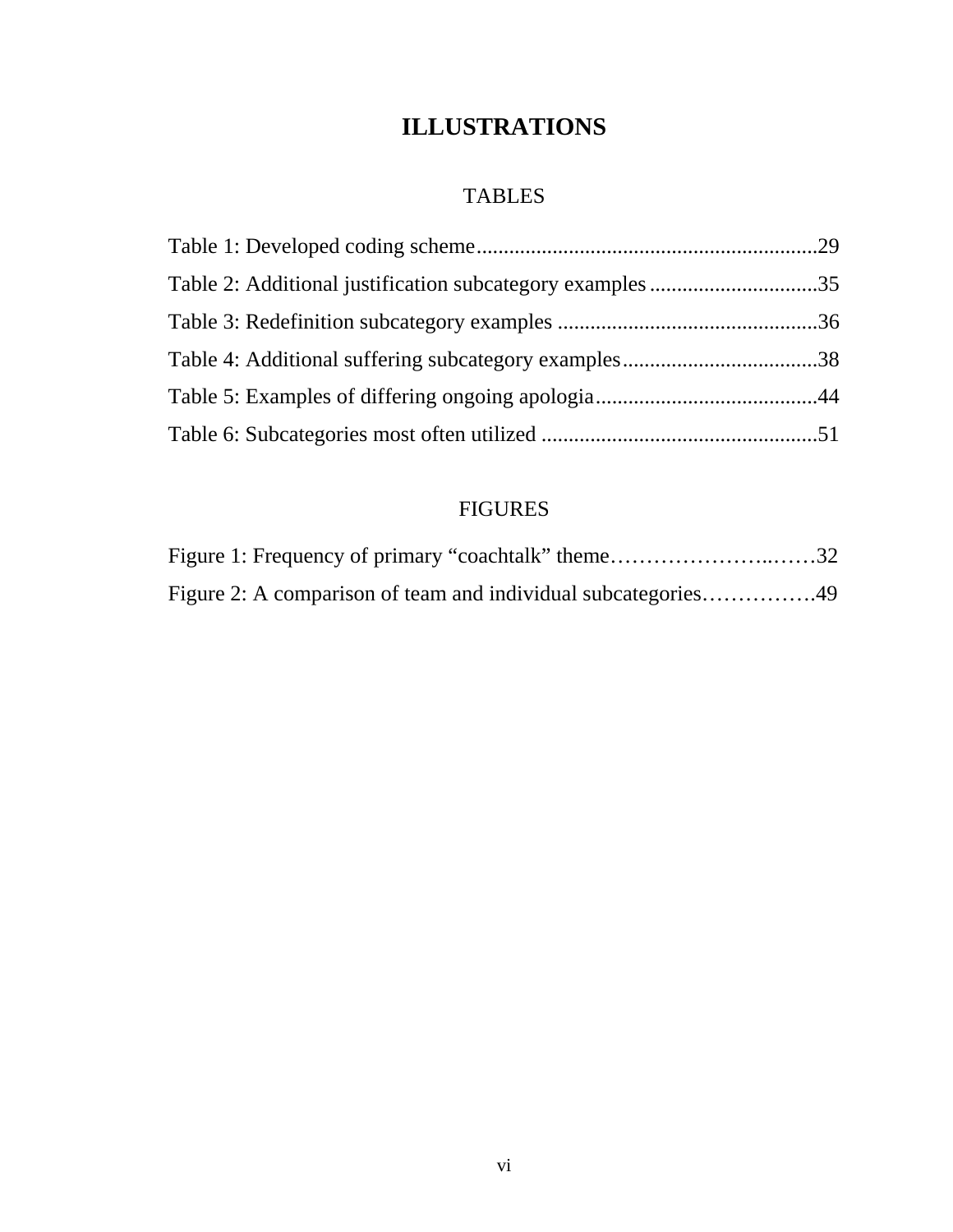## **ABSTRACT**

Sports apologia is a unique type of self-defense discourse, which is particularly made salient following a public team loss. Although previous studies have outlined the necessity of studying sports apologia, few have endeavored to longitudinally investigate head coach rhetoric (Kruse, 1981; Llewellyn, 2003). The current study sought to determine the distinct place of sports apologia in terms of established theories and pioneering conjectures. The study begins by considering how sports apologia relates to established communication theories and then continues to determine why and how sports apologia serves as a discrete field.

Through examining transcripts of losing coaches' post-game press conferences reproduced online at <NFL.com>, progress was made into outlining sports apologia's position in society. Llewellyn's "coachtalk" theory (2003) served as the foundation for a coding system that analyzed 45 transcripts' overarching themes and underlying trends. Unexpectedly, the balanced nature of three of Llewellyn's losing coach rhetorical themes -- justification, redefinition and suffering -- emerged during this content analysis, while the fourth theme, deference, appeared significantly fewer times. Furthermore, differences materialized based on regular season matchups vs. playoff season contests, the phase of the season and individual coach preferences. This study reinforces that coach discourse reflects American societal values based on dissemination of material and reported public interest.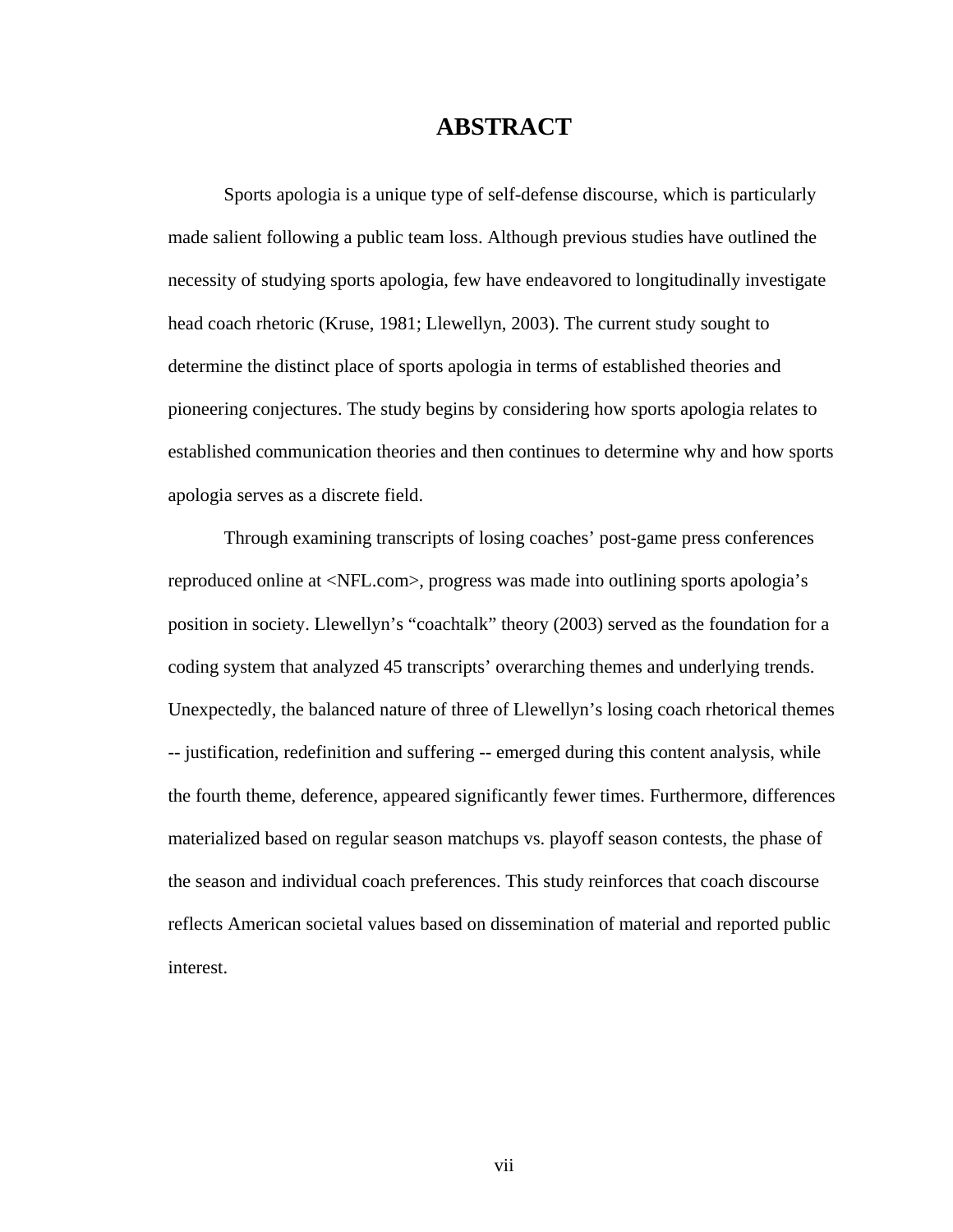## **CHAPTER 1: LITERATURE REVIEW**

The National Football League (NFL), a professional American football organization comprised of 32 teams, has millions of followers worldwide and the numbers continue to grow. In 2009, 39 million viewers watched the NFL Draft, up 2.5 million viewers from the previous season ("Record 39 million," 2009). In fact, the official NFL Twitter page boasts more than 1.38 million followers with thousands joining each week ("NFL," 2009). Additionally, with games being played and promoted abroad, the demographics of NFL fans are changing and becoming more diverse.

Throughout this revolution, the NFL coaches, although their tenure may be ephemeral at times, serve as more than figureheads. Fans listen to what the coaches say about a loss, personnel changes, controversies and victories. American society in particular reflects this coach discourse in many ways. Canadian author and journalist Malcolm Gladwell asserts: "One of the strange things about the American obsession with football – as opposed to the sports obsessions carried by most cultures around the world – is the particular status granted to the coach" (2000, p. 1).

The way sports dialogue impacts society will be examined because much can be gleaned by studying the communication aspects. One largely understudied area is coach discourse following a contest. With the increasing number of absorbed sports fans worldwide, how do coaches construct sports realities through their explanation of a loss? *Apologia* 

The English word "apology" is taken from the term *apologia*, which dates back to ancient Greece (Ryan, 1982). It stems from the Greek verb for defense, or *apologeomia*. Apologeomia encompasses a multitude of defenses including to: "defend oneself, speak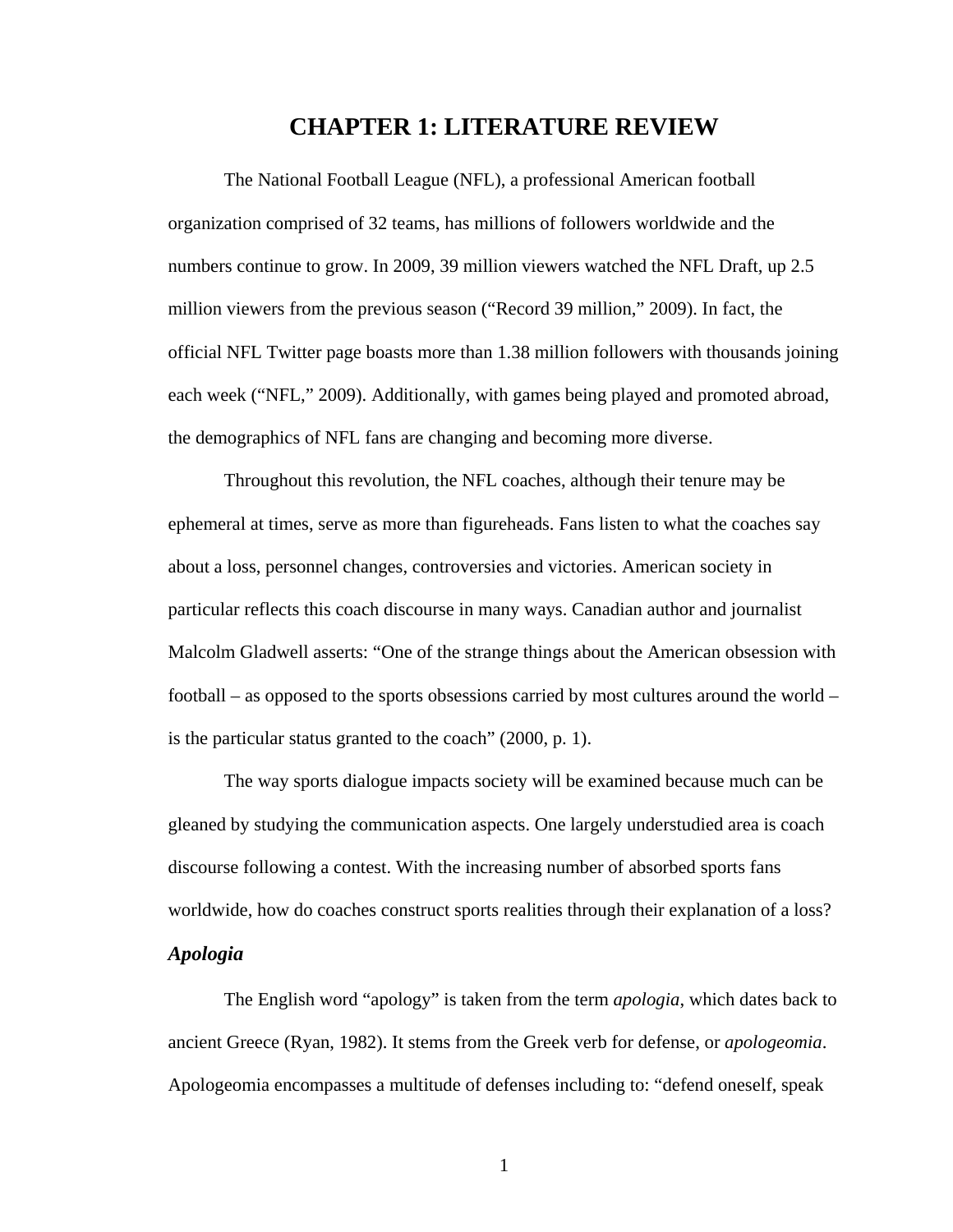in answer to, defend oneself against, [and] defend what has been done" (Liddell & Scott, 1968, pp. 207-8)**.** While its roots are well established, the term was historically understudied. It was not until a study by B. L. Ware and Wil Linkugel that the concept of apologia was made salient to the field of communication (1973).

#### **Ware and Linkugel**

In their influential article, Ware and Linkugel (1973) sought to identify the recurrent themes of "the speech of self-defense" (p. 273). Few concrete efforts had been made to look at the recurrent form of self-defense discourse to that date (Benoit, 1995). Ware and Linkugel recognized the rhetorical variability under which apologies are warranted yet also postulated there were certain commonalities. They sought to examine the generic tactics --as well as the subgenres-- the "*combinations* of factors," of the warranted discourse (Bitzer, 1968; 1973, p. 274).

Noting the work of psychologist Robert F. Abelson (1959), Ware and Linkugel recognized the need to extend the research in the classification system of self-defense texts further. Building on Abelson's work, Ware and Linkugel identified four factors of apologia: (1) denial, (2) bolstering, (3) differentiation, and (4) transcendence.

Even prior to Ware and Linkugel's seminal article, denial commonly was thought of as coinciding with public apologies. As described by Ware and Linkugel, a denial is a "disavowal by the speaker of any participation in, relationship to, or positive sentiment toward whatever it is that repels the audience" (p. 276). Denial is the first of Ware and Linkugel's factors because of its prevalence in apologetic discourse, although it was argued by some not to be the most effective factor (Abelson, 1959). It is "reformative" because it does not seek to have the audience reinterpret the situation in any way (p. 276).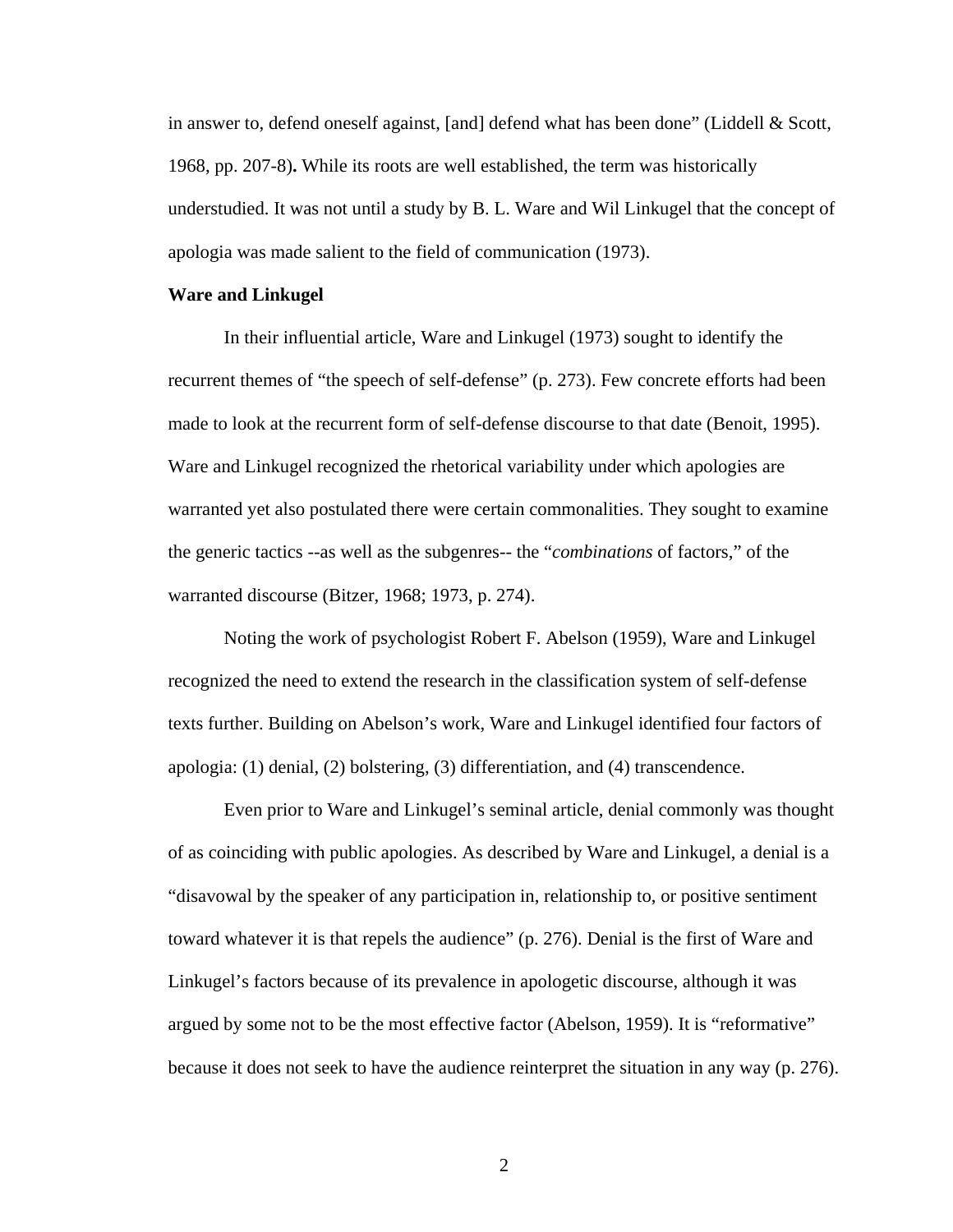Instead it calls the event itself into question or the ramifications of the archaic construction event, and only the relationship of the event to the speaker is altered (Linvill, 2002). However, the category of denial also entails the idea of *intent*. Through the example of Marcus Garvey, Ware and Linkugel show that if the rhetor is considered a "tragic figure," and unjustly harmed as a passive actor in the situation, the judgment of the public oftentimes is much less harsh (p. 276). This is an important concept which will be revisited later in this coach study.

The second factor is bolstering. In a bolstering instance, the rhetor attempts to align him- or herself with a valued sentiment, fact, object or even perhaps a relationship, all without attempting to change the audience perception of the event. Identification is central to this factor, as the individual's involvement and allegiance is questioned. When a rhetor successfully utilizes bolstering, the audience members are reminded of a positive association and identify the speaker with that concept or item (Ware & Linkugel, 1973). The negative event is not attempted to be manipulated in any way, therefore making it reformative, however, the person's association with something positive, identified by the general public, constitutes bolstering. Ware and Linkugel identify how the Kennedys used a bolstering attempt to align the nation with the family during the drowning incident of Mary Jo Kopechne. Senator Edward Kennedy used the prestige of the Kennedy family name to have the general public consider the concept of an "American family" dealing with an extremely unfortunate circumstance (Ware & Linkugel, 1973).

While denial and bolstering are deemed reformative, the third and fourth factors are transformative in nature (Ware & Linkugel, 1973). The third factor is differentiation, which encompasses "those strategies which serve the purpose of separating some fact,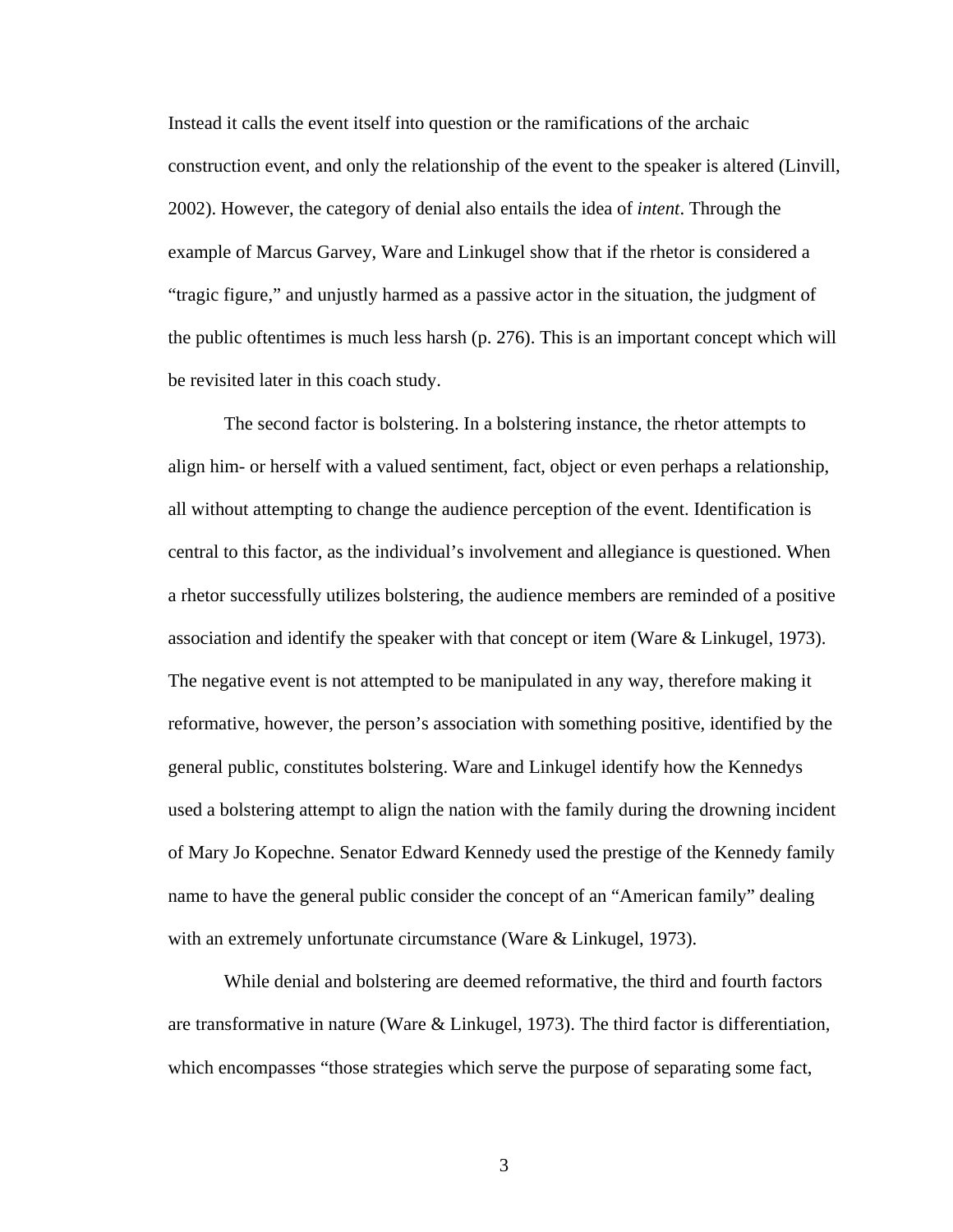sentiment, object, or relationship from some larger context within which the audience presently views the attribute" (p. 278). In order for differentiation to be accomplished, the audience has to reinterpret its initial response to the incident as well as the association the speaker had with it.

Ware and Linkugel summarize differentiation as "any strategy which is cognitively *divisive* and concomitantly transformative" (p. 278). Ware and Linkugel harken back to the "Chappaquiddick" speech by Senator Edward Kennedy. They argue he employed differentiation by his discourse to suggest this behavior was an aberration from his normal persona. He attempted to show that the "larger context" was his overarching personality and solid character (p. 276). Kennedy's examined discourse partially outlined the way he acted immediately following Ms. Kopechne's drowning. Ware and Linkugel argued that Kennedy attempted to compensate for his initial aberration from the night before by going to the police the next morning and pleading guilty due to a claim of moral obligation.

Transcendence is the fourth factor of self-defense as outlined by Ware and Linkugel. It is nearly the opposite of differentiation as it entails "any strategy which cognitively joins some fact, sentiment, object, or relationship with some larger context within which the audience does not presently view the attribute" (p. 280). This means, in order to achieve rhetorical transcendence, one must seek to transform the audience's perception of the negative event into a more "abstract, general view" (p. 280). As Ware and Linkugel state, "those strategies which involve a change in cognitive *identification* and in *meaning* factor together as transcendence" (p. 280). Transcendence moves away from that particular at-hand situation to a larger, more abstract perception of the rhetor's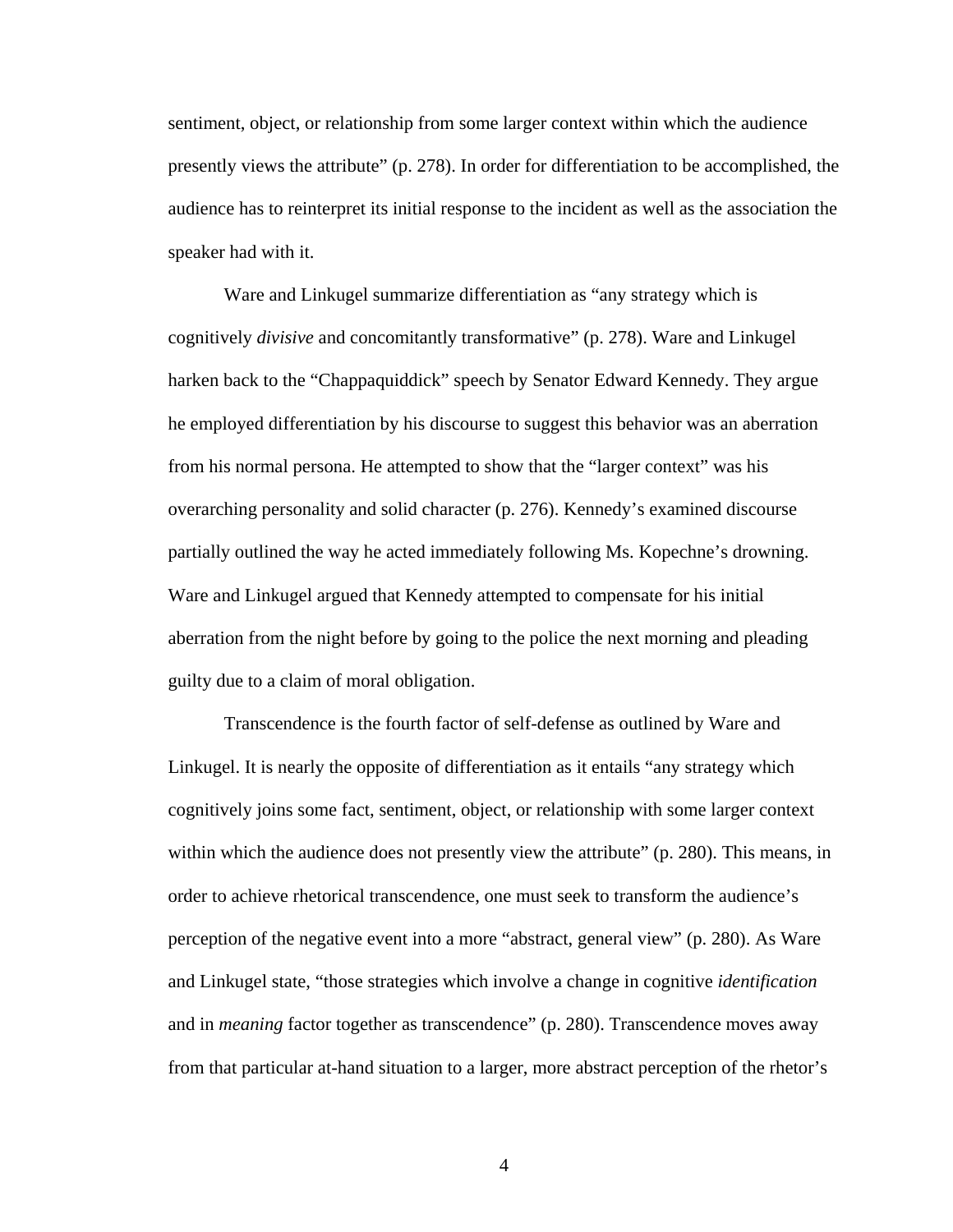character or surrounding circumstance. Ware and Linkugel aptly used the example of Eugene V. Debs in 1918, when it was more advantageous for Debs to make the focus of the court case about freedom of speech instead of the particular alleged inflammatory speech on trial.

These four factors are not mutually exclusive and admittedly were "necessarily ambiguous" as each situation is different and rhetors employ different strategies (p. 281). Ware and Linkugel go on to discuss the four subgenres that are present in apologetic discourse: absolution, vindication, explanation and justification. As succinctly paraphrased by Linville (2002, p. 13), each posture combines the general characteristics of two basic factors: (1) Absolutive: denial and differentiation, (2) Vindicative: denial and transcendence, (3) Explanative: bolstering and differentiation, and (4) Justificative: bolstering and transcendence.

Ware and Linkugel recognized that additional research would be done into what they identify as a "rough grouping of speeches" and "merely working subcategorizations of apologetic discourses," therefore, more attention will be paid to later subcategories (p. 275). These four postures and aforementioned factors laid the framework for apologia research for decades, despite never actually using the term *apologia* in the article. However, it was not long before another scholar continued this investigation into the concept of apologia.

#### **Ryan**

Ware and Linkugel's work sparked numerous articles, including one by Noreen Kruse that propelled the study of sport apologia following her work in the 1970s and 1980s. While her work in sport apologia is addressed in greater detail in subsequent

 $\overline{5}$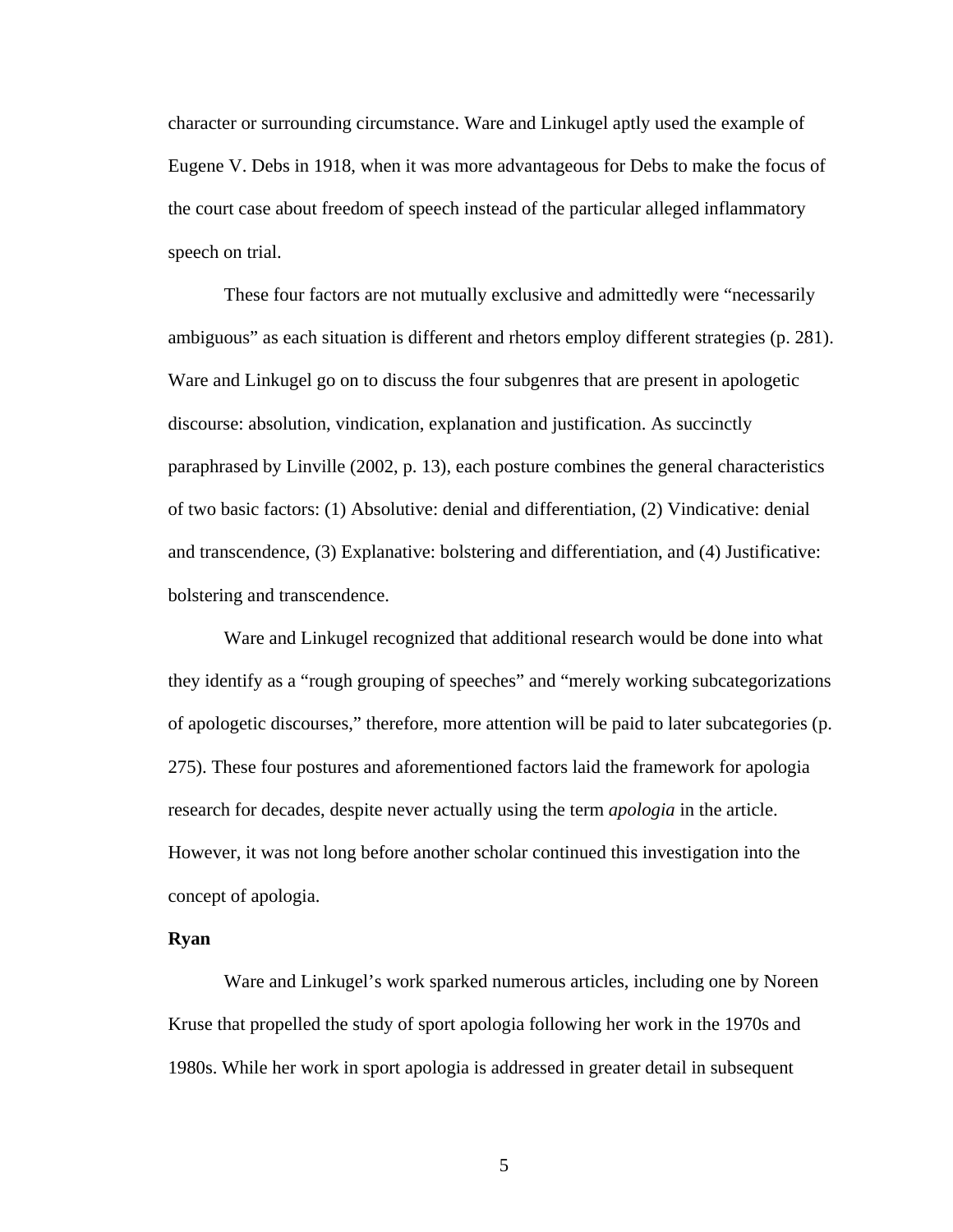sections, she must be mentioned now because one of her 1981 articles prompted Halford Ross Ryan to construct his 1982 landmark article, "'Kategoria' and 'Apologia': On their rhetorical criticism as a speech set" (Kruse, 1981b). Ryan utilizes Kruse's initial complaint of the brevity of work and discussion of apologia as a beginning point for his article. In his piece, Ryan argues for apologia scholars to consider an entire stream of events. Too often, earlier researchers would address the rhetorical defense, *apologia*, or the attack, *kategoria*, without considering the larger implications of the entire discourse. Ryan contends that the "critic cannot have a complete understanding of accusation or apology without treating them both" (p. 254). He is the first scholar to link the term *apologia* to this genre of discourse.

Ryan makes several other important assertions in this essay regarding the thenfledgling field of apologia. First, he argues that the accusation is the initial point of image creation. Ryan states:

> The speaker is motivated to give birth to an image, the speech of accusation, because he perceives an exigence which he would seek to modify through accusatory discourse. Apology can be conceived as "purification, concerned with correcting an image." The image, affirmed by the accusation, then becomes for the apologist the exigence to which he would respond by seeking to modify that image through apologetic discourse. (p. 255)

 Additionally, Ryan argues that the discourse of apologia demonstrates certain central themes. He makes an important division when classifying these themes. There are differences between attacks on a person's character versus an attack on a policy, as first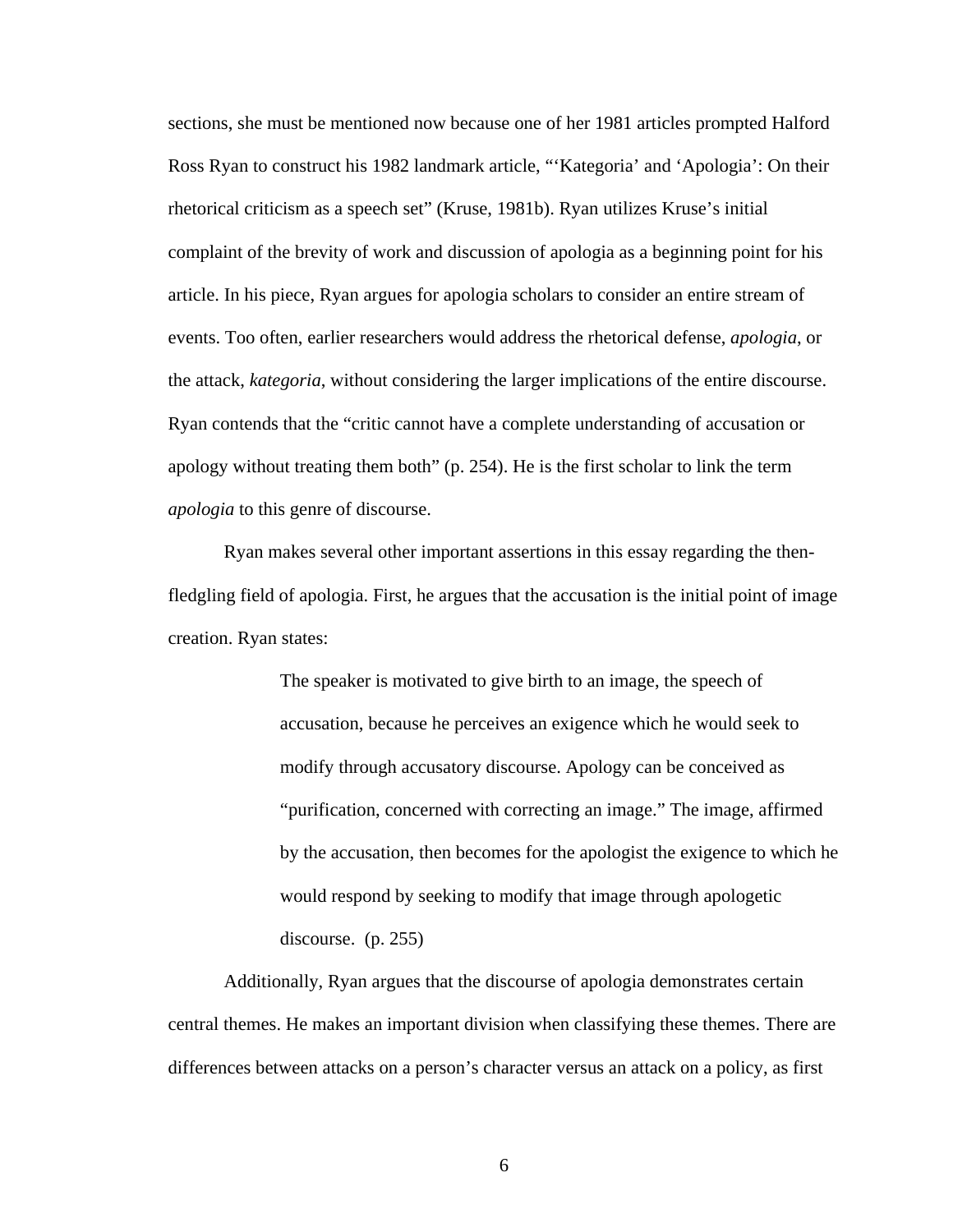suggested by Kruse (1981b). Ryan revisits Ware and Linkugel's (1973) postures - absolutive, vindicative, explanative and justificative -- finding them to be indicative of attacks on policy. He finds character assassinations to be entrenched in "ethical materials" (p. 256). With these attacks, the apologist is "motivated to deny, to mitigate, or to purify the resultant image, and the rhetorical response to that motivation is a speech in apology" (p. 256). Ryan continued to examine apologia after setting forth these four themes. His 1988 collection of essays, *Oratorical encounters: Selected studies and sources of twentieth-century political accusations and apologies*, clarified apologia for the readers and laid forth a framework for the continued study of apologia in the field of communication.

 Ware, Linkugel, Kruse and Ryan were not the only scholars to consider the nature of self-defense rhetoric during the  $20<sup>th</sup>$  century.<sup>1</sup> Several other investigations into image restoration surfaced at approximately the same time as the apologia texts, including Kenneth Burke's (1970) concept of "purification" and L.W. Rosenfield's (1968) general classification system gleaned from political speeches by Truman and Nixon. William Benoit (1995) recognized these disparate theories lacked one cohesive element despite their similar attempts to classify self-defense and he sought to remedy this by his theory of image restoration strategies.

#### **Benoit**

1

Benoit is perhaps the most well-known, present-day apologia scholar, in part due to his book *Accounts, excuses, and apologies: A theory of restoration strategies* (1995) and copious scholarly research over decades. In this work, Benoit further develops the

<sup>&</sup>lt;sup>1</sup> Very early studies included two of the first rhetorical looks at self-defense in Barnet Baskerville's (1952) discussion of Nixon's "Checkers" speech and James H. Jackson's (1956) examination of Clarence Darrow's discourse.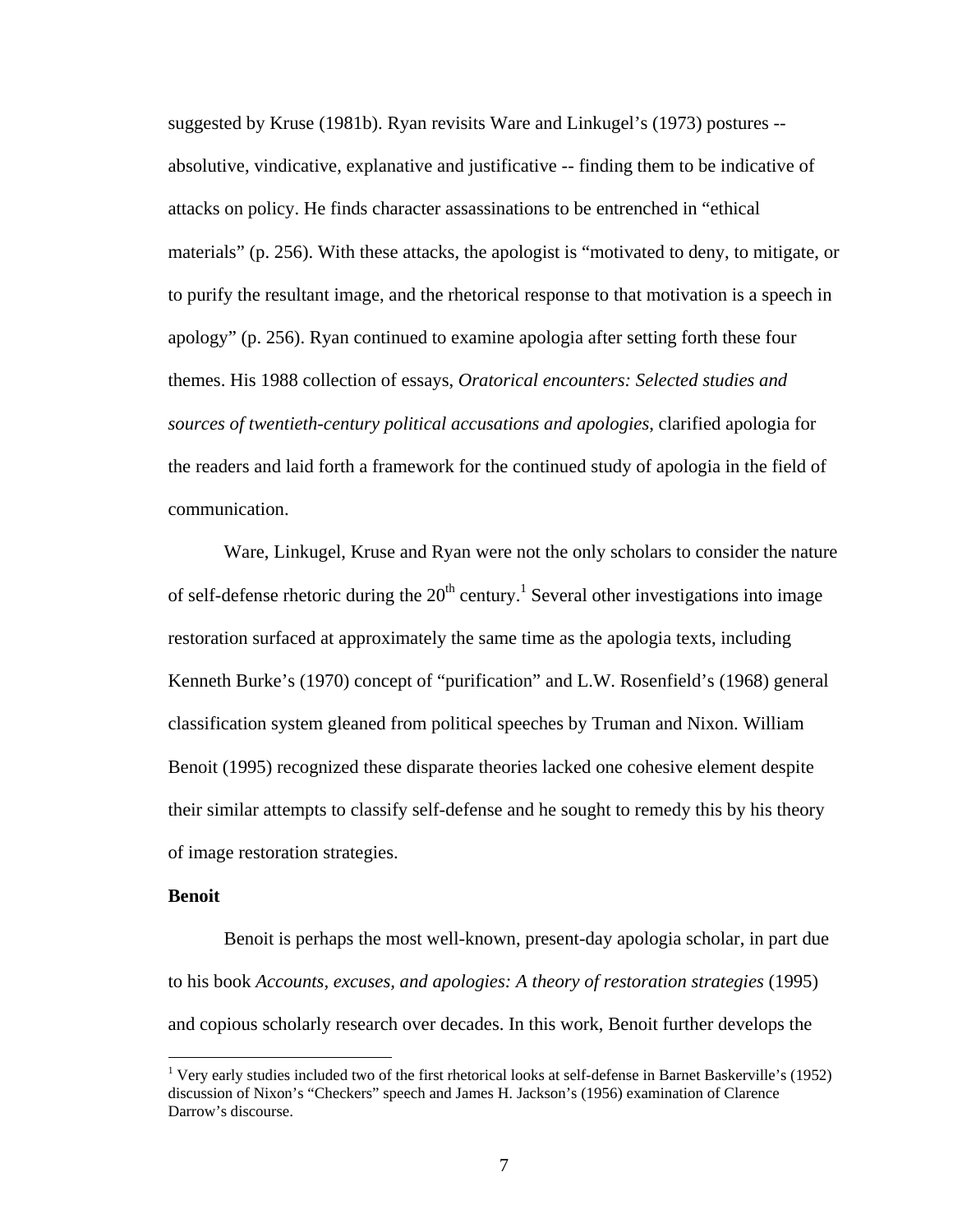classifications and forms that apologia takes. His conclusions expand the field and shed light on additional and alternate categories building on the original theories by Ware, Linkugel, Kruse and Ryan. Benoit succeeds in showing how prevalent apologia is in society.

Benoit outlined reasons such as a world of limited resources, uncontrollable circumstances, human nature, and conflicting sets of priorities, to demonstrate the ubiquitous and necessary nature of apologia. Along with Ware and Linkugel's work, the Burkean "purification" texts (1970) and Rosenfield's (1968) work -- a look at recycled arguments and the claim that the facts are lumped in the middle third of self-defense speeches -- also were considered by Benoit (Benoit, 1995). After concluding these texts could be integrated, he lays out a theory of image restoration based on two assumptions: (1) communication is a goal-directed activity, and (2) maintaining a favorable reputation is a central goal of communication. His assumptions, dating back to Aristotle's *Rhetoric*, provide a basis for his systematic look at texts.

Benoit's typology of image restoration strategies (1995) isolates five overarching strategies used to restore one's image. Each strategy entails certain tactics unique to the overarching category. Benoit's five strategies were: denial, evading responsibility, reducing offensiveness, corrective action, and mortification (1995; 2001). He posited a total of 12 tactics across these categories. Four tactics are of particular interest to the study of head coach apologia, all of which are defined as tactics of reducing offensiveness (2001). First is *bolstering*, which simply means to stress one's good or positive traits. *Minimizing* is another tactic of reducing offensiveness and is characterized by displaying the act as not serious. A similar tactic is *differentiating* between the act and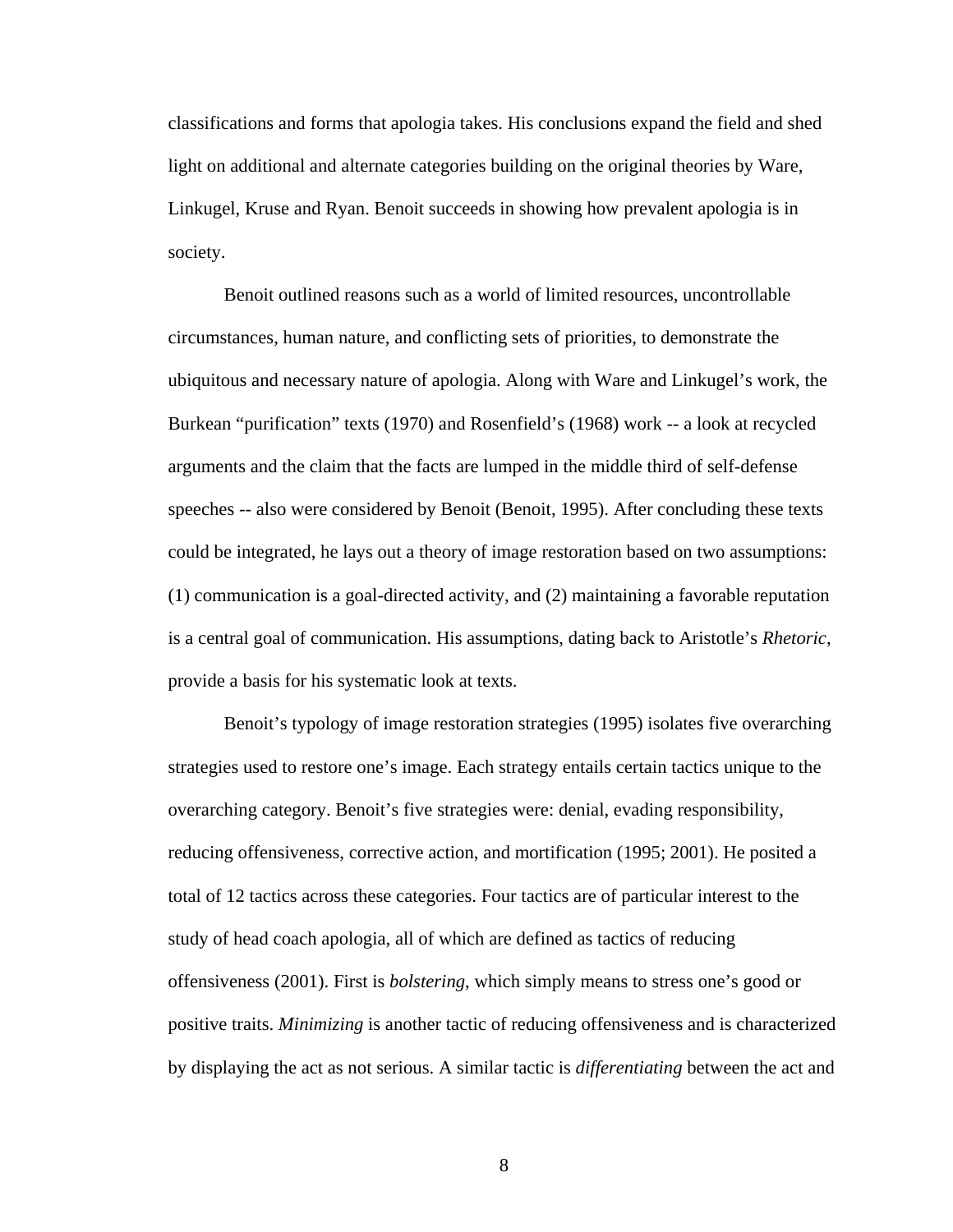a more serious one. Finally, *transcending* treats the act one is defending as part of a larger event with more important considerations (Benoit 1995; 2001; Linvill, 2002). While other scholars had introduced some of these ideas in the communication realm prior to 1995, Benoit laid out one of the first inclusive frameworks for studying apologia by integrating copious amounts of previous research.

Ware and Linkugel's work thrust the apologia discussion into the political realm, corporate world and religious discussion, while even prompting a few examinations into the sports industry and apologia. Scholars from many different divisions of communication began analyzing this speech of self-defense in greater detail. Political apologia became a popular field of study once the parameters of apologia were set, and the bulk of research was done in this sector (Benoit, 1995; Benoit & Lindsey, 1987; Downey, 1993). President Nixon's speeches and post-Watergate discourses were heavily analyzed (Wilson, 1976; Blair, 1984; Benoit, 1995; Linvill, 2002). Bill Clinton, former president of the United States, provided rich texts for political apologia scholars with his public declarations amidst accusations of his extramarital affairs. Kramer and Olson (2002) embrace Ryan's concept of considering both the apologia and the kategoria (1982). They posit that Clinton's self-defense communication was ongoing and he was forced to react to the continually developing situation. His apologia strategies had to differ and adjust accordingly (2002). In the midst of all this, apologia in sport was essentially ignored by mainstream communication scholars.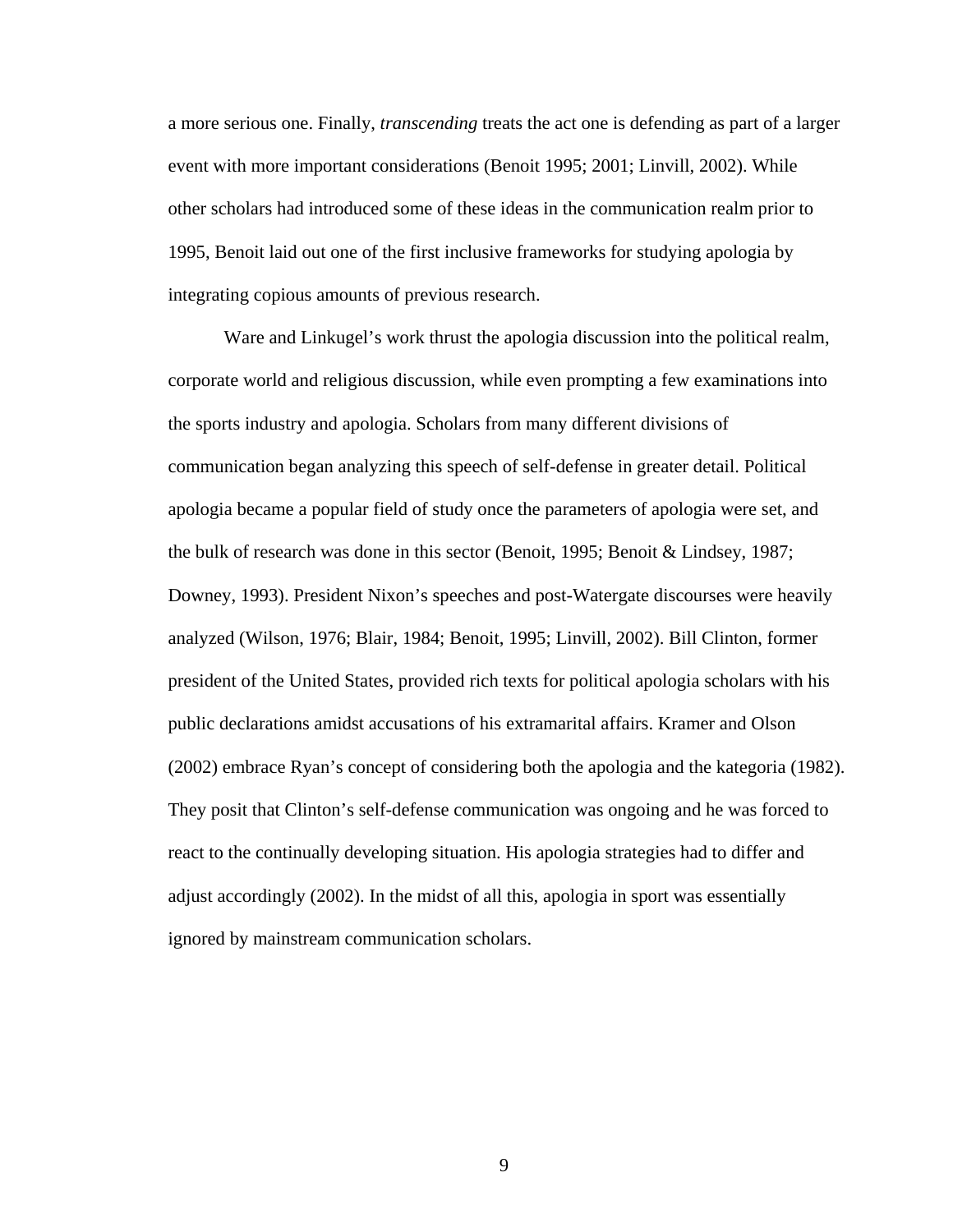#### *Sport Apologia*

Communication researchers concur that the sport apologia foundation was set in 1981 when Noreen Kruse published an article aptly entitled, "Apologia in Team Sport." She was the first communication scholar to look at sports personalities and their use of apologetic discourse. Kruse made a strong case for the "rhetoric of sport" to be considered a field of study, eventually prompting surge of research (p. 283).

First, she discussed the identification that fans have with their respective sports teams and figures and the way it constitutes a type of "secular religion" (p. 283). It is quite remarkable what many of these fans invest in these team associations. Kruse discusses how fans align themselves with the team's fate despite its "internally exhausting" tendencies, far exceeding the fascination with sport as mere recreation and a way to escape, as some scholars claim (p. 272).

Kruse also has much to offer on the topic of the "general ethic of team sport" (p. 273). In Kruse's investigation readers are reminded how the ideal athlete is a team member, both on, off and after retiring from, the playing field. An ethical team, according to Kruse, is one where the group is indicative of the commonly-expressed idiom: the whole is greater than the sum of its parts. This means that each individual's importance is less than that of the collective team goals. Also, effort should always be paramount as an ethical standard, despite the score. However, the all-pervading ethic of team sport as understood by American society comes down to one thing. "Because winning is vitally important, the concept of outscoring opponents controls all of the sport world's ethical precepts," Kruse argues (p. 283).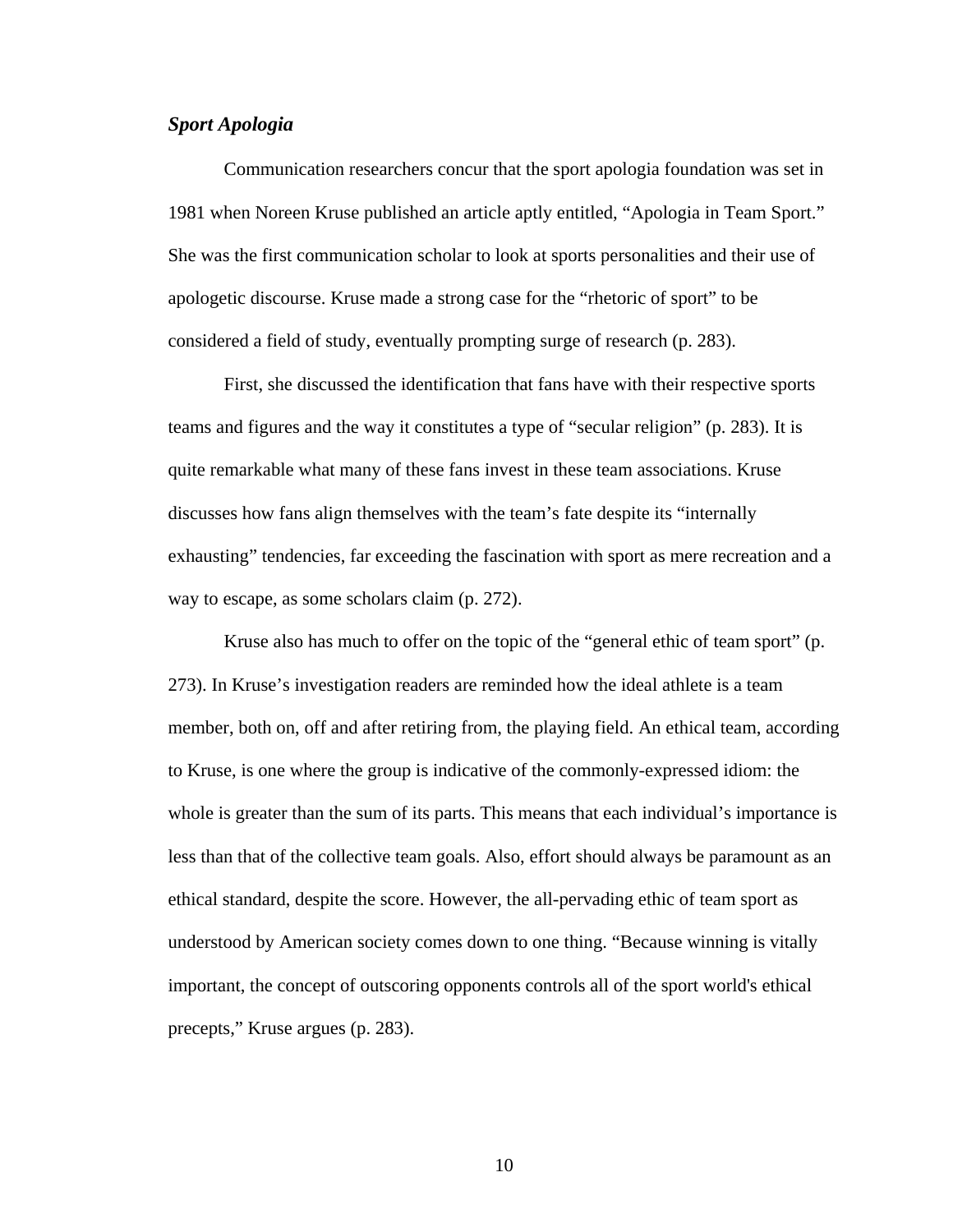In "Apologia in Team Sport," Kruse states, "The apologetic responses of sport figures do not differ strategically from the character defenses offered by those in the sociopolitical world" (p. 280). She extends previous research by showing that "[s]port figures' attempts to identify themselves directly with particular attitudes about the game are integral parts of their discourses" (p. 281). She finds these alignment attempts are brief and somewhat vague, prompted by two factors: the public is usually well versed on the rhetorical situation and oftentimes "concrete actions" can show more to the public than pure sentiment (p. 281).

In summation, Kruse makes a number of key assertions in her article. First, she defends the argument that sport apologia does not greatly differ from that of other apologia relevant to everyday society. Additionally she cites how crucial winning is to sports apologia. If a team is winning, fewer answers have to be given to the public and to the integral members of the unit. However, apologia is not sufficient for these familial fans if the team is losing. They seek concrete actions in order to reach their team's ultimate goal – winning.

Kruse's research serves as a starting point for examining sport apologia. One substantial contribution of her work was the outlining of multiple areas that scholars had yet to consider in the sports industry, such as additional investigations into coach apologia. She insists, "[a]n institution that has such a pervasive effect upon the lives of so many should not be ignored, especially when that effect is produced, in part, by rhetorical means" (p. 280).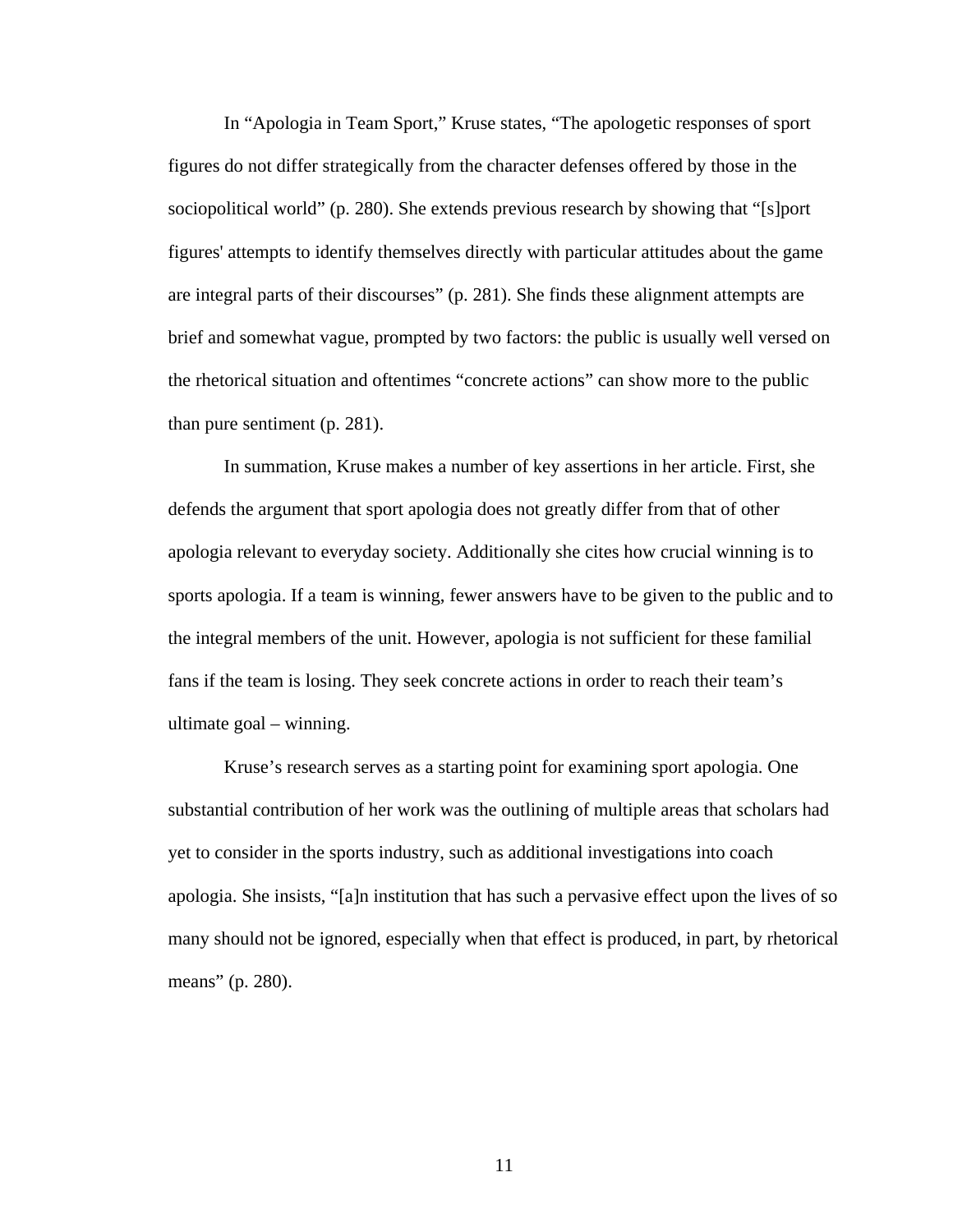#### **Coach Discourse as Apologia**

 Kruse explains that fans often view themselves as a type of extended family of a sports team and will often utilize the collective "we" in reference to these teams. Coupled with society's emphasis on winning, these fans demand to know why their team is losing and what can be done about it. Head coaches must consider this in their post-game press conferences and defend their position as the leader of this team that just suffered a setback. Coaches must apologize in a way that takes into account the surrounding circumstances, or ongoing *kategoria*, and use their rhetoric in an appropriate way. As John Llewellyn states, "both winning and losing coaches are expected to account for themselves and the contest's outcome," and the way that NFL coaches do this after a loss is apologia (2003, p. 2). This distinct type of apologia reflects society in a unique way (Llewellyn, 2003).

#### **Llewellyn's "Coachtalk"**

One scholar who advanced the study of coach apologia was John T. Llewellyn, who extended some of Kruse's ideas. In an innovative study, he examines the genre of men's collegiate basketball head coaches and the way their comments were disseminated by newspaper columnists after men's NCAA basketball tournament final contests for a 26-year span. This particular article is informative to this project because Llewellyn moves into an examination of head coaches not just after a win, but also in explaining losses.

Stressing the importance of head coach discourse, Llewellyn states:

The talk of coaches is rhetorical action that delineates social norms concerning sport, competition and the coaching profession. This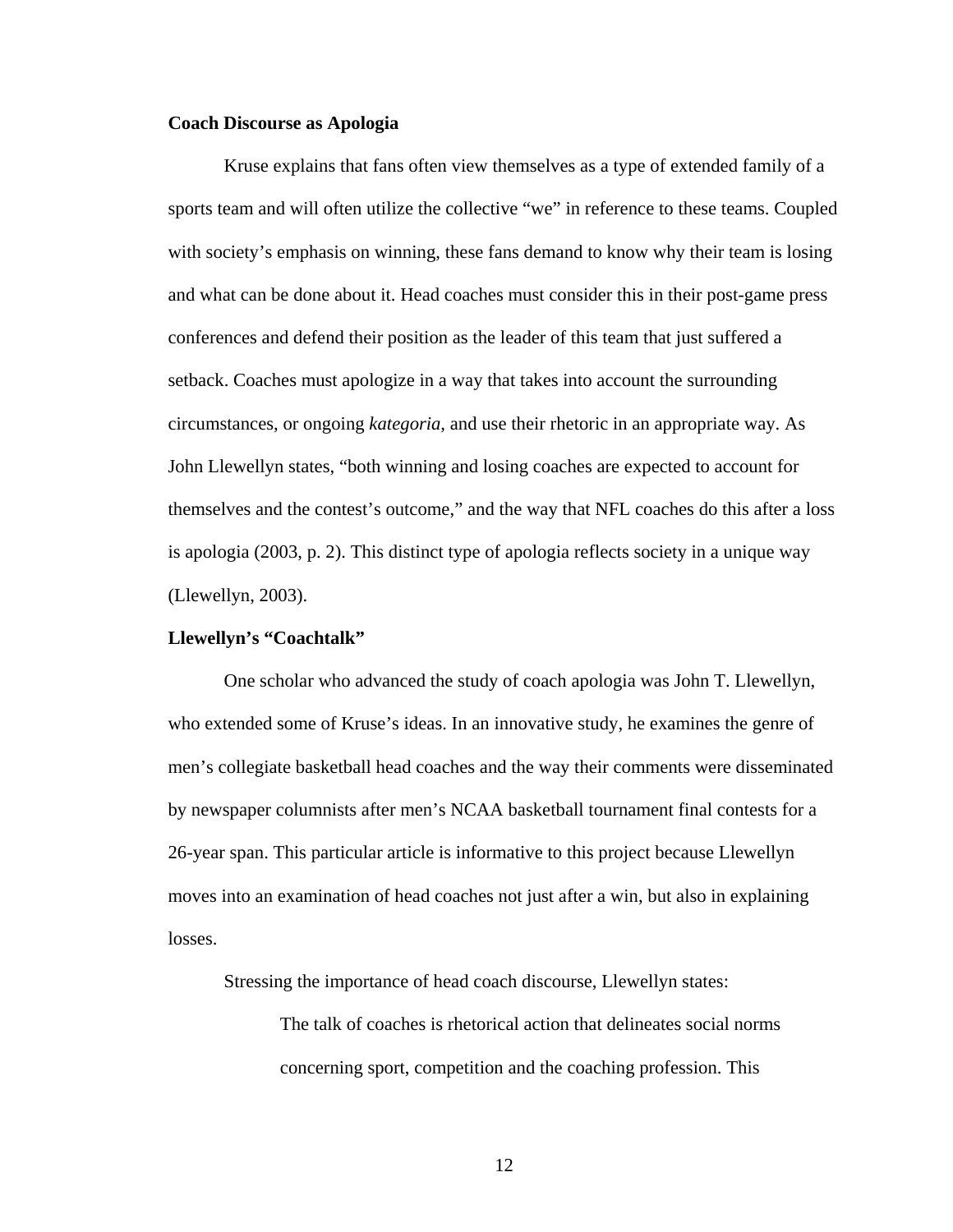"coachtalk" helps to create the meanings that enthusiasts take from sports activities. Examination of the common message patterns produced by experienced coaches will offer insight into culturally prescribed themes in the drama of sport. (p. 3)

In his research, Llewellyn identified four common themes of discourses for winning and losing coaches. The victorious side demonstrated elevation, humility, value reinforcement, and suffering, while the defeated coach spoke in terms of deference, justification, redefinition, and suffering. Llewellyn found that the discourse of winning and losing coaches maintain a social system where parties know their role.

 The four themes of losing coach discourse serve as the framework for the study of NFL head coaches' post-game press conferences. These, as well as components of Benoit's (1995) overarching themes of image restoration and Ware and Linkugel's groundbreaking self-defense study (1973), were used to analyze post-game press conferences in the NFL. In his "coachtalk" article, Llewellyn (2003) proposes these categories after analyzing years of losing coach discourse so these four organicallydeveloped categories prove more apt and warrant a more in-depth look.

First, *deference* is the method that coaches and teams go about "respectfully" acknowledging the winner" (p. 11). This is when losing coaches praise the victors and note their positives. Next is *justification*. "Losing coaches are called on to justify tactics in not-so-subtle challenges to their judgment," Llewellyn states (p. 11). Similar instances seem to abound in post-game press conferences but scholars need to look more closely in order to posit whether this is the most-often utilized theme of coach apologia to follow a defeat. Additionally, *redefinition* is commonly used. This is the case when a coach seeks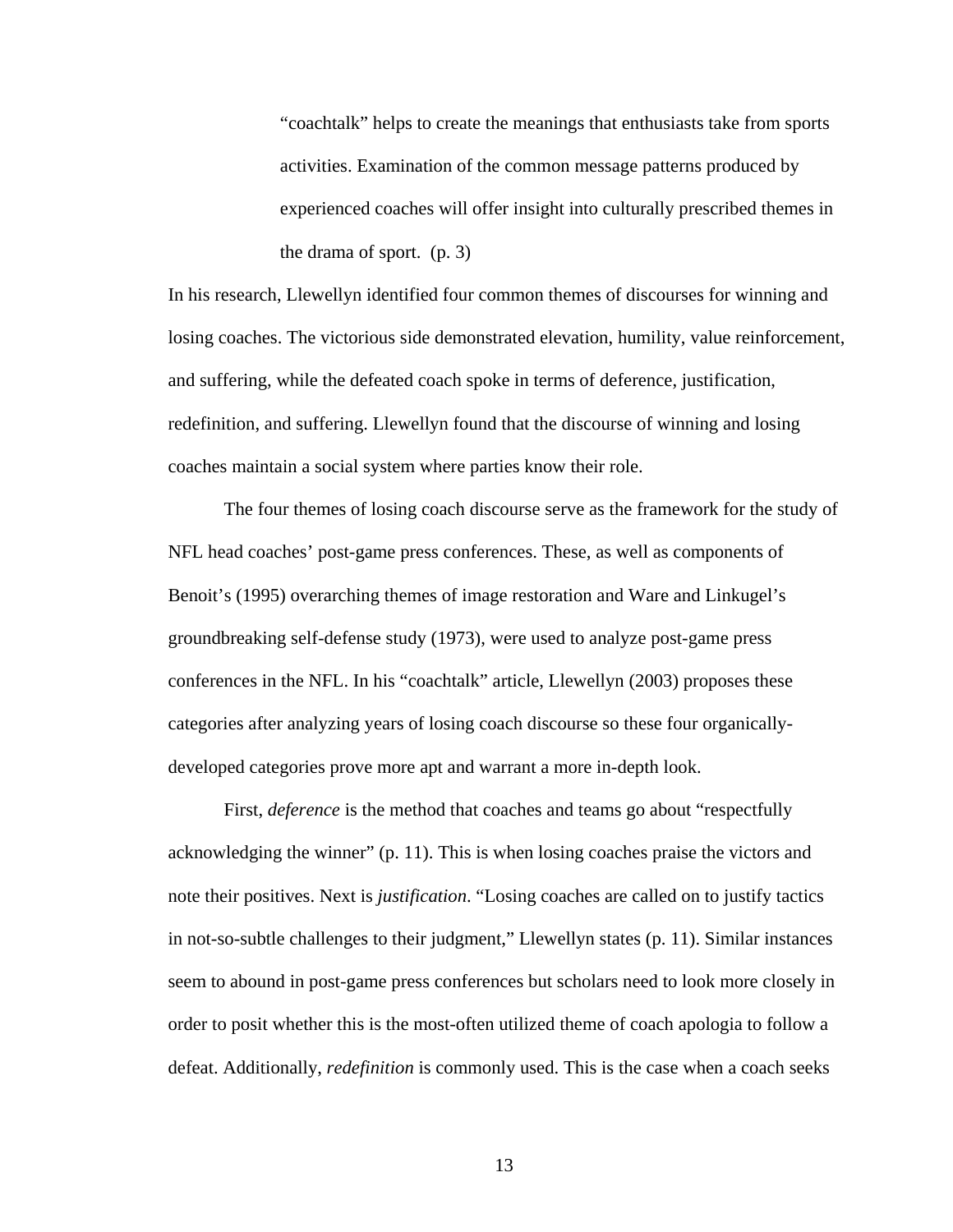to find a "positive value" despite the loss. They are seeking to find a win within the loss. Finally, *suffering* is commonly voiced. As Llewellyn summarizes: "[d]iscussions of suffering by losing coaches are so frequent and intense that this talk must be the rhetorical equivalent of donning sackcloth and ashes" (p. 13). These four themes are not mutually exclusive and coaches can – and seemingly often do – employ more than one of these in answering questions following a defeat.

Llewellyn's contributions to the field of sport apologia will be revisited in a later section but one key idea reinforces the need for examining coach communication. Llewellyn summarizes, "the coach will be the primary architect of the luster and meaning of the fans' sense of belonging as well as the lightning rod for fan dissatisfaction" (p. 5). When examined, sports apologia primarily had investigated individual athlete's statements, yet Kruse asserts that "sport—and especially team sport—has both social and psychological significance" to citizens (p. 270).

#### **Sports Apologia Research Expanded**

Before Kruse's key 1981 article looking at team sports, there were other studies that began to delve into self-defense rhetoric by individual athletes. The pioneering study was Nelson's (1984) research of Billy Jean King's extramarital gay relationship. After it was discovered that King had an affair with a female former secretary, multiple parties came forward and gave examples of non-denial apologia, including King, her husband, and friends (Nelson, 1984). Nelson argued that the involved parties utilized differing strategies of apologia throughout the unveiling of the indiscretion. He also posited that the general public was receptive because the varying strategies were not contradictory throughout the course of the event (Nelson, 1984; Benoit, 1995).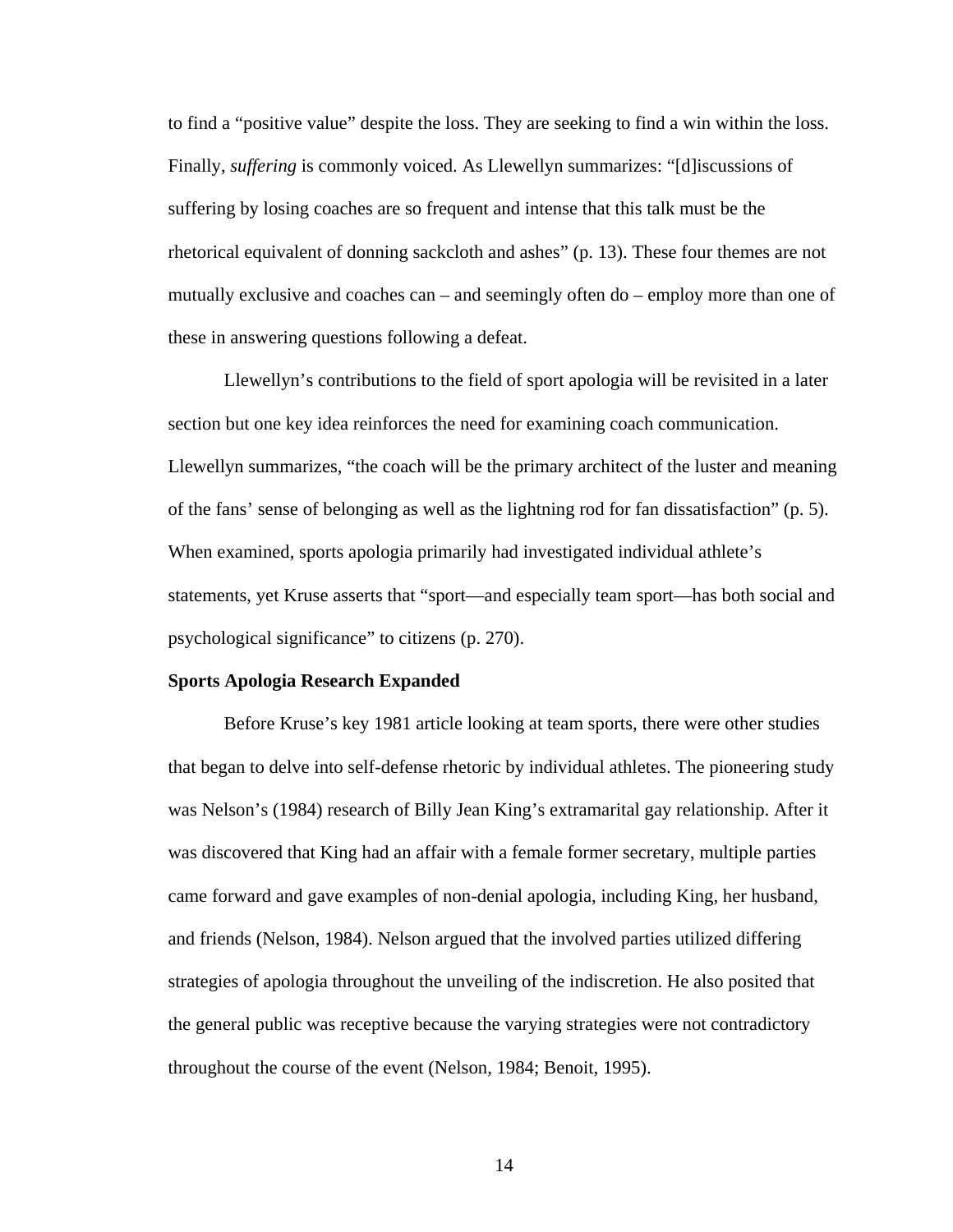In addition to Nelson, Benoit and Hanczor (1994) looked at a female athlete's alleged misdeed in their examination of skater Tonya Harding after an attack on colleague Nancy Kerrigan. This study, based on Harding's defense on the CBS news show *Eye-to-Eye with Connie Chung*, illustrated how bolstering, denial and even an attack on the accuser indeed can be used as apologia attempts (Benoit & Hanczor, 1994; Linvill, 2002).

Other recent sports individuals' apologia investigations include studies by McDorman (2003), Sierlecki (2007), Brazeal (2008) and Meyer (2007). McDorman (2003) looked at baseball legend Pete Rose's apologia and how it differed in content and reception over the years in part due to situational and audience changes. His primary argument was that the way that American culture has fragmented over the past several decades makes it easier for sports apologia to be successful in the eyes of the public. In Sierleck's (2007) piece, she examines the types of apologia utilized by National Basketball Association great Kobe Bryant during a rape allegation made by a Colorado woman. Additionally, Brazeal examined NFL wide receiver Terrell Owens and agent Drew Rosenhaus' public relations appeals in the course of Owens' career (2008). Brazeal found that Owens and Rosenhaus failed to exemplify the American ideal of a"team player" which, in part, caused his public relations appeals to fail, reinforcing Kruse's concept of team ethics (1981; 1981b).

Most pertinent to this proposed study, Meyer (2007) investigated NFL quarterback Michael Vick's immediate apologia following the breaking of the dog fighting-ring story. He uses Benoit's (1995) image repair typology to investigate Vick's video apology of August 27, 2007. In his argument, Meyer outlines how understudied the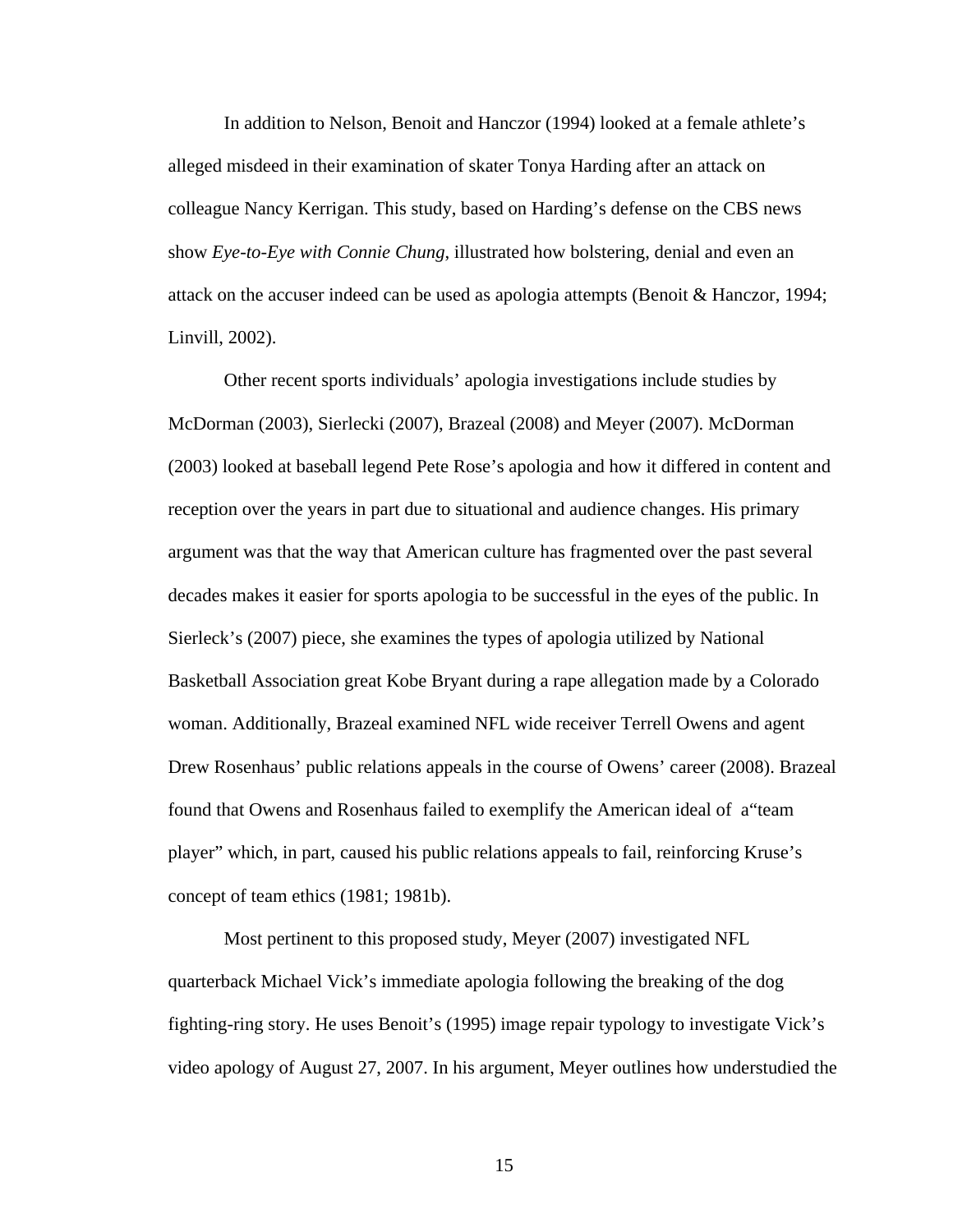field of sport apologia has been, despite the recent onslaught of public apologies by sports figures. His findings coincide with Ryan's 1982 evaluation and argue that "expanding apologia and image repair theories is to regard apologia and kategoria as an ongoing process" (p. 26).

#### *Reshaping American Ideals?*

 $\overline{a}$ 

With a society that often buys into a phrase frequently and incorrectly credited to Vince Lombardi, "Winning isn't everything; it's the only thing," what happens to the losers (Riegel, 2010)?<sup>2</sup> This is an area that has not been considered at great length by communication scholars. Llewellyn and Vande Berg and Trujillo's (1989) work are exceptions. Vande Berg and Trujillo's (1989) article, "The Rhetoric of Winning and Losing: The American Dream and America's Team," examines sports journalism related to a 28-year era of Dallas Cowboys coverage. Vande Berg and Trujillo consider how sportswriters emphasize success and frame it for reinforcement and shaping American culture. They found that the actual sense of winning extended far beyond the Cowboys' win-loss record and displayed societal values. Vande Berg and Trujillo break this 28-year period into four phases of Cowboys' history based on record and organizational shifts. The first two phases, the first one with an abysmal record and the second phase with a better overall record and a time of growth for the team, were described:

> In the first phase, the process-oriented "human" value of success dominated the writing. Losses were defined as moral victories and wins as progress toward self-actualization, not scoreboard dominance. By the end of the second phase, however, "winning is the only thing" had begun to

<sup>&</sup>lt;sup>2</sup> The actual Lombardi quote has been reported as, "The effort, the desire, the will to win is everything" (Mastro & Shevalla, 1996, p. 1).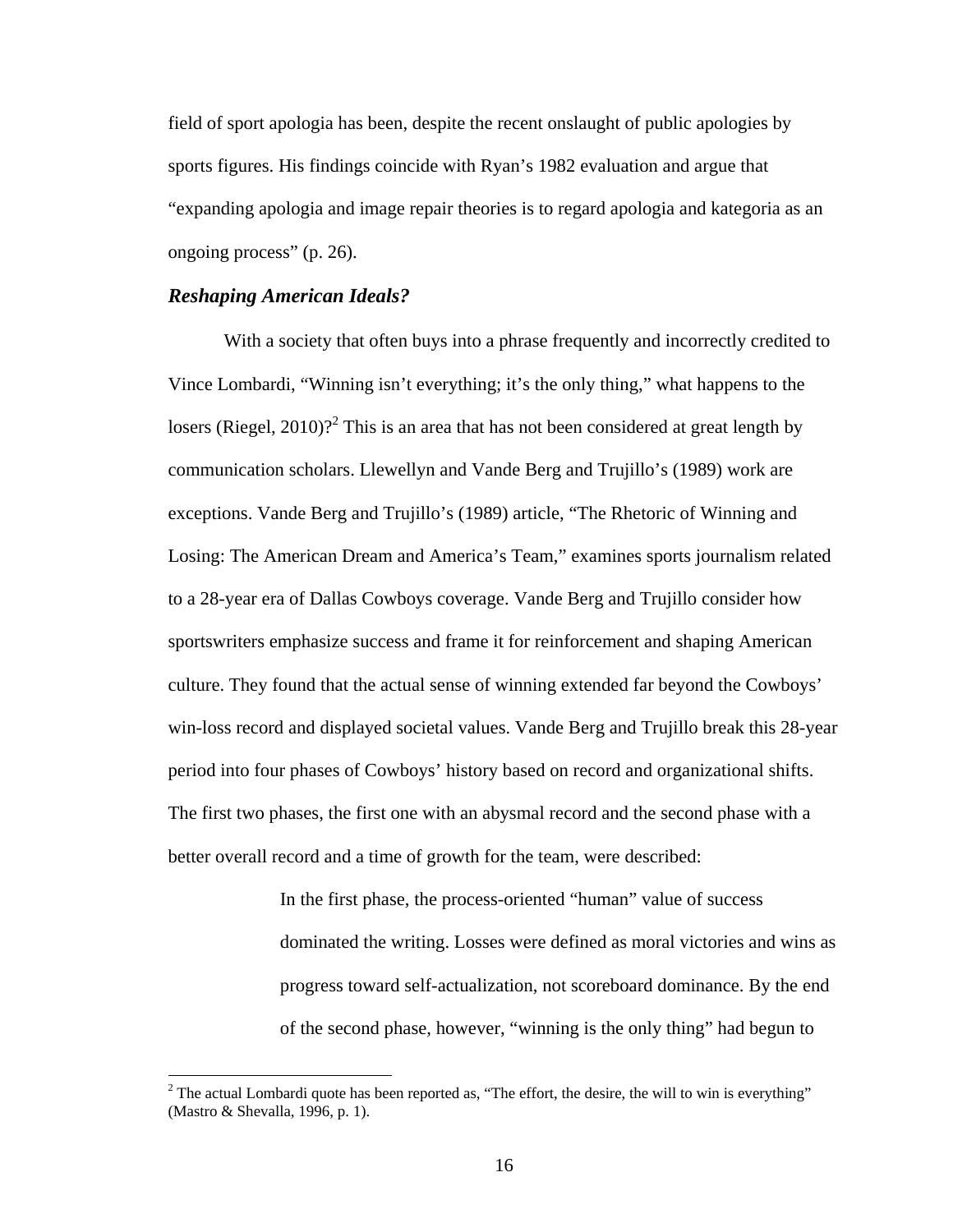displace "winning is playing with courage and grace" as the dominant formulation of success. (p. 221)

 This study focused on sports journalism but still offered some insight into apologia in a losing coach's discourse in defeat, such as "overemphasis on winning does restrict interpretation of the success or failure of a franchise" (p. 222). Kruse reiterates, "In actuality, how one plays the game is only nominally significant, and means are considered less important than the end of winning, which too often leads to a society that discounts the losing team and its members" (p. 274). Llewellyn further argues this in his 2003 article:

> Winning is a prominent concern in American life. Ironically, this preoccupation may go unnoticed precisely because we attend almost exclusively to winners; others are only furniture in the victorious scene. Therefore, it is important to thoroughly examine losing as well although not commonly considered. (p. 141)

All of this points toward a continued study of losing coach rhetoric.

#### *Sports and Culture*

A series of studies have demonstrated a positive relationship between sports and American cultural values such as achievement (Kruse, 1981; Vande Berg & Trujillo, 1989). Kruse stresses that winning seems to trump all other constraints for teams (1981). Vande Berg and Trujillo restate the same point, "the dominant value emphasized in American sport is success" (p. 204).

With a wave of new media infiltrating and impacting how the public receives the news, original sports journalism has to evolve to account for this. Broadcast and print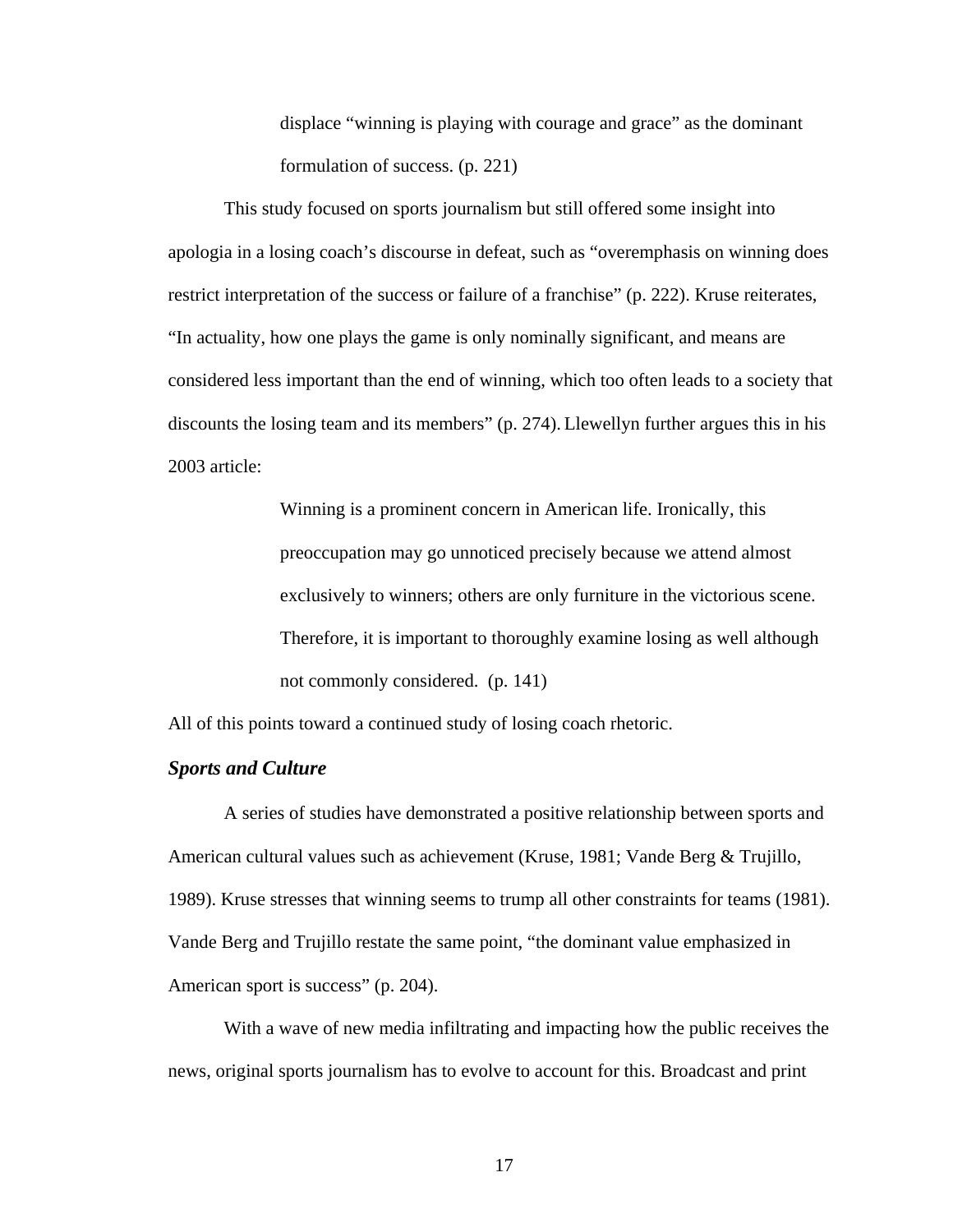media are basically responsible for what the general public will see and remember (Lapchick, 1985). Vande Berg & Trujillo describe sports journalism as the "primary vehicle" for which the winning narrative continues to dominate American culture and the fascination with sport (p. 205). The media play a pivotal role in the way people look at winning in sports and society, which furthers the argument for continuing to analyze technological trends such as online video and viewer totals. Vande Berg and Trujillo (1989) add:

> When sportscasters characterize individuals and teams in sports as successful and unsuccessful, they define, interpret, and evaluate notions of success and failure not only for sports fans but for the larger American society as well. (p. 205)

In summation, a myriad of questions are still unanswered by scholars when considering apologia in team sport. The vast majority of readily-available information on this topic is based on individual sports figures, in particular, highly successful or unsuccessful persons. This begs the question: What happens on a weekly basis with coaches who have just lost a game? How do obligatory apologia to fans and the public reinforce the coach's position and American ideals? This study addresses common themes of losing coach discourse, as well as look at how coaches utilize apologia to defend their position, as well as the team's stance.

#### *Research Questions*

Despite the social fascination with sport, it remains understudied in the field of communication. The implications of narratives dealing with successes in the NFL and how these narratives impact secular American society are presently unknown. The lack of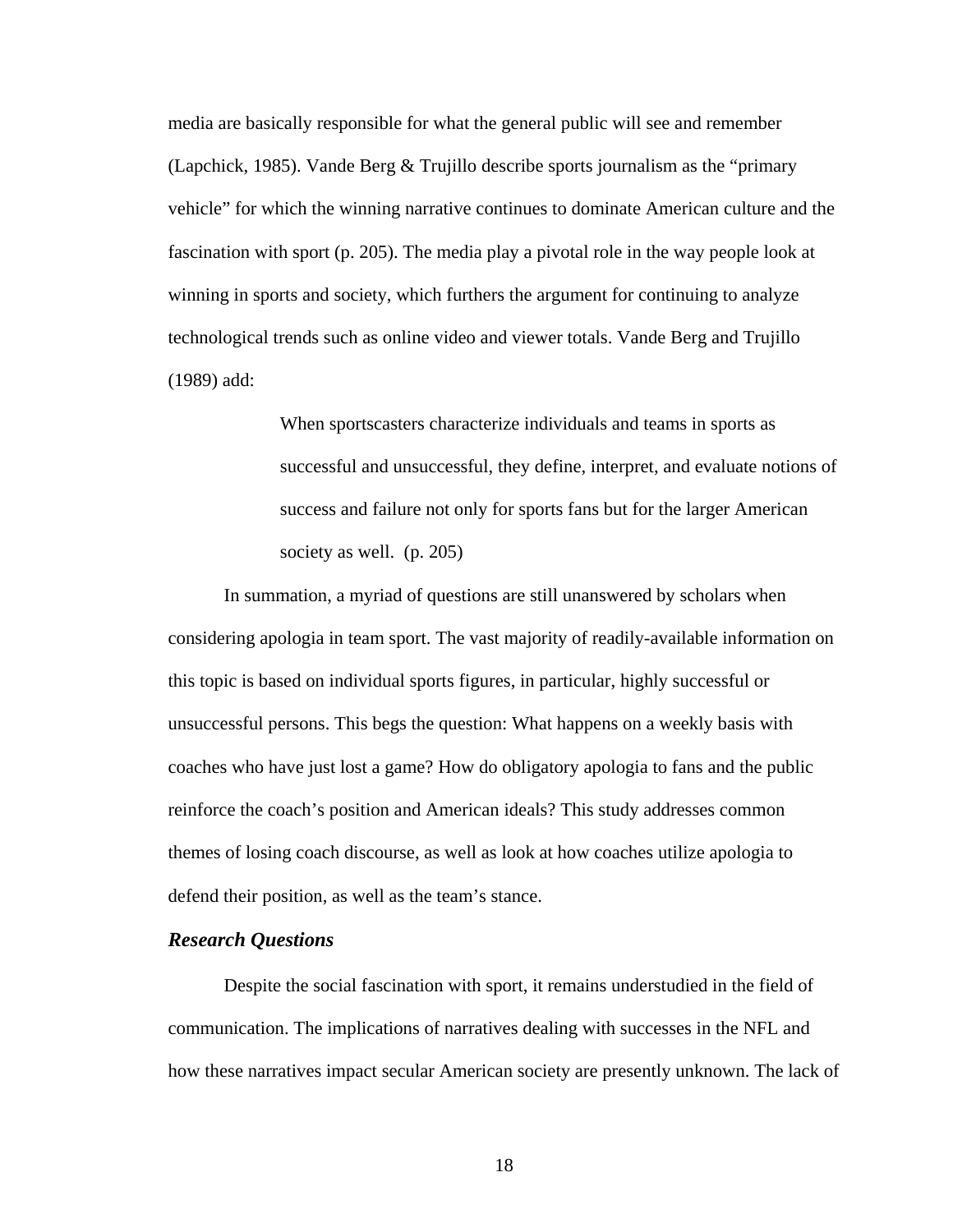understanding of coach-generated narratives leads this study to address multiple research questions about NFL coaches' discourse with the general public immediately following a regular-season loss and posits one primary hypothesis:

H1: The themes discussed by NFL head coaches following a loss will

differ when analyzed in terms of recognized apologia theories and themes.

The first discourse characteristic to be determined is what are coaches saying after a loss? Football will be the examined sport as it is deemed "America's choice" by many and has been voted America's favorite sport the last 43 years (Curtis, p. 1). Several lenses through which to analyze coach discourse have been presented and will be examined in the first research question:

> RQ1a: What themes do NFL coaches express during post-game press conferences after a loss?

RQ1b: Do Llewellyn's (2003) four themes of losing coach discourse account for the themes in NFL post-game press conferences? Which of Llewellyn's four characteristics is most prominent: deference, justification, redefinition or suffering?

RQ1c: How does the discourse compare to Benoit's typology of image restoration (1995)?

Secondly, this research considers how winning is defined through the losing coach's speech. This study considers the redefinition of the loss, as described by Llewellyn, and the reduction of offensiveness, as outlined by Benoit, for an investigation of the way American culture is shaped by the discourse on achievement (Vande Berg  $\&$ Trujillo, 1989; Benoit, 1995, Llewellyn, 2003). If winning is indeed the ultimate goal and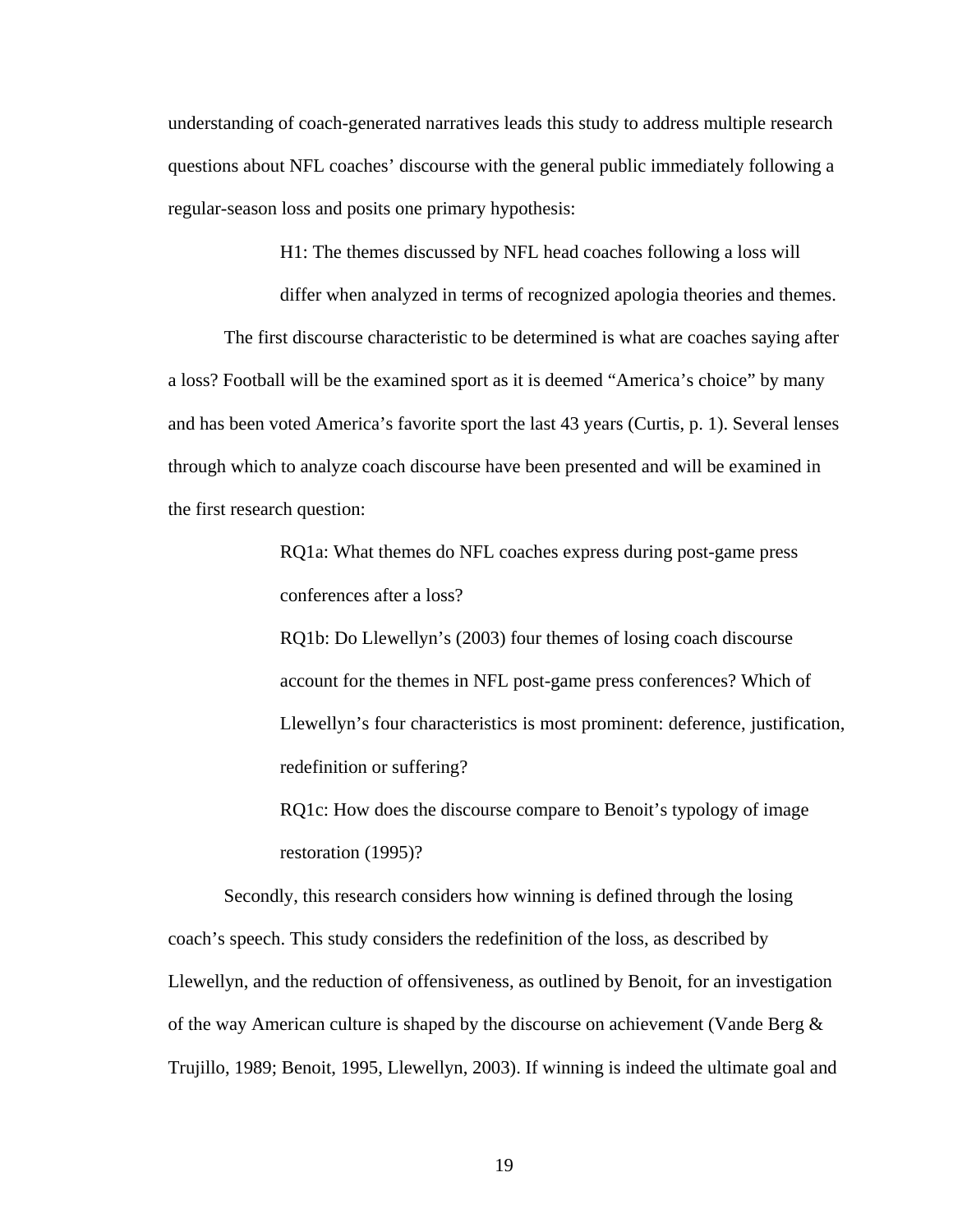societal pressures are regulating the way coaches account for each loss, one would expect similar narratives and themes evident in the press conferences. The audience that views these post-game press conferences on the Internet may be more prone to watch press conferences that reinforce their own stance within the "extended family" or the clips may garner a greater audience when they seemingly differ from expectations (Kruse, 1981).

> RQ2a: How do losing coaches define victory in losing game press conferences?

RQ2b: Which press conferences are viewed most often by viewers?

Finally, a look at the coaches themselves will be conducted in order to begin to account for individual differences and a multitude of rhetorical situations, as well as to look at the possibility that teams stress dissimilar themes (Bitzer, 1968; Kruse, 1981b; Meyer, 2007).

> RQ3a: Does coach rhetoric following a loss depend primarily on the game situation or the coach? Is it a combination of factors? RQ3b: Do coaches continue discursive themes from week to week and are explanations similar week-to-week?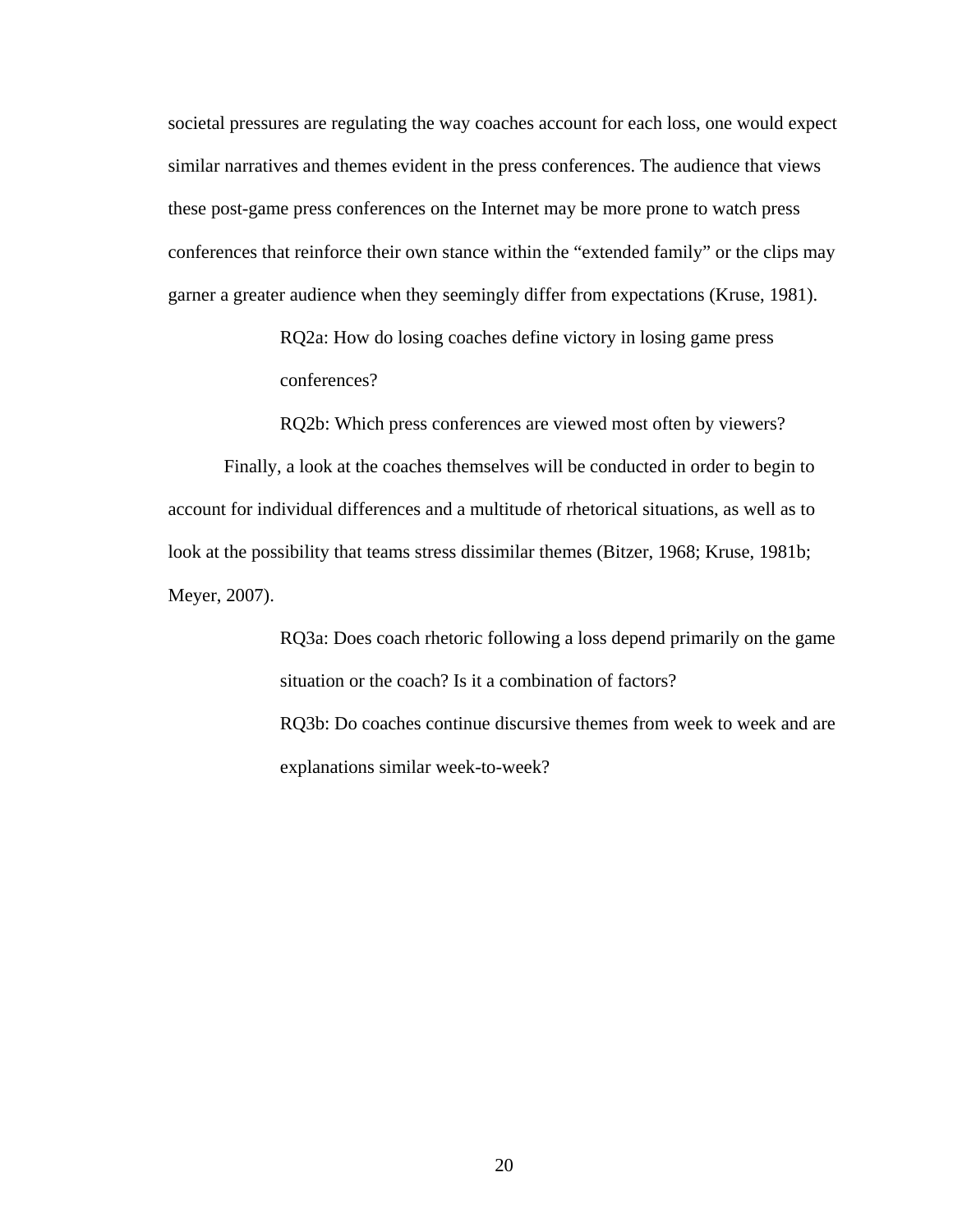### **CHAPTER 2: METHOD**

#### *Overview*

This chapter defines the methods used to answer the proposed research questions. This study examined losing coach rhetoric from the 2009 National Football League season, where coaches are mandated to provide post-game press conferences. Thousands of viewers watch the post-game press conferences with an even larger audience seeing snippets of these press conference clips that pervade sports shows throughout a workweek during the NFL season. In order to gain an understanding of this study, the overall NFL season will be discussed first, followed by an overview of each game's obligatory post-game press conference set-up.

In the NFL, all 32 teams compete in 16 regular season games with one bye week beginning when the official season kicks off in September. Upon the conclusion of the NFL's regular 17 weeks of action, each team's overall record and regular season performance determine if the team's season ends after 16 games or if the team has an opportunity to vie for a Super Bowl victory in the NFL's championship game after advancing through the playoffs.

The 32 NFL teams are evenly divided into the American Football Conference (AFC) and National Football Conference (NFC) with four divisions in each conference. All eight division winners of the regular season advance to the single-elimination playoffs, in addition to two "wild card" teams from each conference based on win-loss record (and additional factors if two or more wild card contenders boast identical season records), for a total of 12 teams advancing to the playoffs. In the Wild Card Round, the two wild card teams from each conference face off against the third- and fourth-ranked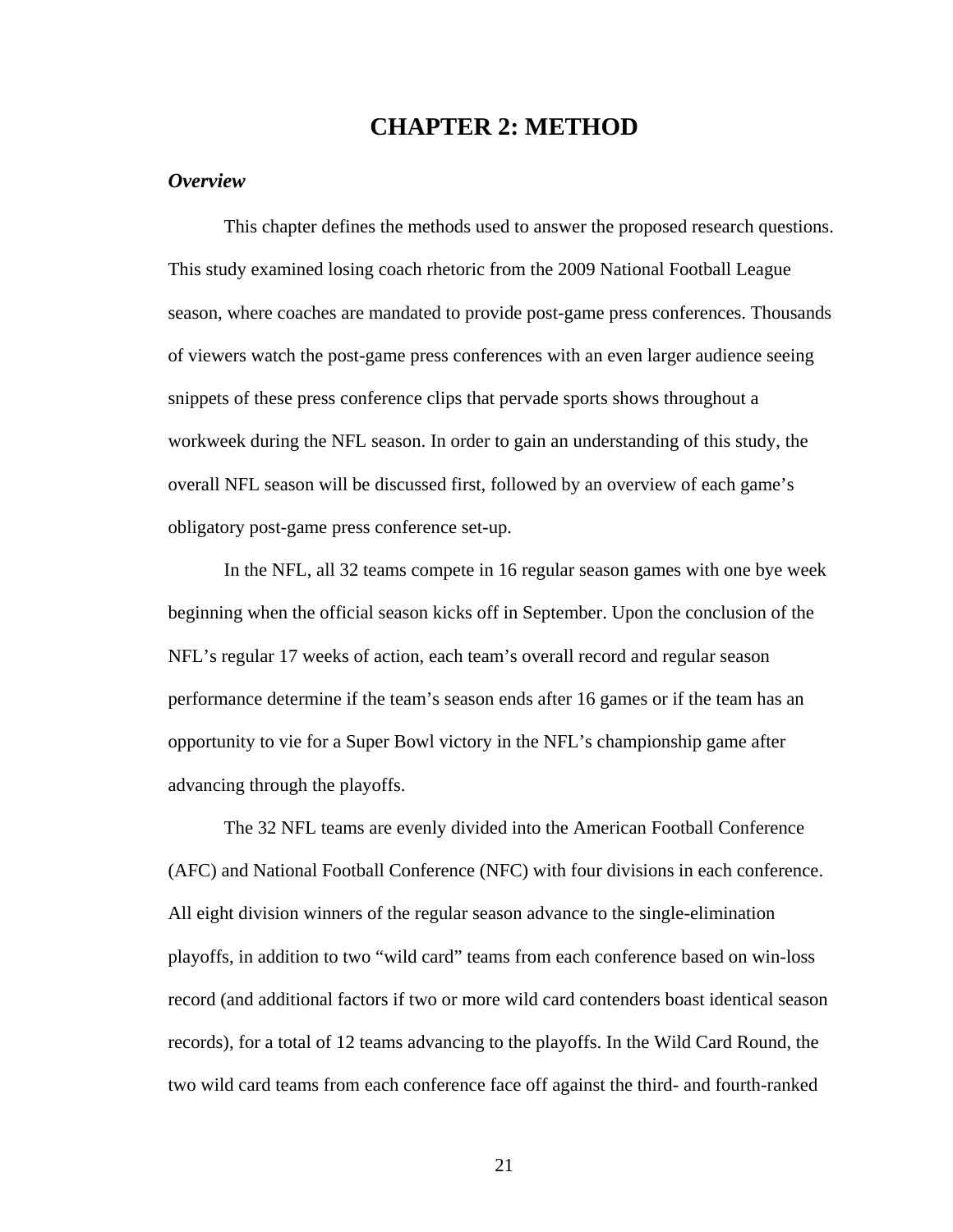teams in the conference, respectively (*i.e.* No.6 at No. 3, No. 5 at No.4). The top two teams get a first round bye in each conference. The second round of playoffs, the Divisional Round, is hosted by the higher-rated seed, and each remaining team competes. After this round of games, there will only be four remaining teams to participate in the Conference Championships. The winner of the AFC and the winner of the NFC games contend in the Super Bowl for the title of World Champions.

During any matchup between two teams each head coach is responsible for "holding a news conference after every game" ("2007 Revisions," p. 1). The locker room will be opened to the media following the game as determined by the squad's public relations department and mandated by the league office. Each player in the locker room at the time the doors are opened may be addressed by the media, unless otherwise indicated. For some prominent players and for each coach, the team provides a backdrop, whether visiting or away, for members of the organization to stand in front of while conducting a press conference. The coach addresses the media after having an opportunity to speak with his team shortly following the contest. With ample distance separating opponents' locker rooms in an NFL stadium, both head coaches often speak to the media at the same time. The number of visiting and home media members and news outlets also allows for some flexibility, as media outlets can cover simultaneous broadcasts and interview schedules.

Numerous news outlets tape, transcribe and/or broadcast the head coach's postgame press conference. Many provide a live feed as part of the outlet's coverage of the team while others may edit the press conference down to a few sound bites. The league's official Web site, *NFL.com*, is a blend of both styles. The NFL releases a post-

<u>22</u>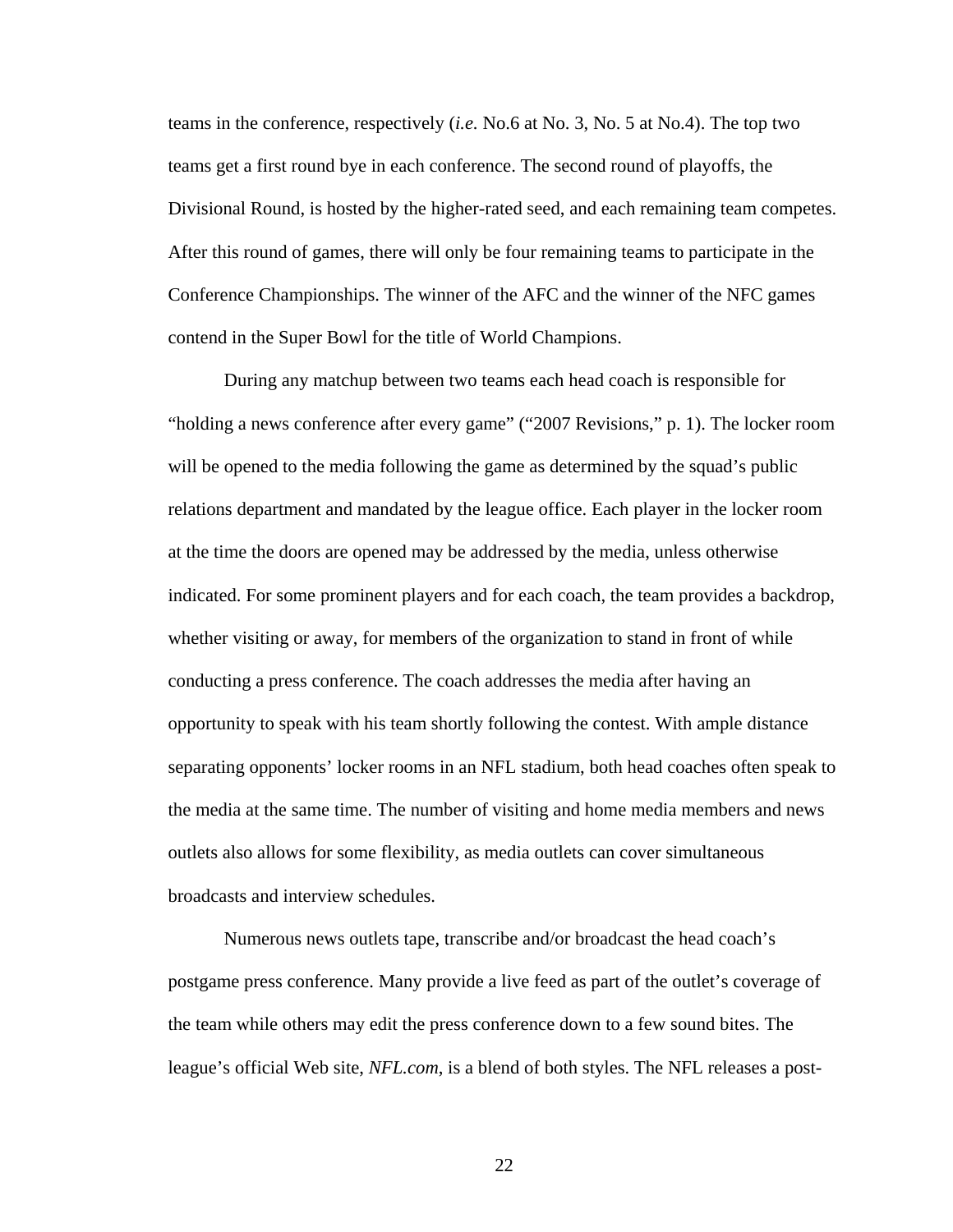game press conference video for each team in nearly every contest. The video usually ranges from one to six minutes and features the head coach and oftentimes several key athletes. This official video can be viewed by any user with access to the Internet, and the viewer is not required to register on the site unless commenting or recommending the video ("Scores," 2009).

As established, each NFL coach is obligated to address the media after a regular season game, no matter the circumstances surrounding the game ("2007 Revisions," 2007). These press conferences usually open with a brief statement regarding the game's outcome and current standing of the team. Following the opening statement, media members in attendance ask questions directly to the coach, who handles them in real-time. The press conferences vary in length depending on a number of factors including the number of media in attendance, the number of questions, the coach's personality and current disposition, and the monitoring of the team's Sports Information Director (a public relations professional).

#### *Data Collection*

 During the 2009-2010 season, each coach's press conference was posted on the NFL's official Web site, NFL.com, in multiple areas to increase accessibility. The video from each press conference usually was posted the day of the event and edited down to quotes solely by the head coach and one additional individual athlete – often the starting quarterback - depending on the discretion of the producer. The number of viewers and comments are automatically tabulated and listed on the page with the updated counts.

 In order to access coach rhetoric, post-game press conferences from throughout the season were examined. The study was longitudinal across the 2009 season to test for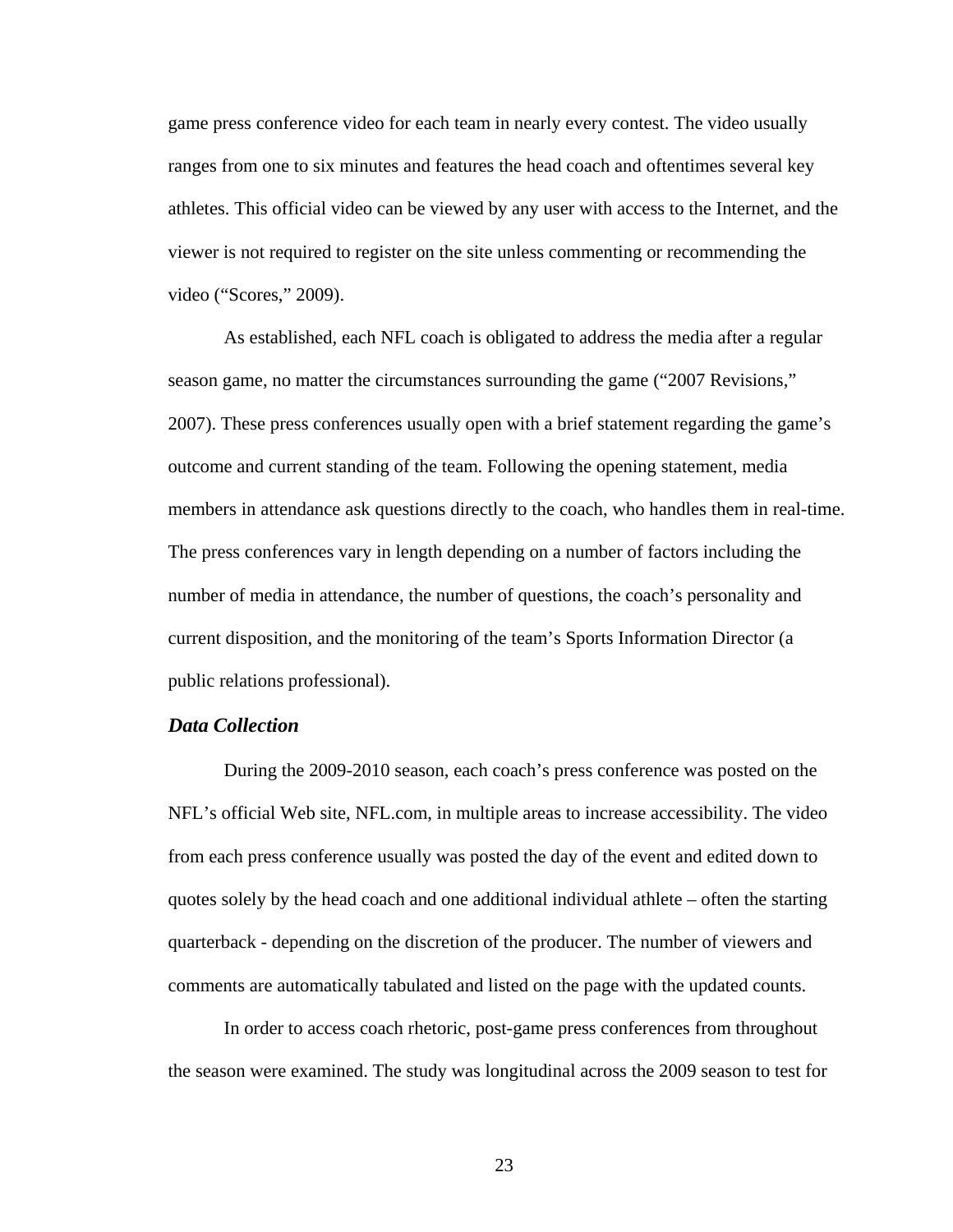trends. The regular season lasted 17 weeks and the number of games slightly varied per week, contingent on the number of teams with bye weeks. For example, during Week 1, no teams had an off week. However, six teams had a bye during Week 6. As discussed in a following section, the press conference data was randomly selected and an accurate copy of the press conference text was obtained or created and confirmed for accuracy.

Matchups from each week were selected using a random number generator available at *Random.org* and accessed on March 4, 2010*.* A list of random numbers was generated, ranging from numbers 1 through 16 representing each game if all 32 teams were in action during one particular week. Each of the numbers represented a matchup on the NFL.com "Scores" page for each week. To determine which press conferences would be analyzed, the generated numbers served as indicators of which matchup and losing head coach rhetoric to analyze, selecting two games for each week.<sup>3</sup> The quotes provided by the head coach were then transcribed. Also, to determine whether the regular season press conference themes differed from the playoff themes, all of the head coaches of the teams that lost in the playoffs, in addition to the randomly selected regular season games, were considered. For the entire list of press conferences analyzed, please see Appendix A.

Several issues arose during data collection but were resolved prior to data analysis. First, transcripts of the press conference were not always readily available. When copies were posted online, the accuracy of the quotes varied depending on the organization that was transcribing and posting the quotes. It became apparent that teams' public relations staffs differ greatly in the precision of the reproduction of post-game press conferences. Many organizations do not always write down and report word-for-word what the coach

 $3$  For example, the first number that was generated by Random.org was "8." The eighth game listed on the "Scores" webpage for Week 1 on NFL.com, reading left to right, was a Minnesota Vikings' 34-20 victory over the Cleveland Browns.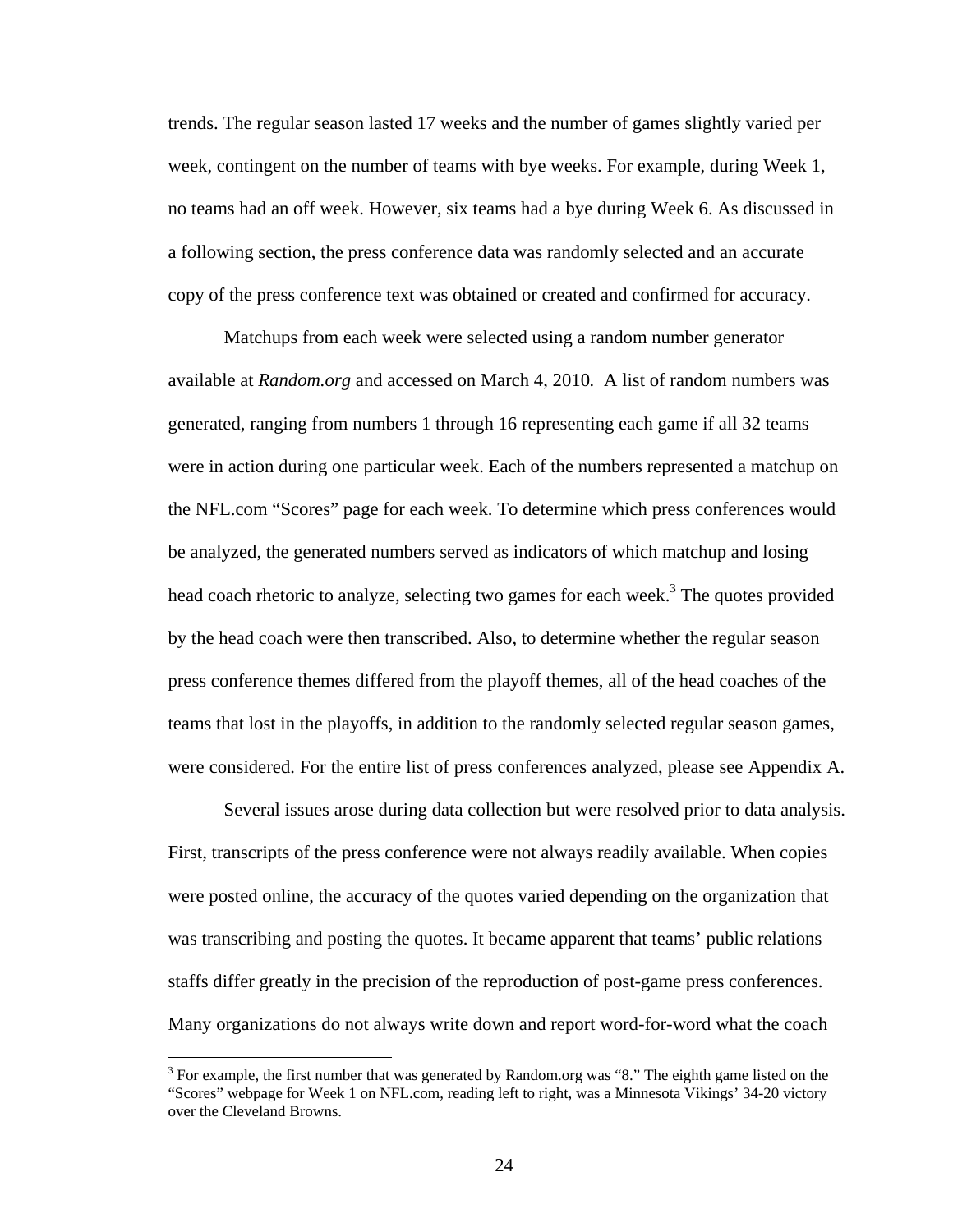said. Also, the quotes provided were not always the quotes utilized in the NFL.com film. To combat the issue of availability, the coach's words from each press conference not searchable online were transcribed by the researcher. After transcribing the entire clip verbatim from the NFL.com video, the press conference clip was then listened to at real speed while the coder read along with the recently-notated transcript to ensure accuracy. In a similar process, when copies of the press conference were available online, each document was amended until the transcript fully matched the clip word-for-word. This procedure was repeated for all 45 transcripts (*n*=34, regular season; *n*=11, playoffs).

#### *Data Analysis*

Rhetorical situations differed week-to-week for each coach, thus it was decided to independently analyze each clip. A content analysis was performed for each news conference, and a collective spreadsheet of the categorized data was organized. This spreadsheet encompassed data from all the units of analysis that outlined the game information, outcome, location, time of clip, time of entire footage and viewer count. Other categories included were: date of contest, overall season record and the distribution of press conference footage (*i.e*., if coaches were the first representative to appear on the team's post-game press conference video clip). These demographics allowed for crosstab comparison of strategies and various game circumstances to help account for potential differences. First, the overall "coachtalk" theme was coded, followed by a more nuanced content analysis of each transcript (Llewellyn, 2003).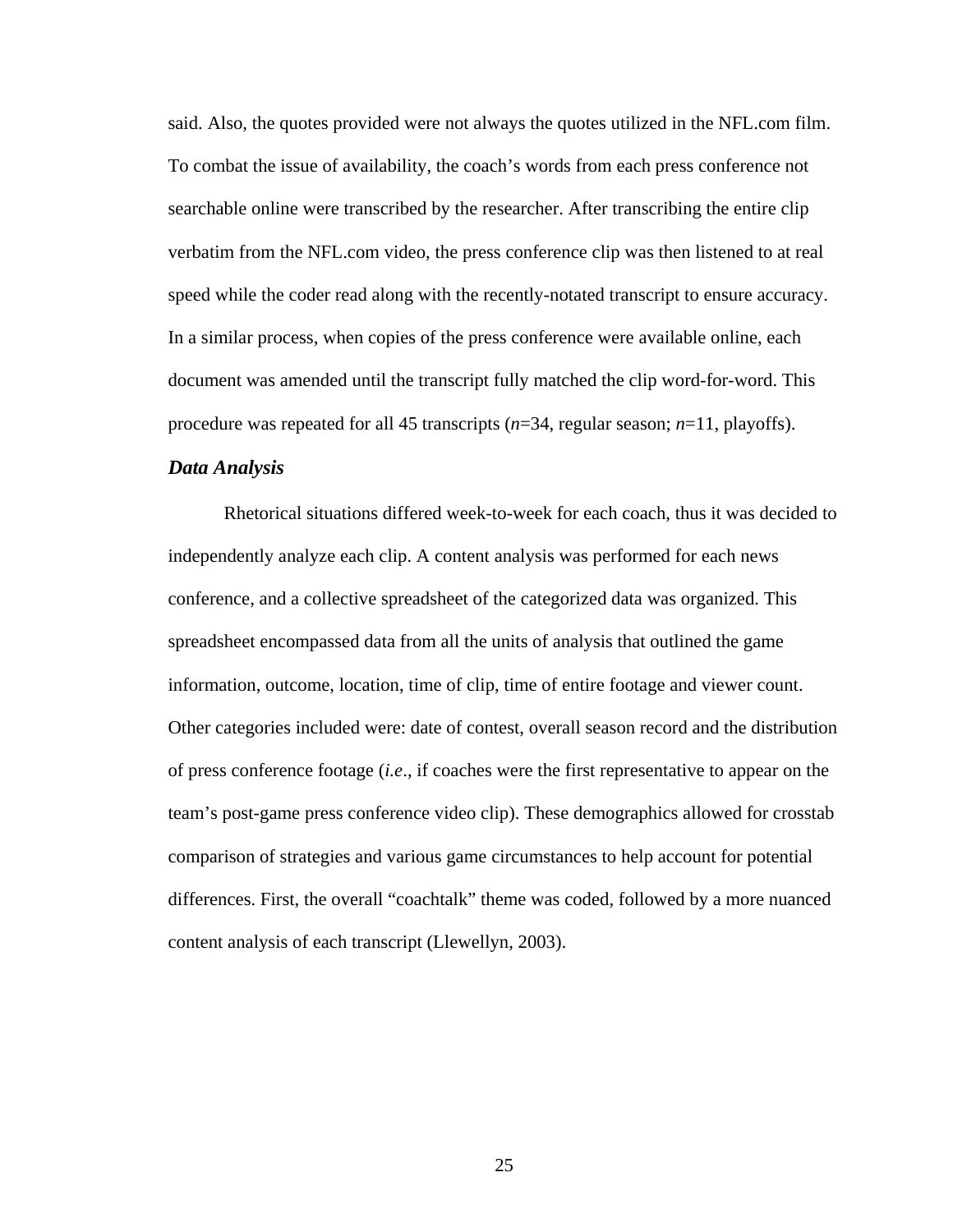This study followed Klaus Krippendorff's (2004) agenda, beginning with the sampling of press conference data as outlined in the data collection portion.*<sup>4</sup>* The unit of analysis for the primary theme was the transcript for each press conference. For the subcategory factors, the unit of analysis was each expressed idea. Once the transcripts were deemed completely accurate, each unit of measure was coded (see Appendix B for the coding scheme centered on Llewellyn's 2003 "coachtalk" theory). The sample (*n*=45) was then analyzed considering each primary factor and secondary factor. This reduced the data into manageable representations that allowed for inferences regarding coachtalk, therefore, answering the proposed research questions.

Once each transcript was completed and checked, the researcher coded the transcript for certain apologia themes. For the first question addressed in this study regarding what coaches say, a summative look was taken into what the losing coaches say and how they say it. The researcher began by watching the film while reading through the transcript provided. Then, the researcher indicated which of Llewellyn's four general categories of losing coach discourse was most prevalent throughout the transcript: deference, justification, redefinition or suffering (2003).

In order to test for coder reliability, a volunteer was given a brief description of each of Llewellyn's four losing coach apologia themes and then asked to code five random NFL post-game press conferences from Week 1. The primary researcher also coded this data and then the two data sets were compared. The overall primary codes were identical for the two coders. To ensure continued accuracy before coding the other

 $\overline{a}$ 

 $4$  Krippendorff (2004) defines a content analysis as a "research technique for making replicable and valid inferences from texts (or other meaningful matter) to the contexts of their use" (p. 18). In this work, he lists six primary components for a content analysis: sampling data, unitizing data, recording/coding data, reducing data to manageable representations, inferring from the data and context, and answering the research questions (2004; Muddiman, 2009).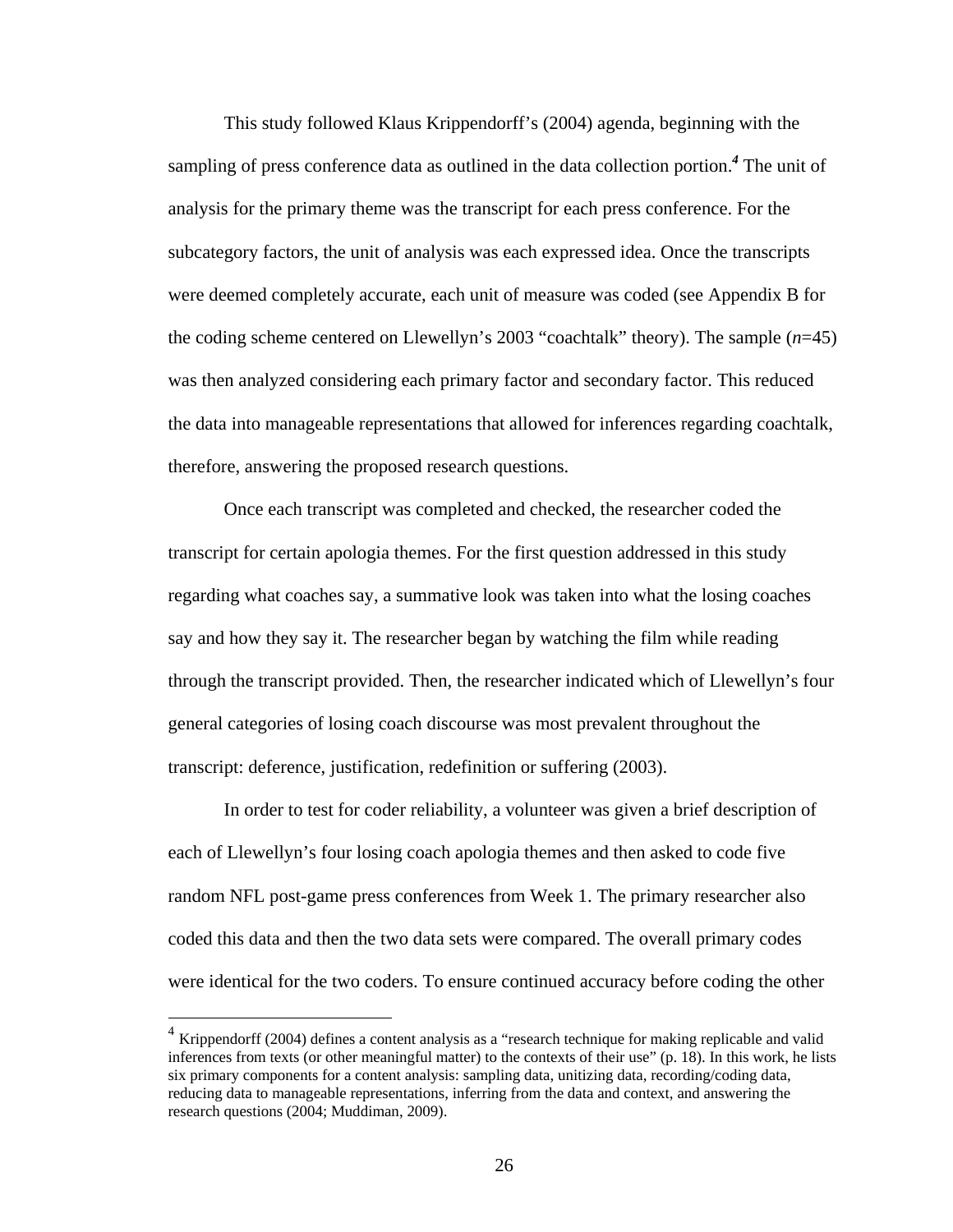90% of the data, the two coders discussed why they had selected each transcript and agreed to classify it into a specific category. Of the five units of test data, three were deemed as justification (Fox, 2009; Lewis, 2009; Schwartz, 2009), one as deference (Fisher, 2009), and the other transcript as suffering (Kubiak, 2009).

Using each press conference transcript and its content as data, a spreadsheet of coach rhetoric was developed. The four primary groups were based on Llewellyn's earlier research and combined elements of Benoit's image restoration theory (Benoit, 1995; 2001). Each of Llewellyn's four themes was found to encompass more specific themes when analyzing the sample data. To create a richer pool of data, more nuances were coded as part of the process. For example, the overarching theme of redefinition included additional subcategories such as "bolstering the team," "bolstering individuals," "minimizing the loss," and "demonstrating team resilience." Benoit's influence on this category is apparent (1995). He identified "bolster" and "minimize" as two of the tactics for the reducing offensiveness strategy, as Ware and Linkugel also had posited (1973; 1995; 2001). Furthermore, additional subcategories such as "moral victory" (Vande Berg & Trujillo, 1989) and "team importance trumps individual importance" (Kruse, 1981) were incorporated from prior apologia studies and included in the coding system.

The established coding system developed over several months. The first coding system, proposed on February 16, 2010, was performed on two measurable units, but looked at each question individually. After further analysis, it was determined to be a workable foundation but there were some areas that needed additional subcategories and a few areas needed to be pared down. The subcategories also needed clearer labels in order to make the study easily replicable. After several proposed coding systems were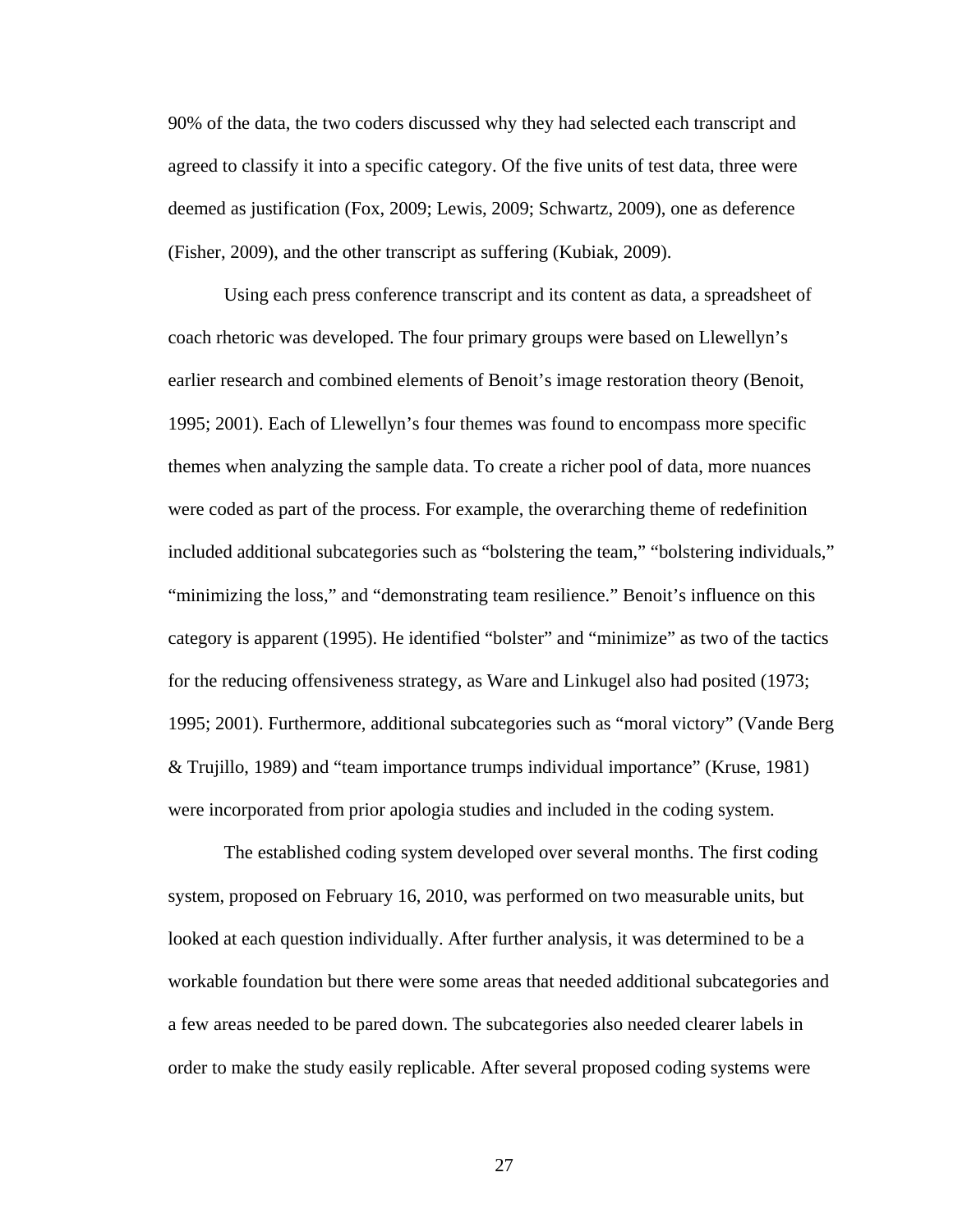fine-tuned, a more nuanced and encompassing coding system was selected on February 22, 2010. The greatest change from the first coding system was the unit of measure. It was determined that each idea spoken in the clips would be coded and analyzed for trends and themes in the study of NFL head coach rhetoric after a losing contest, not individual questions. This coding system would help to answer the first research question regarding reoccurring themes, Llewellyn's 2003 study and Benoit's impact in analyzing sports apologia (1995).

The second research question considers how a coach describes achievement and how, if so, he redefines success when confronting a loss. The overall themes for each press conference were identified and tested for significance to determine if "redefinition" was significantly prevalent. In terms of the volume of viewership, on April 2, 2010, the view count was recorded. The final game was played on February 7, 2010, so the 54-day time lapse allowed ample opportunities for aficionados of the sport and corresponding teams to view the video press conferences. The viewer numbers of each press conference begin to suggest what type of discourse is of interest to the viewers, building on the argument made by scholars such as Earl Smith (2009), Kruse (1981; 1981b) and Vande Berg and Trujillo (1989) that sport reflects society.

As Meyer (2007) and Ryan (1982) suggested, the idea of *kategoria* and *apologia* still needs be regarded as an ongoing process. One way to account for this process is to look at ongoing individual coach discourse, as posed by the third research question. Due to the analysis of the randomly selected matchups, several coaches had multiple transcripts examined. For example, Eric Mangini of the Cleveland Browns and Steve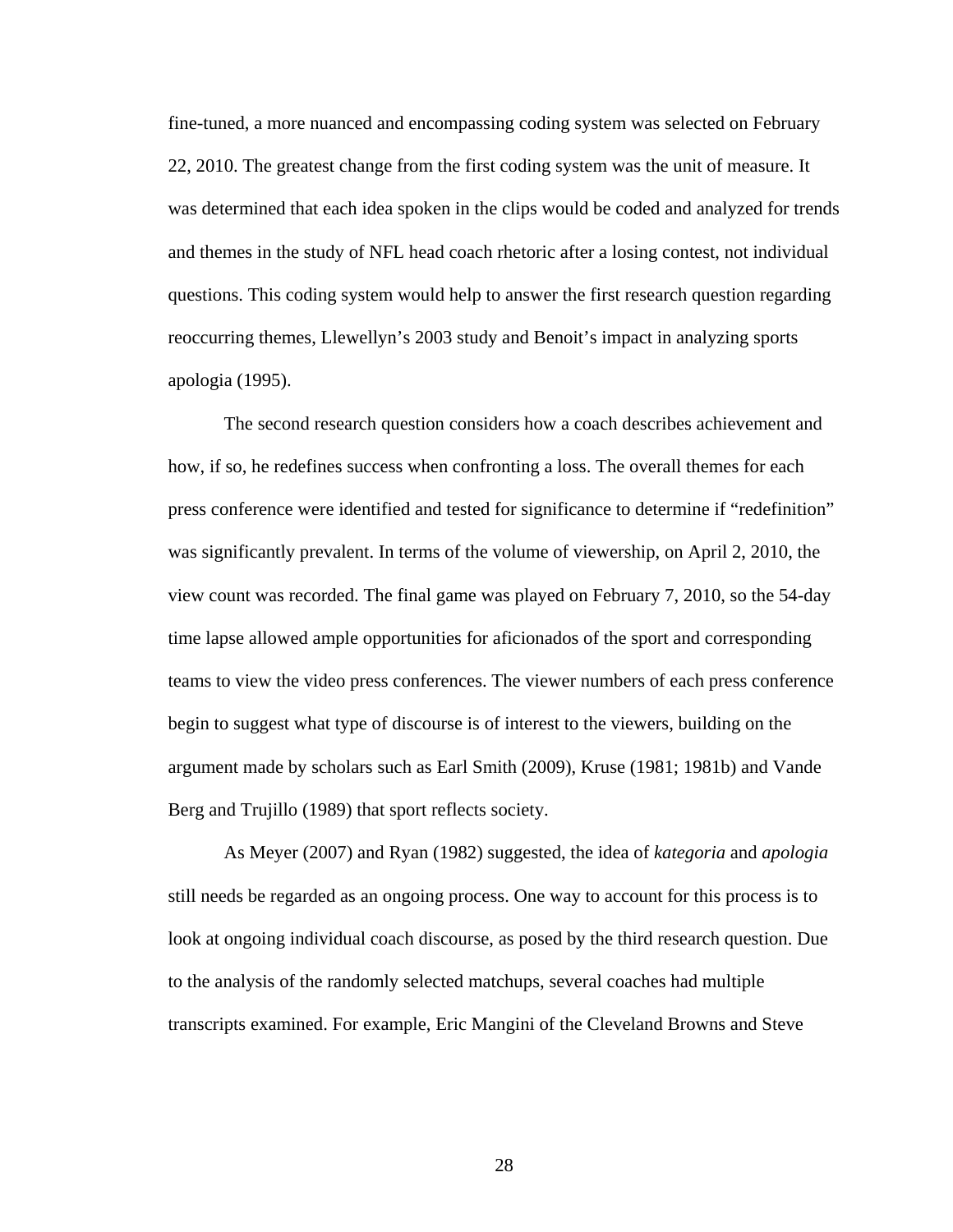### **Table 1: Developed coding scheme**

| <b>Primary "Coachtalk" Theme</b> | $\boldsymbol{0}$         | <b>Deference</b>                                  |
|----------------------------------|--------------------------|---------------------------------------------------|
| <b>Subcategories</b>             | $\boldsymbol{0}$         | <b>Opponent's Game-Day Performance</b>            |
|                                  | $\mathbf{1}$             | Overall Skill Level (not limited to one contest)  |
|                                  | $\overline{c}$           | <b>Strong Coaching/Decisions</b>                  |
|                                  | 3                        | Opposing Team's Individual(s) Performance         |
|                                  | $\overline{\mathcal{A}}$ | <b>Storied Franchise</b>                          |
|                                  | 5                        | Simple Congratulatory Offering                    |
| <b>Primary "Coachtalk" Theme</b> | $\mathbf{1}$             | <b>Justification</b>                              |
| <b>Subcategories</b>             | 10                       | Missed Opportunities/Execution                    |
|                                  | 11                       | Poorly Officiated                                 |
|                                  | 12                       | Injury-Ridden                                     |
|                                  | 13                       | No "Team" Cohesion                                |
|                                  | 14                       | <b>Field/Weather Conditions</b>                   |
|                                  | 15                       | Off-the-Field Distractions                        |
|                                  | 16                       | <b>Evident Effort</b>                             |
|                                  | 17                       | <b>Exposed Mismatches</b>                         |
| <b>Primary "Coachtalk" Theme</b> | $\boldsymbol{2}$         | <b>Redefinition</b>                               |
| <b>Subcategories</b>             | 20                       | Bolstering the Team                               |
|                                  | 21                       | <b>Bolstering Individuals</b>                     |
|                                  | 22                       | Minimizing the Loss (Transcendent Considerations) |
|                                  | 23                       | Team Importance Trumps Individual Importance      |
|                                  | 24                       | <b>Coach to Make Necessary Changes</b>            |
|                                  | 25                       | <b>Moral Victory</b>                              |
|                                  | 26                       | Improvement as a Team                             |
|                                  | 27                       | <b>Individual Improvement</b>                     |
|                                  | 28                       | Humbled, Wake-Up Call                             |
|                                  | 29                       | <b>Team Resilience</b>                            |
| <b>Primary "Coachtalk" Theme</b> | $\overline{\mathbf{3}}$  | <b>Suffering</b>                                  |
| <b>Subcategories</b>             | 30                       | Lack of Proverbial "Heart"                        |
|                                  | 31                       | <b>Coach Stresses Disappointment</b>              |
|                                  | 32                       | <b>Unsatisfied Team</b>                           |
|                                  | 33                       | <b>Team Errors</b>                                |
|                                  | 34                       | Individual(s) Miscues                             |
|                                  | 35                       | <b>Coach Mistakes</b>                             |
|                                  | 36                       | <b>Goal Not Achieved</b>                          |
|                                  | 37                       | "I'm Sorry"                                       |

Spagnuolo of the St. Louis Rams had four analyzed transcripts in this study. The coaches who had multiple transcripts coded in this study were investigated to further examine the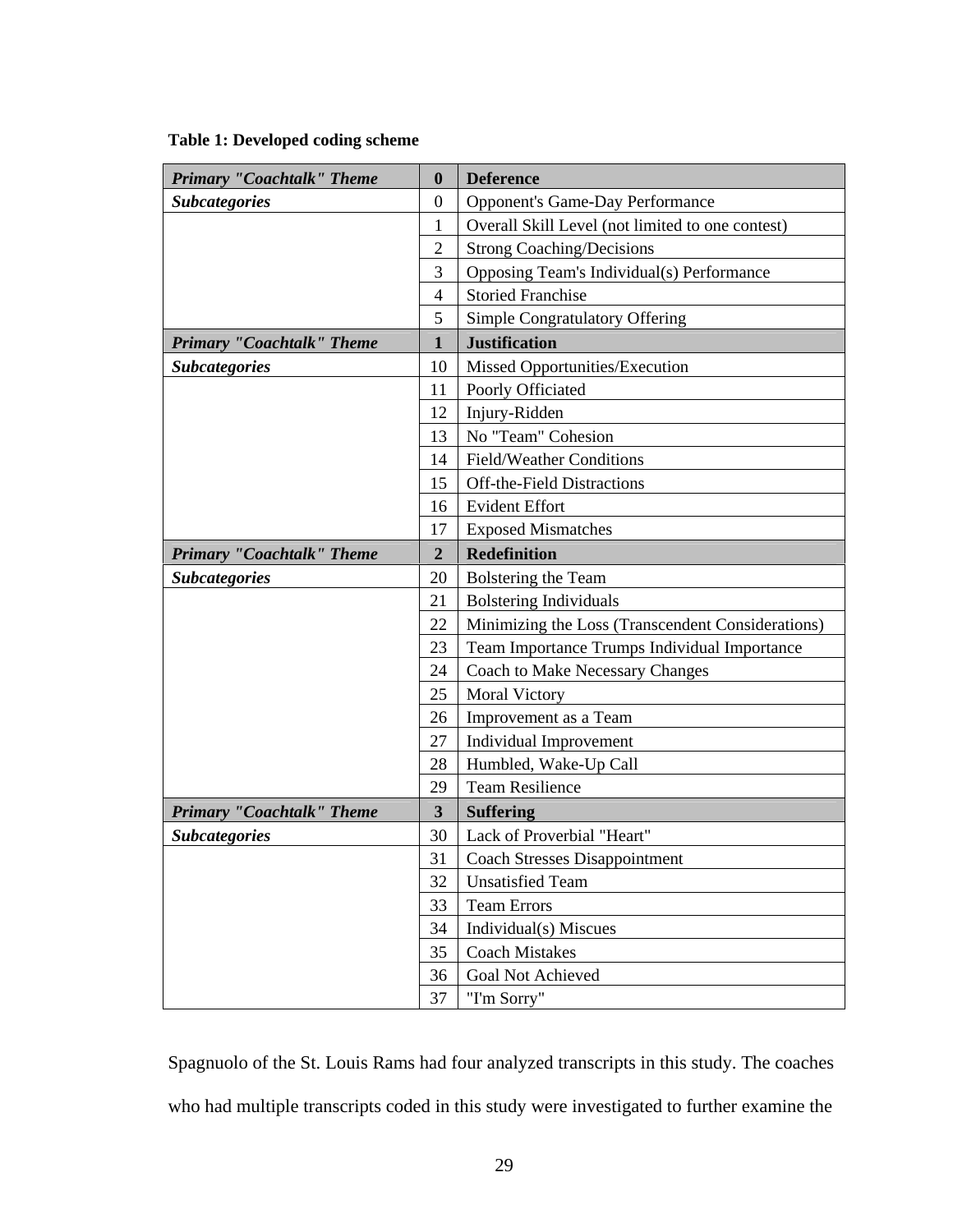possibility of ongoing coach discourse and specific game situations. This data was investigated to see if there was a correlation to the "progress" that Llewellyn refers to in his article on "coachtalk" (2003, p. 20).

The NFL has an undetermined effect on its spectators, as well as billions of dollars, so it certainly is time to consider the organizations' head coaches' impact on (and enactment of) American cultural understanding of success and accountability. The theories of apologia and image restoration discourse served as beneficial lenses with which to begin this exploration. The results of this study also raised further long-term questions to investigate.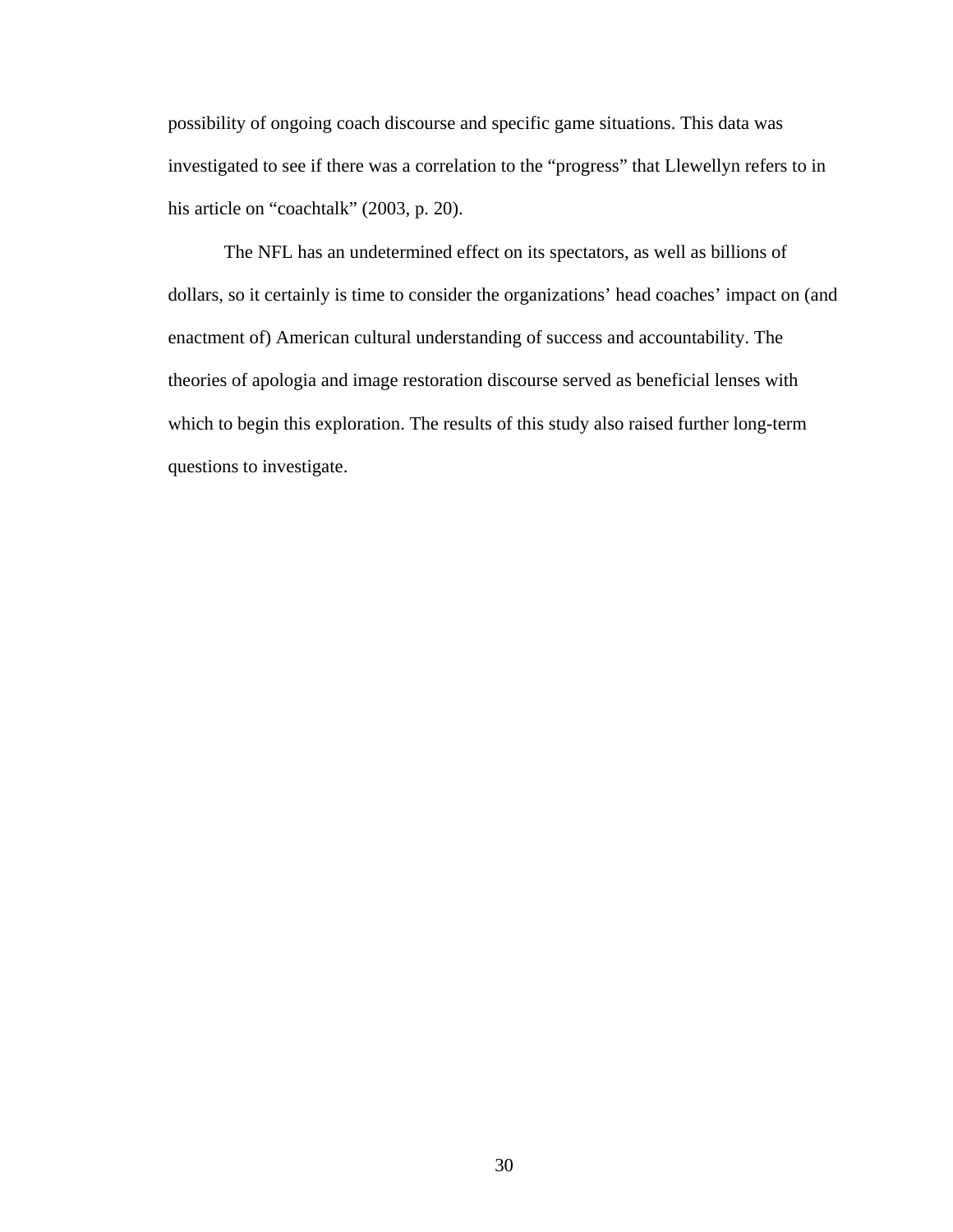# **CHAPTER 3: RESULTS**

For apologia and self-defense scholars, the need for additional research in this area is commonly expressed. This longitudinal study sought to continue researching an understudied population in order to examine key questions regarding coach apologia. Through the theoretical lenses of apologia and coachtalk, 45 National Football League post-game press conferences broadcast on the official league site, NFL.com, were analyzed (Llewellyn, 2003). The resulting data provided several inferences regarding how coaches defend the team and himself after a defeat on a national stage. First, the overall primary themes was analyzed, followed by the secondary categories of each primary theme. The final section of this chapter addresses each research question in detail.

# *Primary Themes*

First, in order to test the hypothesis that the themes discussed by NFL head coaches following a loss will differ when analyzed in terms of posited apologia theories, the primary themes of deference, justification, redefinition, and suffering were coded. The frequencies for each, including playoffs, were: deference, 4; justification, 13; suffering, 14; and redefinition, 14.

Separating the regular season from the playoffs, it appeared that deference was more likely to appear in the playoffs, while suffering was most often expressed as a primary theme during regular season post-game press conference transcripts.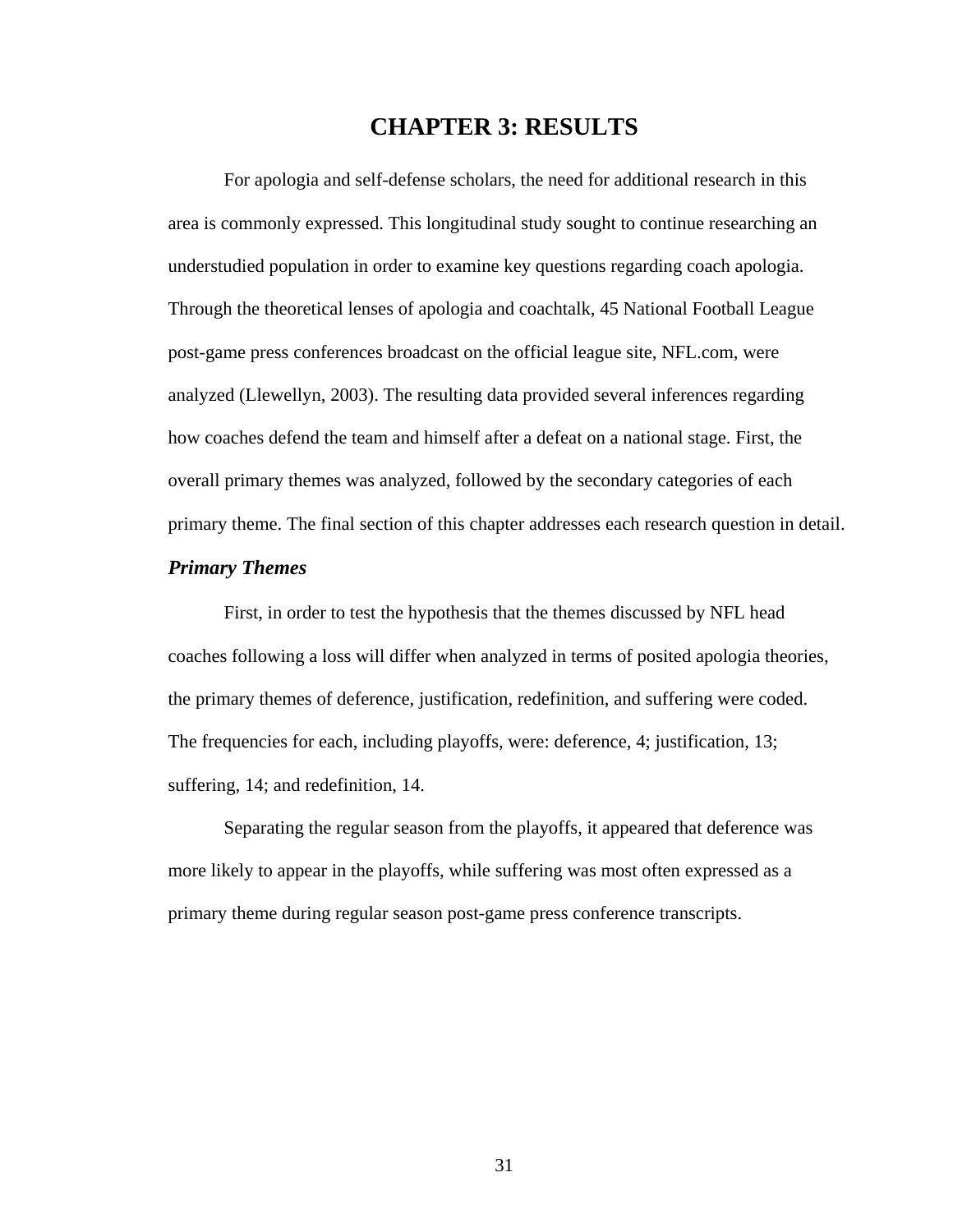

*Figure 1.* Frequency of primary "coachtalk" theme generated by press conference analyses (*n*=45).

## *Subcategories of "Coachtalk" Themes*

## **Deference**

In order to answer the first research question, the subcategories of each of the "coachtalk" themes were considered. While deference was examined as a primary theme in the coding process, it was also further divided into six subcomponents when assessing the entire video clip. The first subtype was identified as "Opponent's Game-Day Performance." This was coded when any mention of the opponent's game-day performance was made by the losing head coach. For example, following Week 11's New York Jets' loss, head coach Rex Ryan deferred to New England, "They obviously did a great job and clearly they were a better team today" (Ryan, 2009, p. 1). Of the six secondary categories, it was the most prominently expressed sentiment with 71% (*n*=32) of the coaches praising the game-day play of opponents.

 The second highest factor of deference expressed was "Overall Skill Level" for the opponents. It was reported any time a losing coach praised the winning team's general ability, not solely limited to the game-day performance. For example, the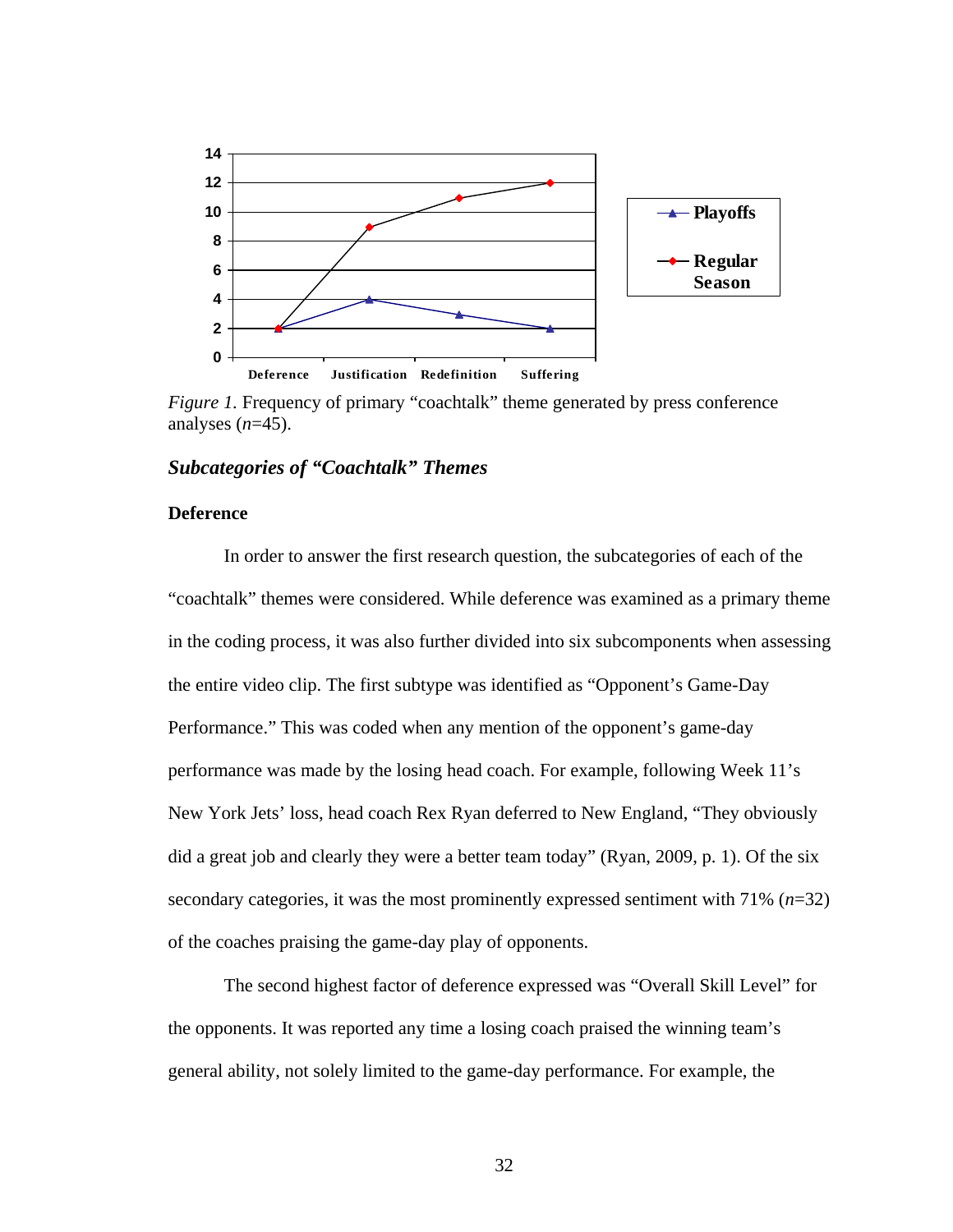comment, "I mean Denver's a good team," by Dallas Cowboys' head coach Wade Phillips in Week 4 was coded as an example of recognizing the overall skill level of the victor (2009, p. 1). This was used during slightly more than half of the instances at 51%  $(n=23)$ .

 "Opposing Individual(s) Performance" and "Strong Coaching/Coaching Decisions" were the next most often used categories. Coaches praised individual athletes 36% of the time (*n*=16), and the opposing coaches 24% (*n*=11). Opposing coaches would praise individuals, occasionally not mentioning them by name, for a variety of reasons, following the matchup. During Week 6, Tampa Bay Buccaneers' head coach Raheem Morris spoke of a Carolina Panthers defensive team member: "Julius Peppers gave us a little bit of problems there off the edge at times. He made some dynamic plays," (2009, pp. 1-2). Head coaches commended their peers in numerous ways, too. Spagnuolo of the St. Louis Rams praised the head coach of the Chicago Bears in Week 13. He commented, "…Lovie [Smith] does a heck of a job, so I credit them" (2009, p. 1).

 Finally, the two least coded categories were "Storied Franchise" and "Simple Congratulatory Offering." Simple congratulatory offerings basically indicated well wishes for the opposing team without further explanation, which only occurred 11% (*n*=5) of the time. "Congratulations to the Texans," is one example, offered by Jeff Fisher, head coach of the Tennessee Titans (2009, p. 1). Additionally, coaches rarely praised an organization's historical prowess or storied traditions. However, comments such as Spagnuolo's "Coming in here, and being they're still the Chicago Bears...It was a challenge – a great challenge" in Week 13 appeared in 7% (*n*=3) of press conferences (2009, p. 1).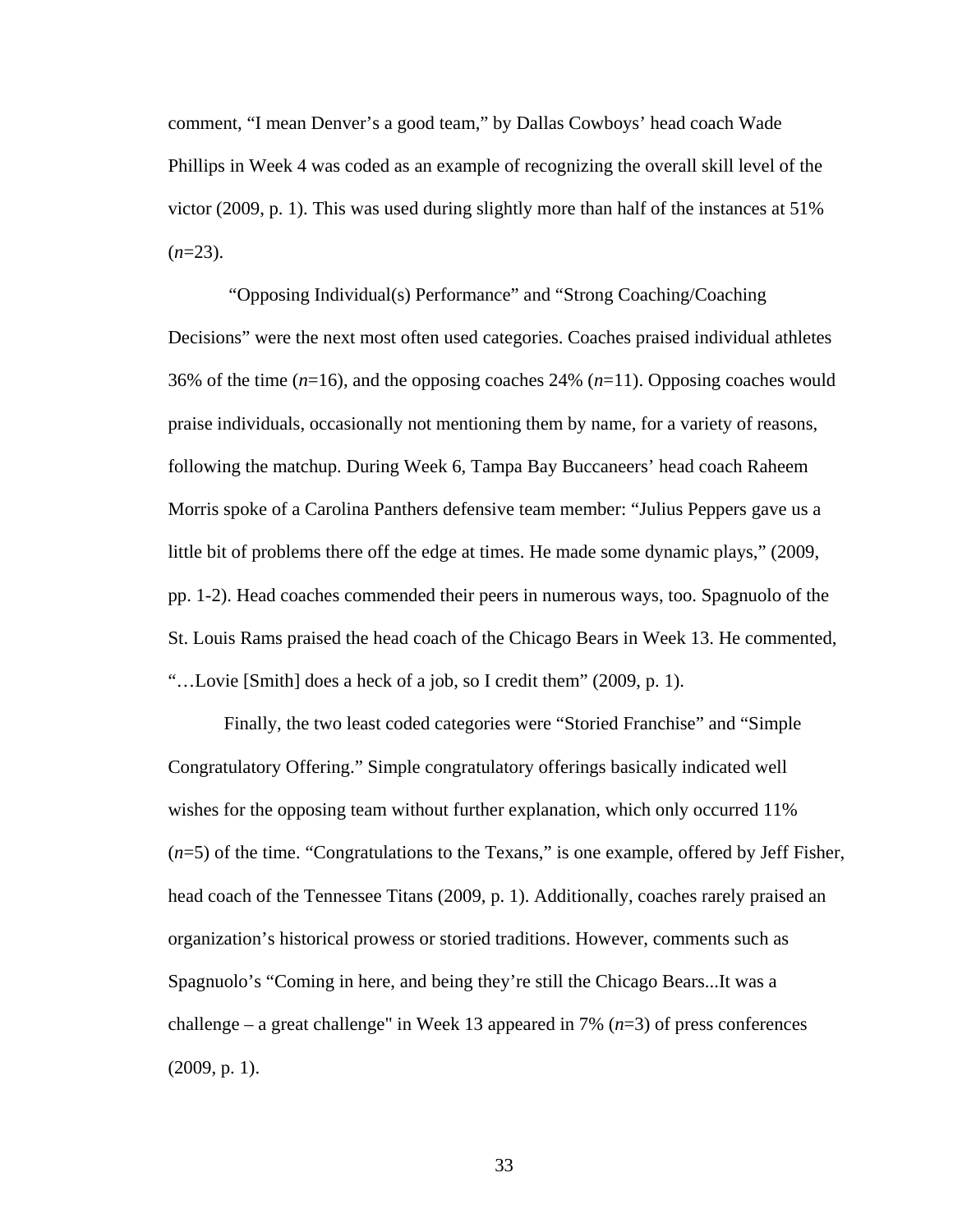### **Justification**

Justification had eight subcategories coded in the 45 press conferences. Regarding frequencies, the most interesting result was that "Missed Opportunities/Poor Execution" had a higher percentage than six other combined subcategories in the grouping. Seventythree percent  $(n=33)$  of coaches justified the loss in part due to a lack of execution by their own teams during a potential momentum shift or throughout the contest. Oftentimes, these comments were aimed to indicate how close the outcome was to being the entirely different. A prime example of a commonly lamented justification happened during Week 9. Gary Kubiak, the head coach of the Houston Texans, asserted, "But we had our chances. I mean we had two chances to win the game there at the end" (2009, p. 1). Nearly three-quarters of all head coaches expressed a similar type of sentiment after a team loss, pointing toward reasons that might have cost them the win.

 Six other categories, with the cumulative percentage frequency of use less than 47%, were rarely indicated. These were: "Injury-ridden Team" – 13% (*n*=6), "Exposed/Exploited Mismatches" – 11% (*n*=5), "Field/Weather Conditions" – 11% (*n*=5), "Lack of Team Cohesion" – 7%  $(n=3)$ , "Off-the-Field Distractions" – 2%  $(n=1)$ , and "Poorly Officiated" - 0% (*n*=0). The remaining category, justifying the loss by pointing out the "Evident Effort" but it just not being enough to get the win, fell in the middle with 42% (*n*=19) frequency. An example of each of these is contained in the below table.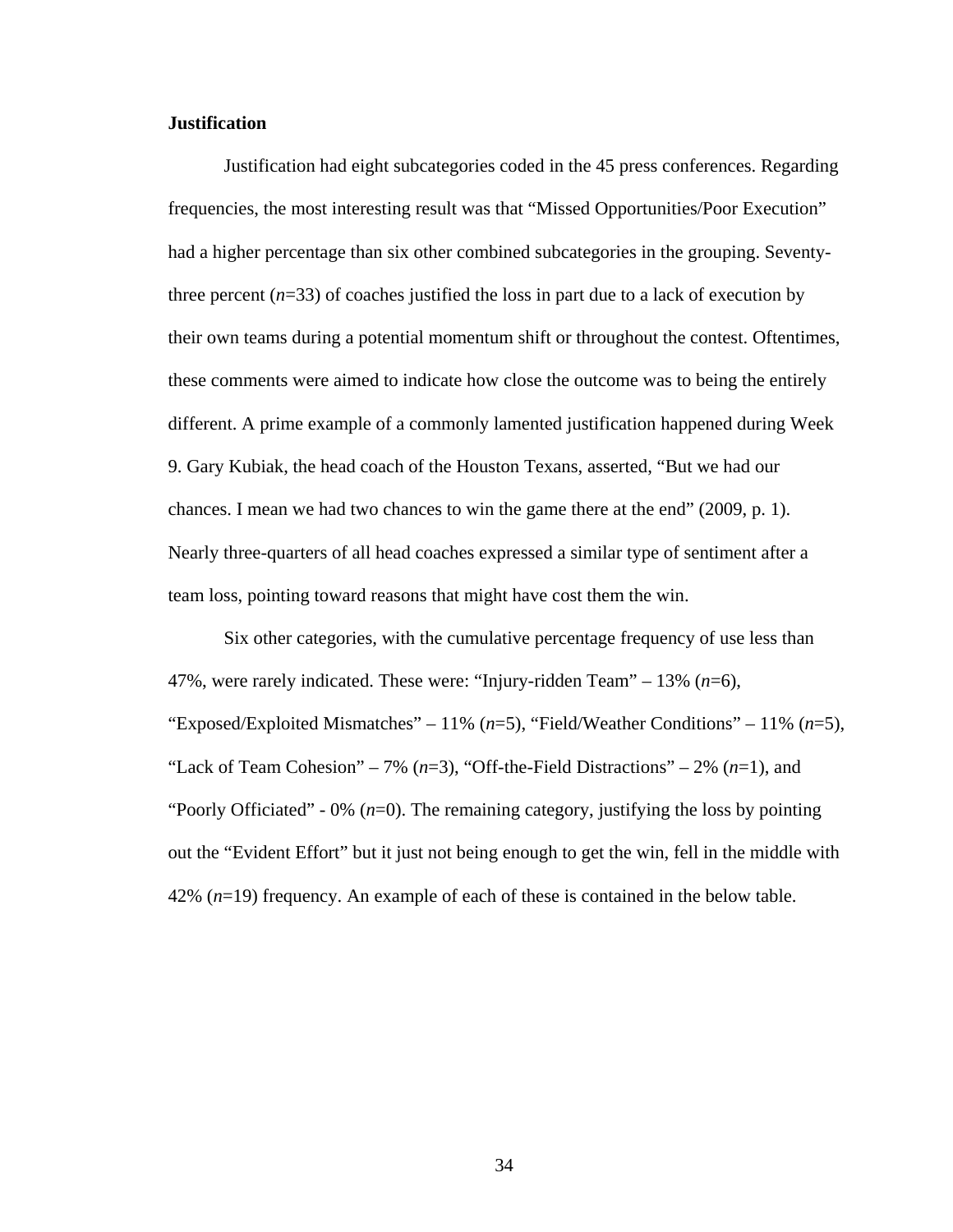| <i>Justification</i>                 |                                              |            |                                                                                                   |
|--------------------------------------|----------------------------------------------|------------|---------------------------------------------------------------------------------------------------|
| Subcategory                          | Week, Coach                                  | Percentage | Example                                                                                           |
| <b>Evident Effort</b>                | 9, Gary Kubiak                               | 42%        | "I mean, I'm proud of our team's effort –<br>tremendous effort on everybody's part."              |
| Injury-Ridden                        | Divisional<br>Playoffs,<br>Ken<br>Whisenhunt | 13%        | "Obviously, we had some injuries in the<br>game today that affected how the game<br>went."        |
| Field/Weather<br>Conditions          | 3, Mike Smith                                | 11%        | "It's the first time that we've played outside,<br>[and] it's our first road game of the season." |
| Exposed<br><b>Mismatches</b>         | 6, Raheem<br><b>Morris</b>                   | 11\%       | "We were in eight-man fronts and they ran<br>the ball right at us."                               |
| Lack of Team<br>Cohesion             | 4, Wade<br>Phillips                          | 7%         | "But we've got to keep our team together."                                                        |
| Off-the-Field<br><b>Distractions</b> | NFC Champ.<br>Game, Brad<br>Childress        | 2%         | "I don't think anybody gave a chance to<br>come down here and be able to play that<br>way."       |
| Poorly Officiated                    | <b>NA</b>                                    | $0\%$      | <b>NA</b>                                                                                         |

**Table 2: Additional justification subcategory examples** 

## **Redefinition**

The 10 subcategories of redefinition incorporated several aspects of Benoit's typology of image restoration, as well as dominant situational themes (1995). In order of frequency, with the highest number of instances first, the items of redefinition used were: "Team Resilience" - 71% (*n*=32), "Bolstering the Team" - 67% (*n*=30), "Team Improvement" – 31% (*n*=14), "Coach to Make Necessary Change(s)"– 29% (*n*=13), "Bolstering Individuals" – 24% (*n*=21), "Team Importance Trumps Individual" (*n*=6) - 13%, "Minimizing the Loss Due to Transcendent Considerations" (*n*=5) -11%, "Wake-Up Call to Humbled Team" - 7% (*n*=3), "Individual Improvement" – 4% (*n*=2), and "Moral Victory" - 2% (*n*=1) (Ware and Linkugel, 1973; Kruse, 1981; Benoit, 1995).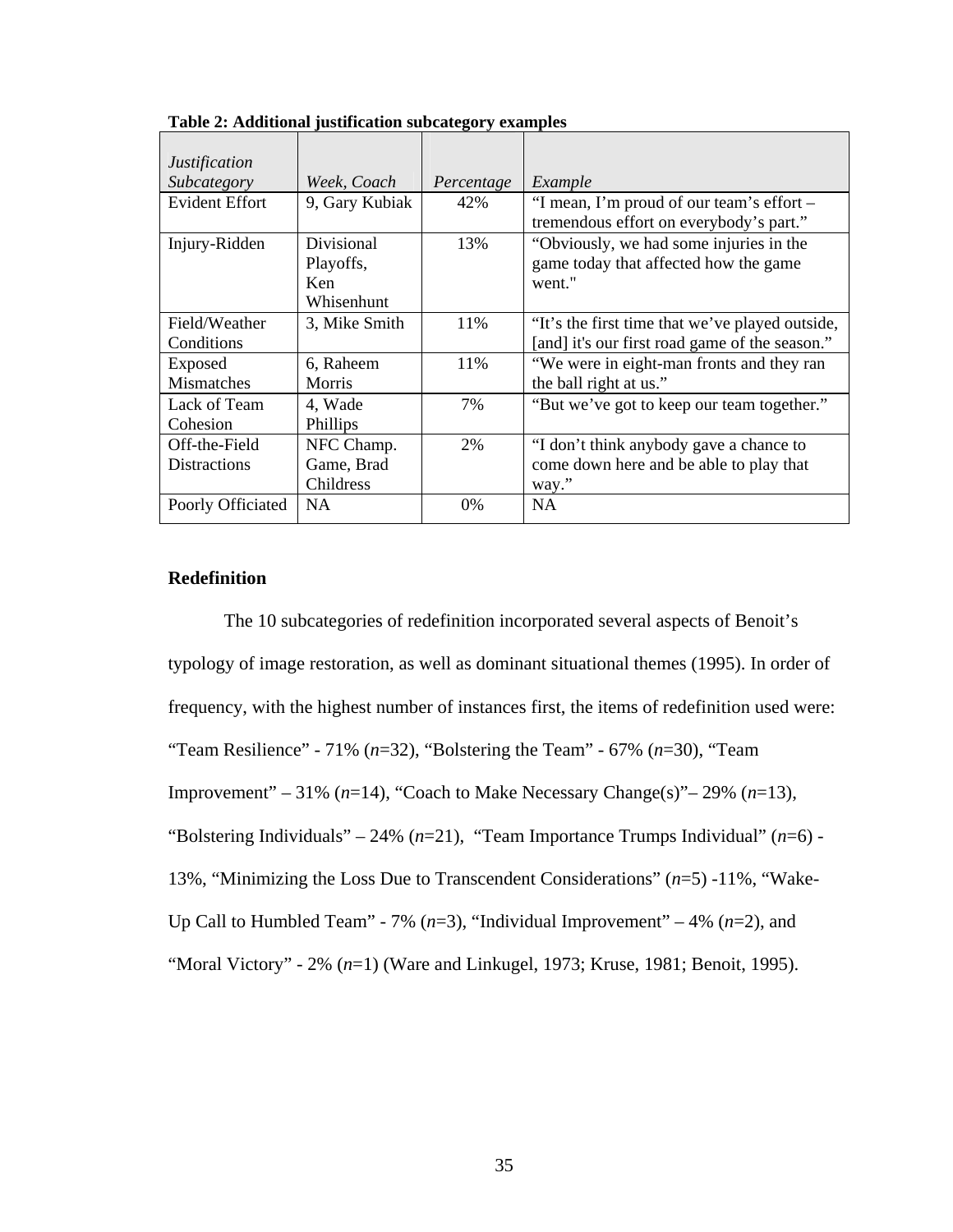| Redefinition                                               |                        |            |                                                                                                                                                                                                                                  |  |
|------------------------------------------------------------|------------------------|------------|----------------------------------------------------------------------------------------------------------------------------------------------------------------------------------------------------------------------------------|--|
| Subcategory                                                | Week, Coach            | Percentage | Example                                                                                                                                                                                                                          |  |
| <b>Team Resilience</b>                                     | 14, Mike<br>Smith      | 71%        | "It's a resilient group."                                                                                                                                                                                                        |  |
| Bolstering the<br>Team                                     | 1, Eric<br>Mangini     | 67%        | "I think there were some positive things.<br>There were some things that we did well in<br>the first half"                                                                                                                       |  |
| Team<br>Improvement                                        | 17, Steve<br>Spagnuolo | 31%        | "And hopefully, I know the guys will, I know<br>the coaching staff will, I know the<br>organization will, will learn from the<br>adversity that we went through this year."                                                      |  |
| Coach to Make<br>Necessary<br>Change(s)                    | 10, Tom<br>Cable       | 29%        | "I'm looking for the guy who gives the best<br>chance to win and same with every position -<br>who gives us the chance to win by making<br>the plays that are there for us to make."                                             |  |
| <b>Bolstering</b><br>Individuals                           | 4, Eric<br>Mangini     | 24%        | "I didn't even mention Josh Cribbs and the<br>day that he had. Talk about a guy that wills<br>the return to happen"                                                                                                              |  |
| <b>Team Importance</b><br>Trumps<br>Individuals            | 12, Raheem<br>Morris   | 13%        | "the only thing that matters is the result.<br>Nobody cares who the touchdown was<br>caught on. Everybody just knows that it was<br>a touchdown."                                                                                |  |
| Minimizing the<br>Loss<br>(Transcendent<br>Considerations) | 3, Mike Smith          | 11%        | "This is a long journey, this is a 16-week<br>season, and this is our third game of this<br>season."                                                                                                                             |  |
| Wake-Up Call to<br><b>Humbled Team</b>                     | 5, Mike<br>Singletary  | 7%         | "As far as the setback is concerned, I<br>wouldn't use the word setback, I would just<br>say it will be a wakeup call for some of our<br>guys."                                                                                  |  |
| Individual<br>Improvement                                  | 11, Rex Ryan           | 4%         | "And the only way to do it is really – well,<br>you can visualize it all you want, watch tape<br>and all that kind of stuff, carry a clipboard<br>but – unless you get out on the field, you're<br>not going to get any better." |  |
| <b>Moral Victory</b>                                       | 17, Steve<br>Spagnuolo | 2%         | " after three and a half quarters, it was toe-<br>to-toe with a good football team."                                                                                                                                             |  |

**Table 3: Redefinition subcategory examples** 

 The categories of team resilience and bolstering the team were very prevalent in coach rhetoric. This study is reinforcing the initial findings by Llewellyn (2003) and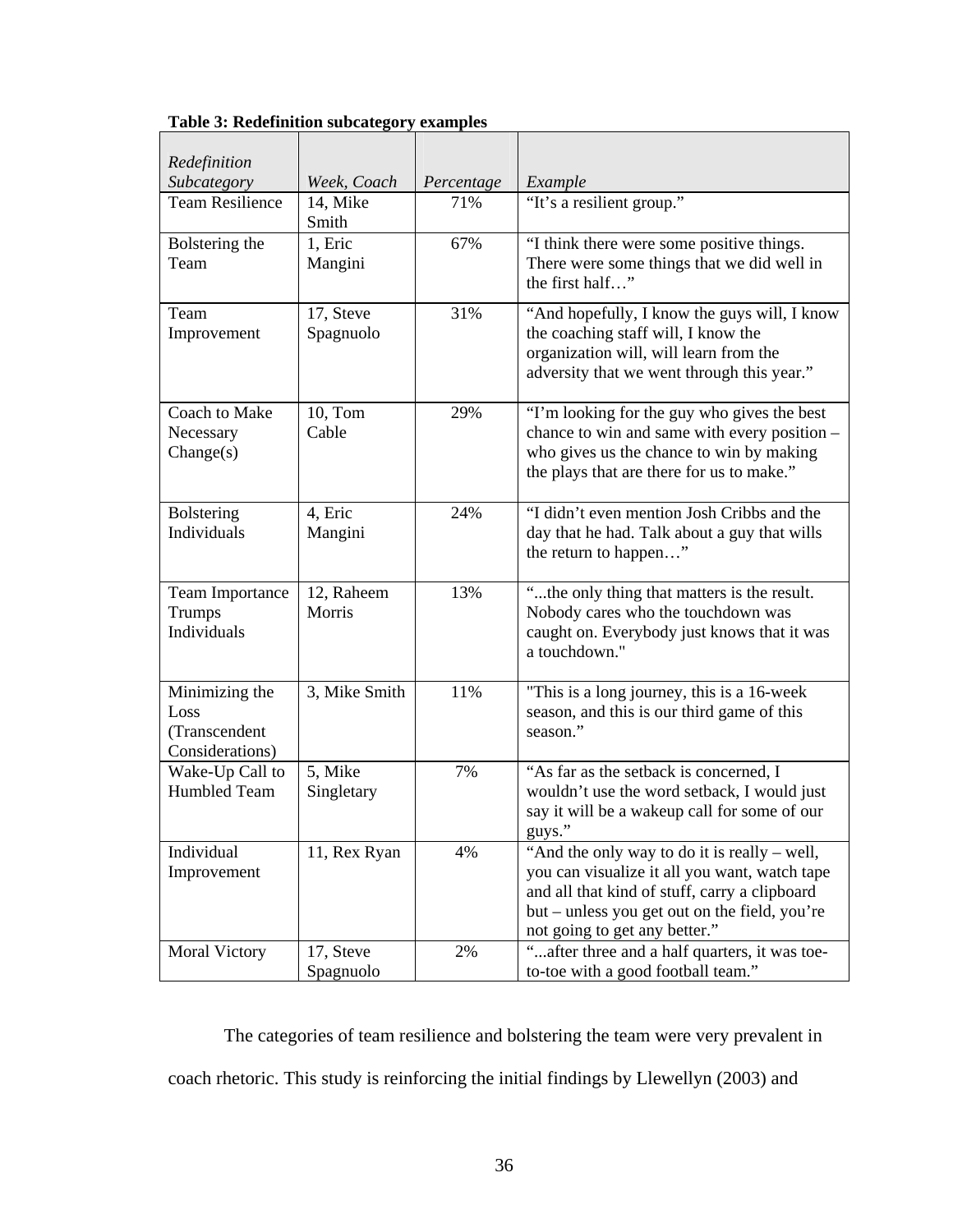others, who posited that coaches would try to find a win in the loss. During the regular season, the idea of team resilience (*n*=27) was reported 9% more often than bolstering the team  $(n=24)$ . In the playoffs, however, bolstering the team  $(n=6)$  was slightly more prominent in playoff loss transcripts than the idea of team resilience (*n*=5).

## **Suffering**

The highest frequency percentage of an individual factor across all four primary themes was suffering at 80% (*n*=36). This often-used factor was coded when a losing coach would indicate "Team Errors" led to suffering. The range of team errors indicated was vast. For example, Smith of the Chicago Bears articulated how every area of the team was at fault in the loss at Atlanta during Week 6: "Special teams, of course, we had a couple bad plays with it. Just like we've won in the past with all three phases kicking in, we definitely lost and everyone contributed to it" (2009, p. 1). During other instances, coaches would refer to the team as one component. "Our players have to take their share of it as well. We did not play very smart today, so that's basically what I say," Mike Singletary said of the San Francisco 49ers after a Week 5 loss to the Atlanta Falcons (2009, p. 1).

 Relative to coaches pointing out overall team errors, somewhat regularly coaches actually would indicate "Individual Miscues" were to blame. However, this factor appeared in 37% (*n*=17) of the transcripts, fewer than half of the times the loss was attributed to team errors. At times the coaches would refer to the player(s) by name or by position (i.e. "our kicker"). The same coaches who sometimes broadly referred to the team did not always avoid using individual players' names. In Week 15, Singletary said of his quarterback, "I think tonight, Alex [Smith], he played poorly" (2009, p. 1).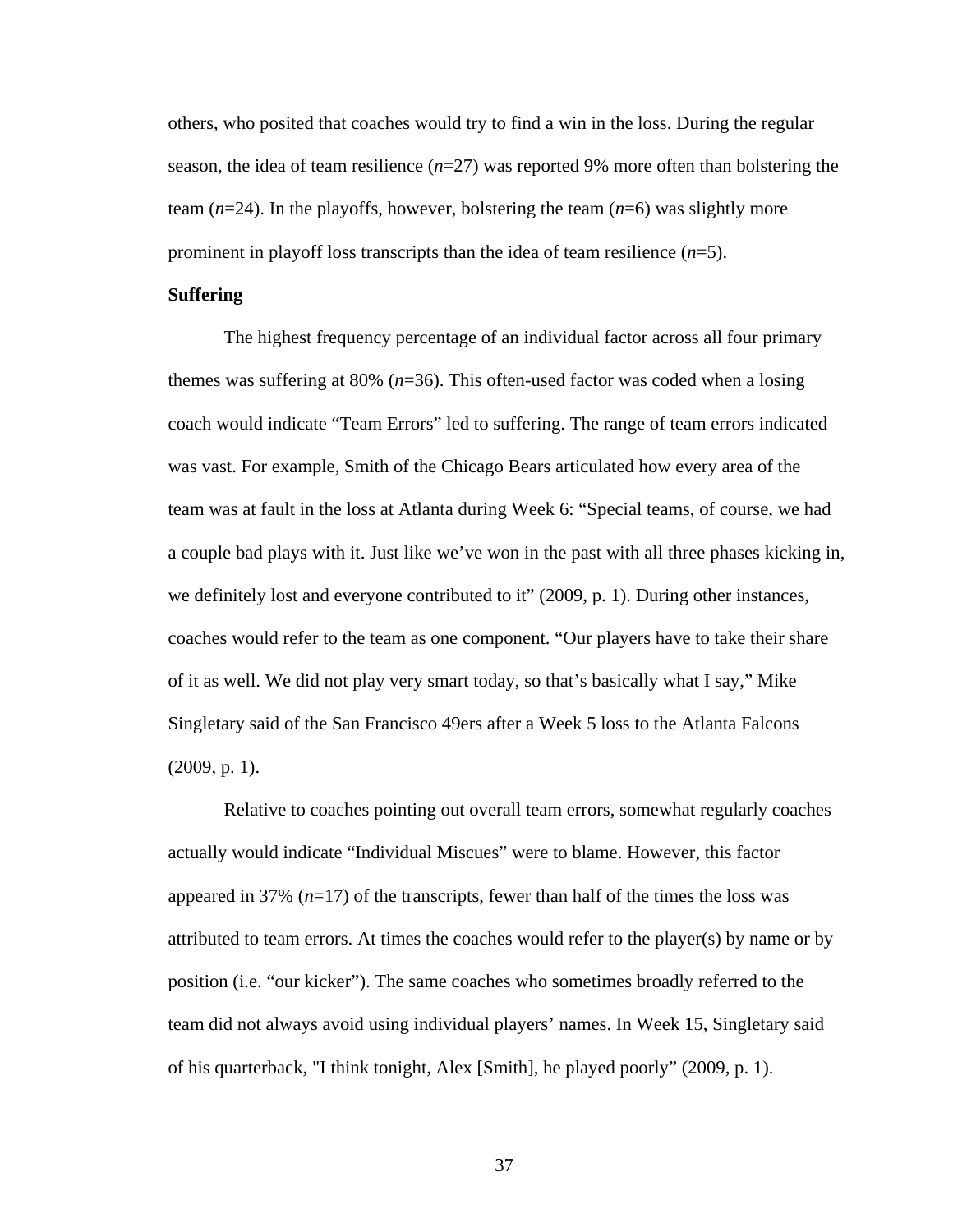However, coaches did not limit their critique to the members of the organization on the field. Twenty-two percent (*n*=10) of transcripts placed some blame on the coaches. For instance, Kubiak of the Houston Texans lamented in Week 1, "What do I take away from this game? Boy, not much. Just other than the fact that I did a poor job with the football team this week…" (2009, p. 1).

Another commonly used factor was "Coach Expressing Disappointment." This happened in 60% ( $n=27$ ) of all cases. This component of suffering indicated that coaches would say items such as, "Well, I'm disappointed where we are as a football team," somewhere during the course of the clip (Cable, 2009, p. 1). Other factors for suffering included: "Goal Not Achieved" - 27% (*n*=12), "Unsatisfied Team" – 22% (*n*=10), "Lack of Proverbial Heart – 4%  $(n=2)$ , and "I'm Sorry" – 0%.

| Additional<br><b>Suffering</b><br><b>Subcategories</b> | Week, Coach  | Percentage | Example                                                   |
|--------------------------------------------------------|--------------|------------|-----------------------------------------------------------|
| <b>Goal Not</b>                                        | 11, Jim Mora | 27%        | "But another goal was to get pressure on                  |
| Achieved                                               |              |            | Brett [Favre] and besides from those two                  |
|                                                        |              |            | sacks early, we really couldn't get to him                |
|                                                        |              |            | and it was reflected in his success today -               |
|                                                        |              |            | four touchdowns, 22-of-25."                               |
| Unsatisfied                                            | 19, Norv     | 22%        | "You'd like to be playing your best games in              |
| Team                                                   | Turner       |            | January in games like this. And certainly we<br>weren't." |
| Lack of                                                | 15, Lovie    | 4%         | "The game looked like one team was                        |
| Proverbial Heart                                       | Smith        |            | playing for something and the other one                   |
|                                                        |              |            | really wasn't."                                           |
| "I'm Sorry"                                            | <b>NA</b>    | $0\%$      | <b>NA</b>                                                 |

**Table 4: Additional suffering subcategory examples**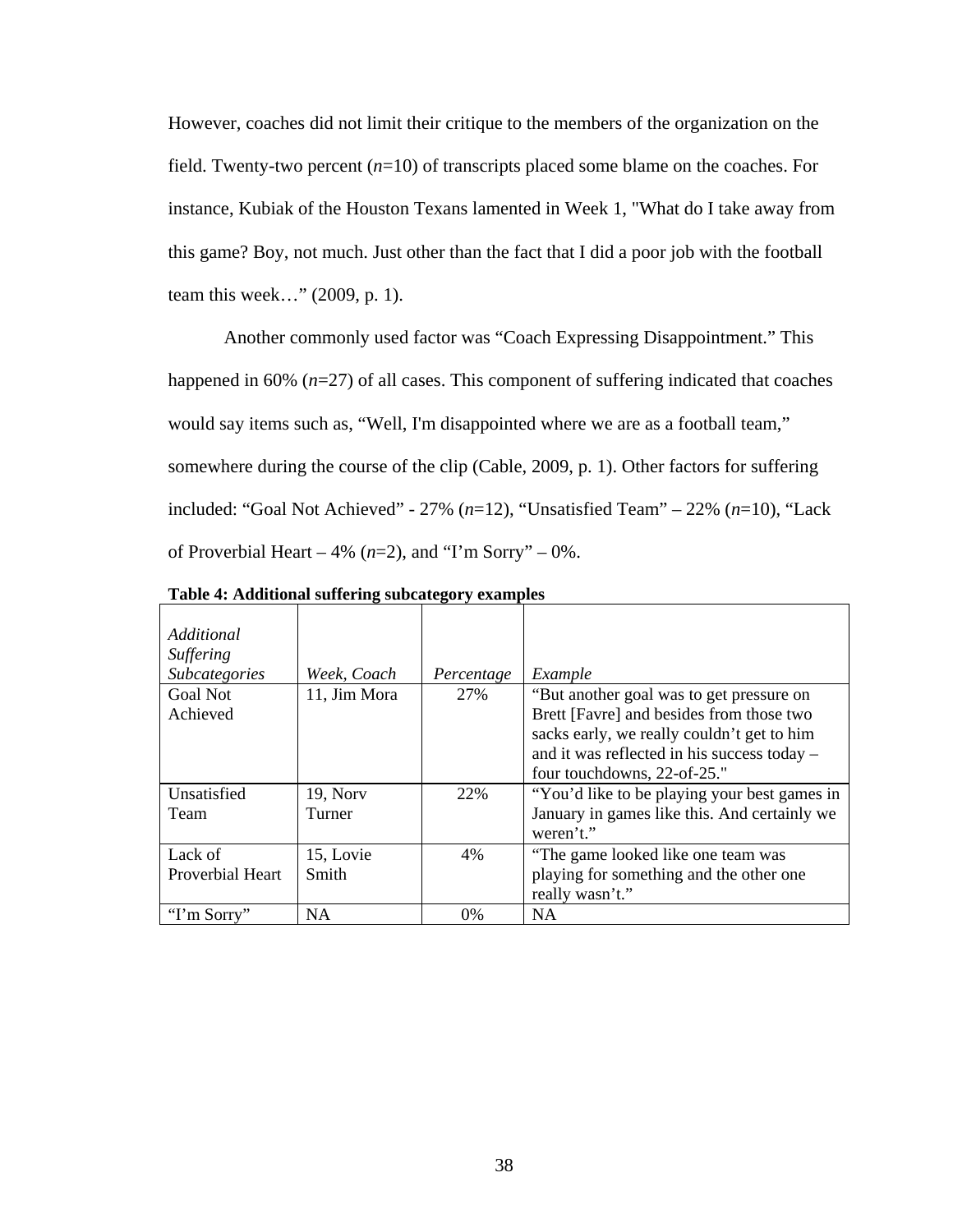### **Themes Expressed During Press Conferences**

 The first research question (1a) aimed to determine if common themes were expressed by NFL coaches during post-game press conferences following a loss. The results of this study outlined that coach discourse varies a great deal depending on game circumstances but it was clear that NFL coaches do express certain themes and the data directly connected with the findings of Llewellyn's "coachtalk" theory of losing coaches (2003). This finding helps to answer the second research question (2b). "Coachtalk" themes prevailed in NFL head coach rhetoric following a loss. However, the results for this study did not indicate one theme was more prominent than the others (justification,  $n=13$ ; suffering,  $n=14$ ; and redefinition,  $n=14$ ). There was no significant difference between these factors. However, the data began to show trends of deference (*n*=4) serving as the least-utilized primary theme, principally during the regular season  $(n=2)$ . Due to the variability, the data speaks to the idea that coach discourse is very contingent upon the game situations.

 Finally, in the third part of the first research question (1c), Benoit's 1995 typology of image restoration was investigated from a sports apologia perspective. Based on the established coding scheme, it was evident that certain components of Benoit's typology were critical to understanding coach apologia. For instance, "bolstering" was used in the majority of press conference footage (including team bolstering and individual boosting). Additionally, Benoit's typology subcategories of "minimizing the loss" and "transcendent considerations" were important to the redefinition coding. Coaches would indicate the loss was not an ultimate failure because there were more important factors to consider. Furthermore, self-defense scholars Ware and Linkugel's (1973) factor of differentiation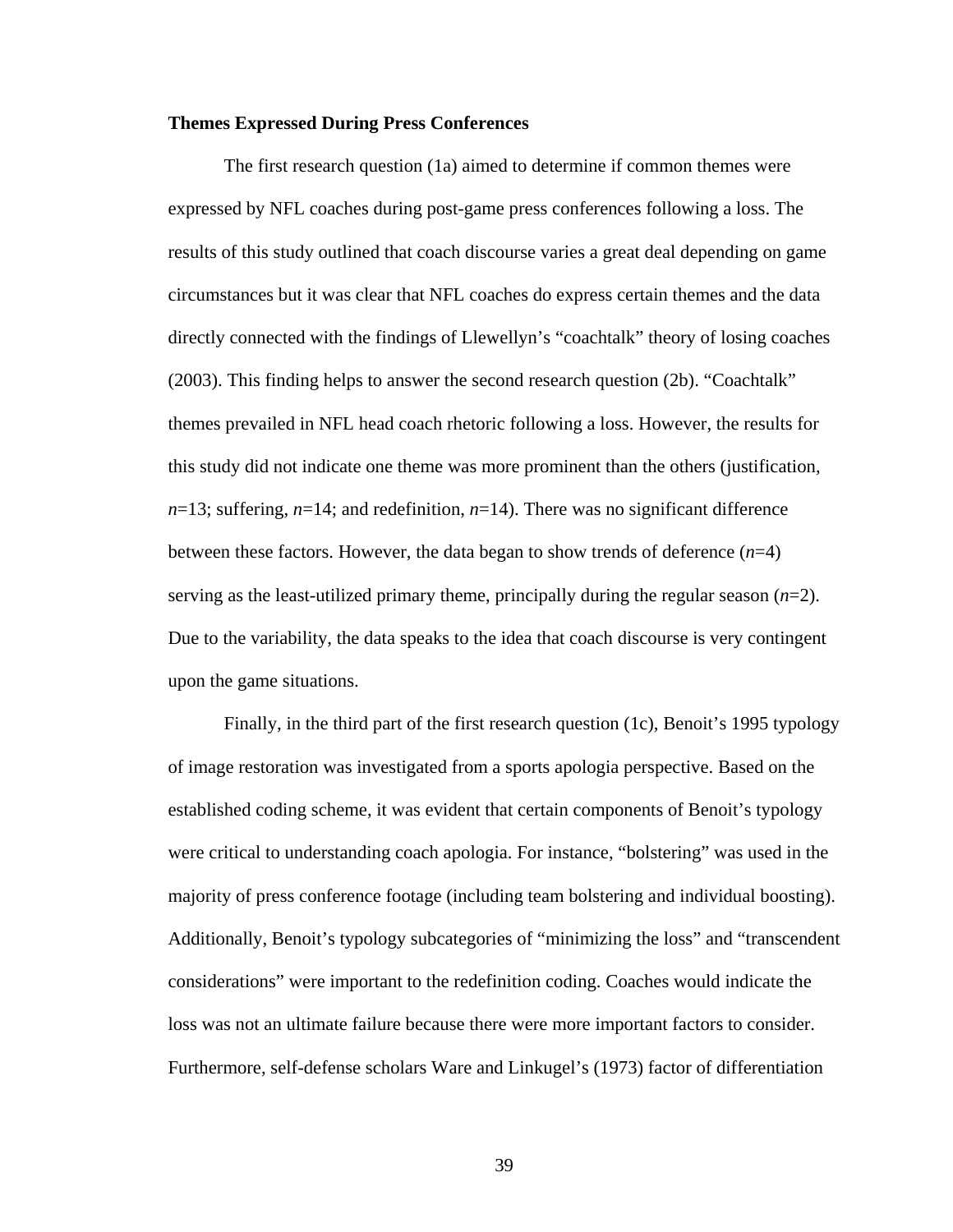was apparent in this present-day sports apologia study. Its idea of placing the indiscretion – in this case a sports event defeat – in a larger context, was utilized by multiple coaches as they minimized a loss due to transcendent considerations. This also directly ties back to Ware and Linkugel's fourth factor of transcendence. So while Ware and Linkugel's initial work was not necessarily intended to encompass sports, it undoubtedly entails certain aspects of sports apologia, especially when considering Benoit's typology and multiple factors in congruence with the other. Even from the onset of apologia, Ware and Linkugel (1973) were aware of the need to consider factors as nonmutually exclusive entities because these ideas could overlap. Building off that concept, during coding development for this apologia study it was determined that transcendence and minimizing the loss were primarily interwoven in coach discourse. For example, Smith of the Atlanta Falcons incorporated both aspects into one answer at the press conference during Week 3: "This is a long journey, this is a 16-week season, and this is our third game of this season" (2009, p. 1). Therefore, one coding subcategory encompassed both categories.

 The investigation into sports apologia continued to expand and fine-tune Ware and Linkugel's "necessarily ambiguous" factors, as well as examine Benoit's typology of image restoration in the sports industry (1973, p. 281; 1995). This was necessary because multiple, dissimilar themes could occur in remarks of just a few sentences. For example, Jim Mora (2009, p. 1) praised an individual opponent while explaining how his team did not achieve a set goal during Week 11: "But another goal was to get pressure on Brett [Favre] and besides from those two sacks early, we really couldn't get to him and it was reflected in his success today – four touchdowns, 22-of-25."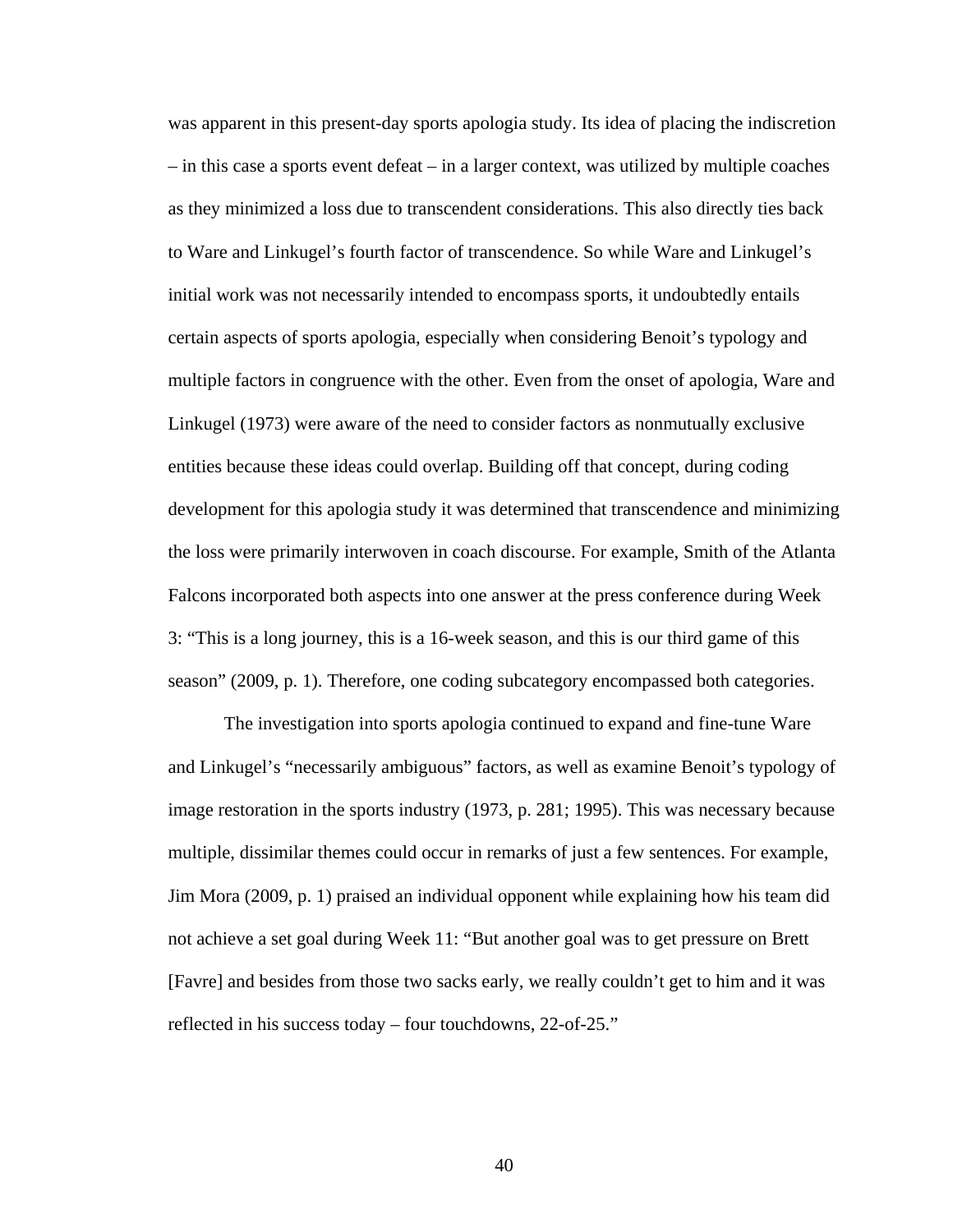# **Redefining Victory**

There are many ways coaches find a victory in a culture that stresses winning; however, winning itself remains prevalent in the discussion after games. As Singletary shared, "But we came here to win a football game, and that's the bottom line" (2009, p. 1). Many of the transcripts expressed this sentiment (see Appendix C). A coach may feel a need to show the public and organization's owners that he is aware that winning is the desired and necessary outcome if he is to maintain his position as a National Football League head coach for more than one season.

 While coaches certainly note the importance of winning even if their team is not doing so, there are indeed ways in which losing coaches do strive to find a win in almost every loss (Llewellyn, 2003). Further analyzing the "redefinition" results from the data demonstrate how coaches redefine their losses. Forty-two of 45 coaches, or 93%, incorporated at least one of the factors of redefinition in his press conference. Following suffering  $(100\%, n=45)$ , redefinition was the most recorded category. This phenomenon will be discussed at greater length in subsequent sections.

#### **Viewer Statistics**

The second part of the research question (RQ2b) asked which type of press conferences were viewed most often. In order to determine this, on April 2, 2010, the number of views to date for each clip on NFL.com was recorded. This allowed more than six weeks for every film to be viewed by the general public with access to the Internet.

The overall average for the press conferences (*n*=45) was more than 9,000 views  $(\bar{x} = 9.053)$ . The mean for the regular season views was 3,622 (*n*=34), while the average for the playoff contests was nearly three times higher ( $\bar{x}$  =22,216, *n*=11). The lowest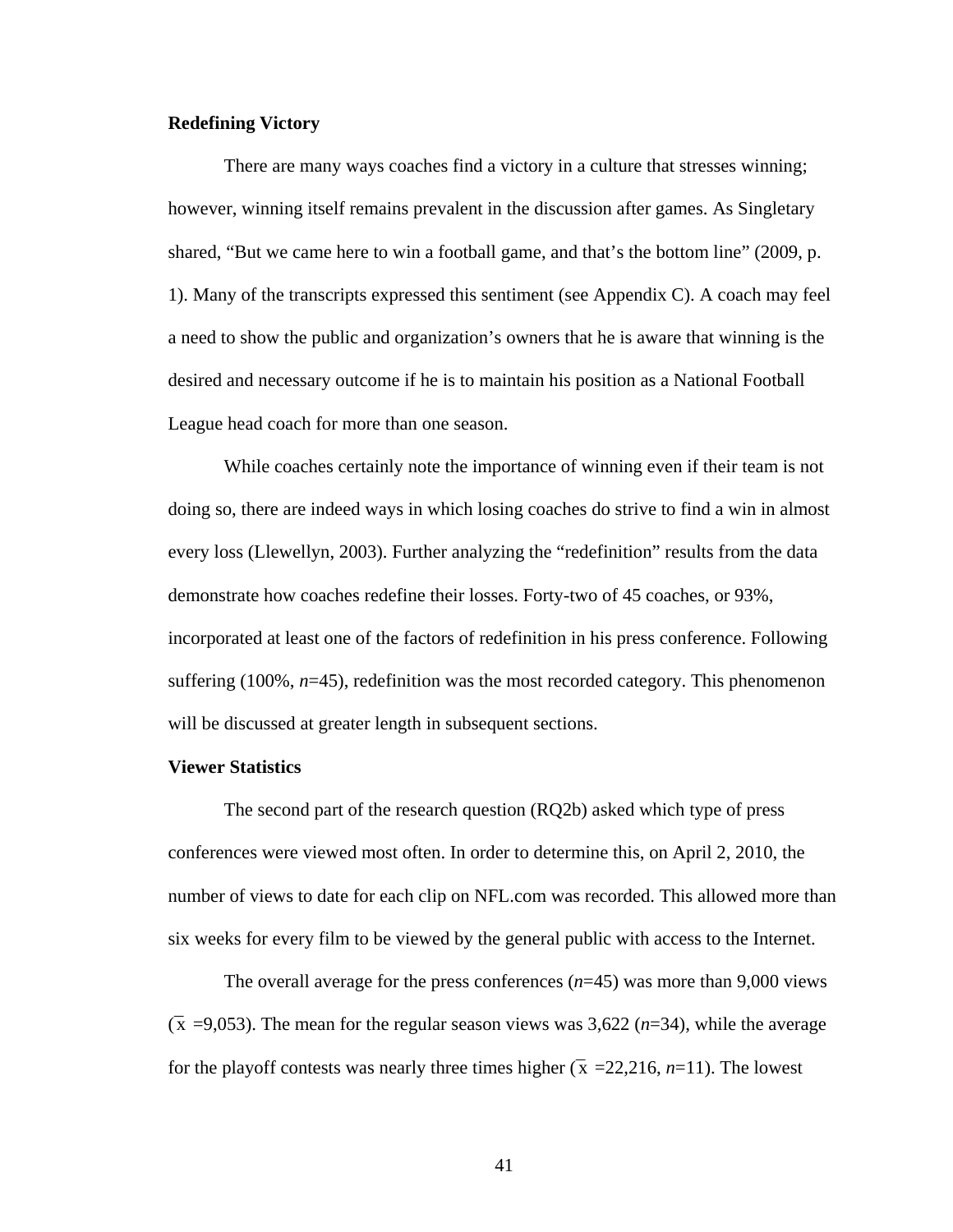viewer count during the regular season was during Week 6, when the Tampa Bay Buccaneers lost to the Carolina Panthers. For more than five months following the contest, merely 356 viewers watched Morris address the media as Tampa Bay fell to 0-6 on the season and Carolina went to 2-3 (including a bye week in Week 4). Alternatively, the fewest hits recorded during the playoffs was nearly 20 times the regular season low (*n*=7,024, Marvin Lewis - Wild Card). The highest viewer count, despite being accessible online the shortest duration of time, was following the Super Bowl loss. Indianapolis Colts' head coach Jim Caldwell's press conference attracted 37,049 hits on NFL.com. This press conference clip lasted 28 seconds, tied for the shortest of all the sampled clips (also Patriots' coach Bill Belichick's Wild Card loss).

### **Coach Continuity?**

The third research question investigated coach rhetoric following a loss and the variability from week-to-week. The plan to study this had to be amended, as the initial plan was to look at coaches facing a 4-game losing streak. However, after an investigation into this, it was determined to be too large and out of the scope of this particular project due to its prevalence and commonality. During the 2009 NFL season, there were 21 four(+)-game losing streaks in the NFL as outlined in Appendix D.

For the duration of this study, 12 coaches were randomly selected to participate twice or more. Of the duplicate coaches, nine of the 12 repeated the same theme at least twice. For example, Philadelphia's head coach, Andy Reid, employed redefinition as the primary category both times his transcripts were analyzed (during Week 10 and the Wild Card Playoffs). Due to the variability of the primary themes in the sample, this seems to indicate that there is a trend for coaches to repeat the same theme, throughout a season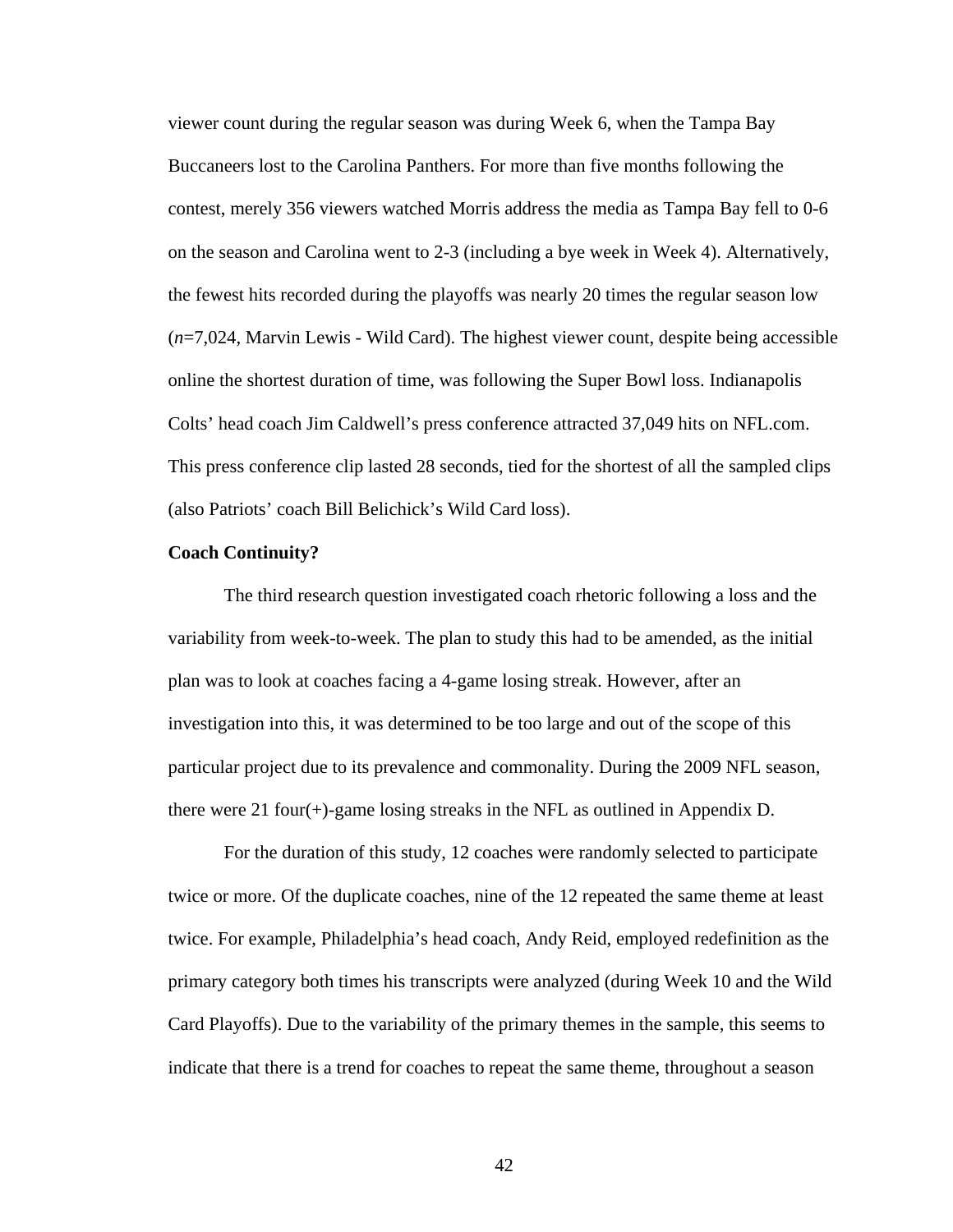despite the situation. However, much more analysis needs to go into this area of research as both game situation and the particular coach seem to play a pivotal role.

During the study, there were two coaches, Mangini and Spagnuolo, whose press conferences were analyzed four times throughout the course of the season. Mangini utilized two primary themes. Three times  $-$  Weeks 1, 8 and  $12 -$  justification was the primary theme, whereas during Week 4, he used redefinition. Although his primary themes were somewhat similar week-to-week, it was apparent his message was determined by game situations. For example, in Week 1, Mangini chastised his team's second-half performance. Then, in Week 4, despite starting the season winless, his tone was very upbeat and positive about his team. "I couldn't be prouder of how they played and they competed through five quarters.<sup>5</sup> I thought [there were] some great individual efforts, as well as some great collective efforts," he said of his team, which would go on to get its first win of the season the next week (2009, p. 1). Similarly, Spagnuolo's press conferences centered around two primary themes – suffering (Weeks 3 and 14) and redefinition (Weeks 13 and 17). This continued to demonstrate that both game situations and individual coaches impact the overall theme.

Another interesting result regarded coaches' discourse at the onset of the season versus its conclusion. At the beginning of the season, several coaches strongly emphasized that last year's season had no bearing upon the current team. However, near the end of the season, coaches often stated that the concluding season would positively impact next year's organization (in terms of experience, resilience, etc.).

 $\overline{a}$ 

 $<sup>5</sup>$  In Week 4, the Browns lost to the Cincinnati Bengals, 23-20, in overtime.</sup>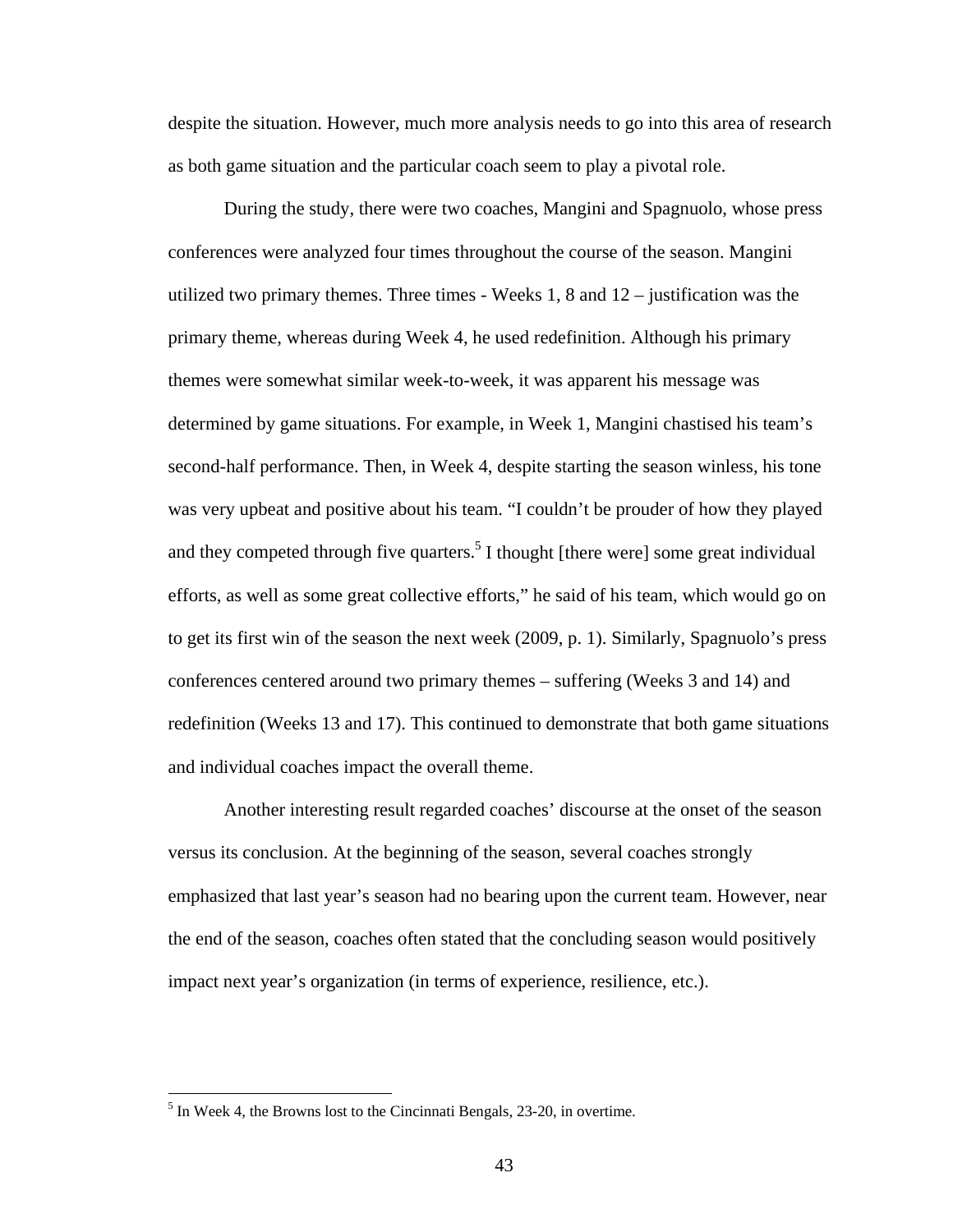| Week     | Coach, Team      | Example                                                         |
|----------|------------------|-----------------------------------------------------------------|
| 1        | Eric Mangini,    | "Last year has nothing to do with this year. Next year will     |
|          | Cleveland        | have nothing to do with this year, either. What we control is   |
|          | <b>Browns</b>    | right now."                                                     |
| 2        | Jeff Fisher,     | "Again, we're all about trying to find a way to win the         |
|          | Tennessee        | ballgame now. That's what's important. That was yesterday.      |
|          | <b>Titans</b>    | There's no carryover."                                          |
| 17       | <b>Steve</b>     | "But after tonight, we will get back together as a team – a lot |
|          | Spagnuolo, St.   | of things we've got to do And we'll think about next year.      |
|          | Louis Rams       | And hopefully, I know the guys will, I know the coaching        |
|          |                  | staff will, I know the organization will, we'll learn from the  |
|          |                  | adversity that we went through this year."                      |
| Div.     | John Harbaugh,   | "But we're not good enough yet. We've got to find a way to      |
| Playoffs | <b>Baltimore</b> | make our team better, and that's what we do in the offseason.   |
|          | Ravens           | We're going to work on that. You do that by the guys that are   |
|          |                  | getting better, you go out and take advantage of the draft and  |
|          |                  | everything else, and you do the best job you can to become a    |
|          |                  | better team next year."                                         |
| Div.     | Wade Phillips,   | "We know what it takes to get to this point and we've got to    |
| Playoffs | Dallas Cowboys   | get to this point next year, maybe play at home, and take it    |
|          |                  | from there. That's going to be our goal next year."             |

**Table 5: Examples of differing ongoing apologia** 

The results of this exploratory study continued to build on key sports apologia concepts and theories introduced by Kruse (1981) and Llewellyn (2003). The first chapter discussed the foundational apologia theories and burgeoning sports apologia conjectures. Then the study was outlined and described, followed by the results of the data. Now, the final section of this study will draw upon all three discussed areas and outline the implications of this research study.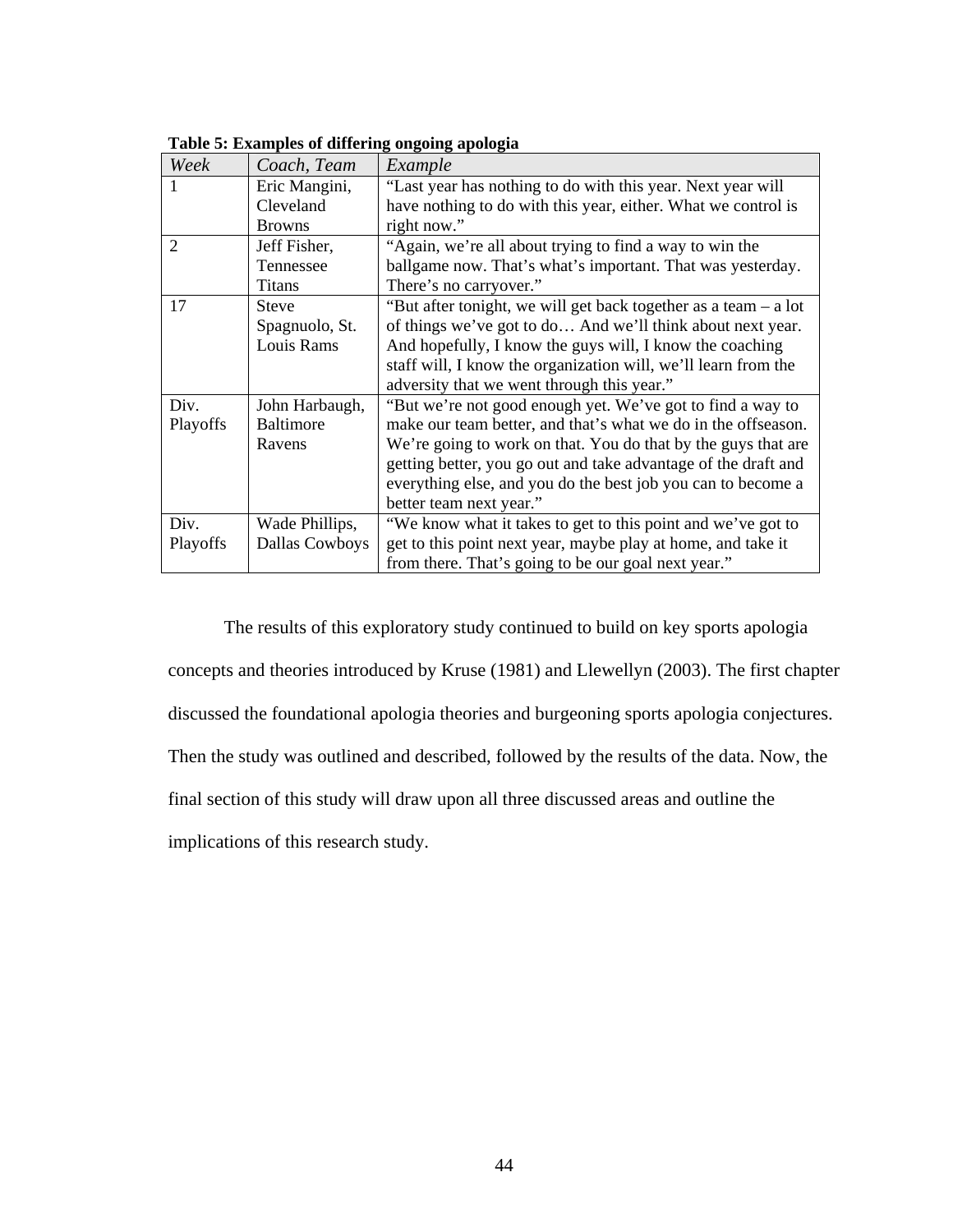# **CHAPTER 4: DISCUSSION**

### *Introduction*

This longitudinal study considered National Football League head coach rhetoric following the 2009-2010 regular season and playoff losses. This chapter analyzes implications through the theoretical apologia lenses adapted by Kruse (1981) and Llewellyn (2003). Their work provided the groundwork for focusing on losing coaches' themes and the public's reception. To situate the losing coaches' post-game press conferences as apologia several canons of apologia theory, including Ware and Linkugel's 1973 piece and Benoit's typology of image restoration (1995), are discussed. Additionally, this study extended sports apologia research. The themes that emerged and potential areas for future research in this sector conclude the chapter.

## *Implications for Llewellyn's "Coachtalk" Theory*

Llewellyn's "coachtalk" theoretical framework was foundational as the primary coding scheme examined his four themes of losing coach public apologia: deference, justification, redefinition and suffering (2003). Utilizing Llewellyn's four losing themes as a basis, a coding scheme was established and tested for trends and similarities. The results were provided in the third chapter.

Llewellyn's overall themes were coded with the similarities proving to be a more noteworthy find than the differences. The four categories clearly defined by Llewellyn made replicating aspects of his 2003 study precise and consistent. After coding for the primary categories, three groupings of results -- justification, redefinition and suffering - ended separated only by one number, indicating the close balance of the three themes throughout the season. This finding refutes the idea that coaches provide 'stock' press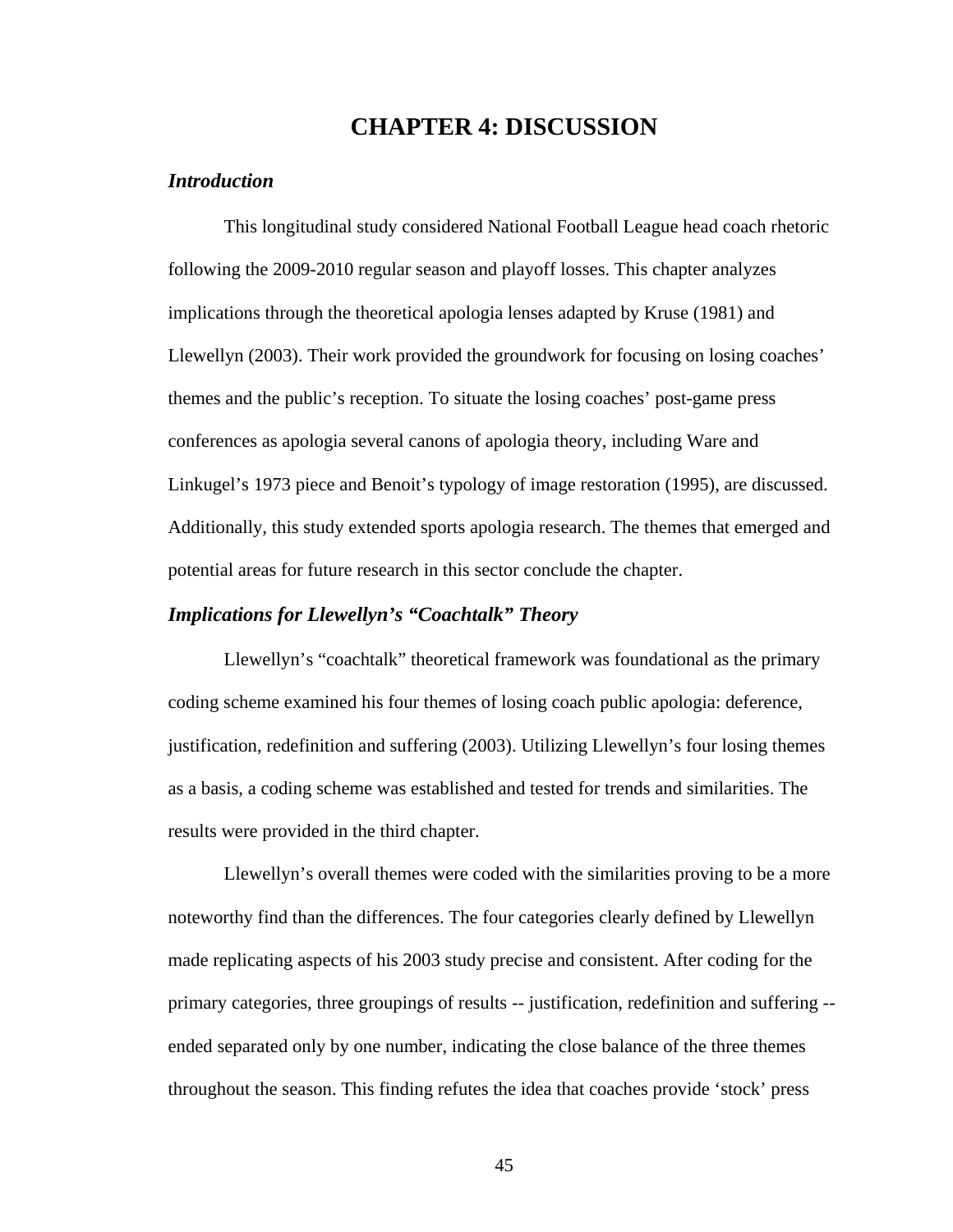conferences, at least in the sense that content varied without one constant theme emerging as dominant. The slight reshuffling of the distribution of press conferences when the playoffs commenced further illustrated this point.

However, the fact that deference was the least utilized primary theme provides insight into coach discourse. Coaches may not employ this tactic very often in order to continue building team morale throughout a season. If a coach were to defer too often during the regular season, the public may question why the head coach recognizes skill in other teams but cannot capitalize on his own organization's resources, jeopardizing the head coach's job.

An interesting trend arose when considering the regular season in contrast with the playoffs in terms of deference. Once playoffs commenced, coaches more often deferred to the winning team. This could occur for several reasons. First, the coach may be highlighting what really is a stellar opponent or opponent's game-day performance. During the regular season, the schedule may have worked out that the losing team had not frequently played teams of the caliber they faced throughout the playoffs. Additionally, deferring to the opponent may be a more positive way to conclude a season than a theme such as suffering (which decreased during playoff press conferences). The head coach knows this will be the final time of the football season when he will be addressing the media immediately following a game and wants to end on a more positive note for his organization to move forward. He also wants the general public, team's owners and general manager to feel secure with him as the head coach. By employing game-day deference, the coach does not detract from what his players and the entire organization were able to accomplish during the regular season and into the playoffs. In the NFL,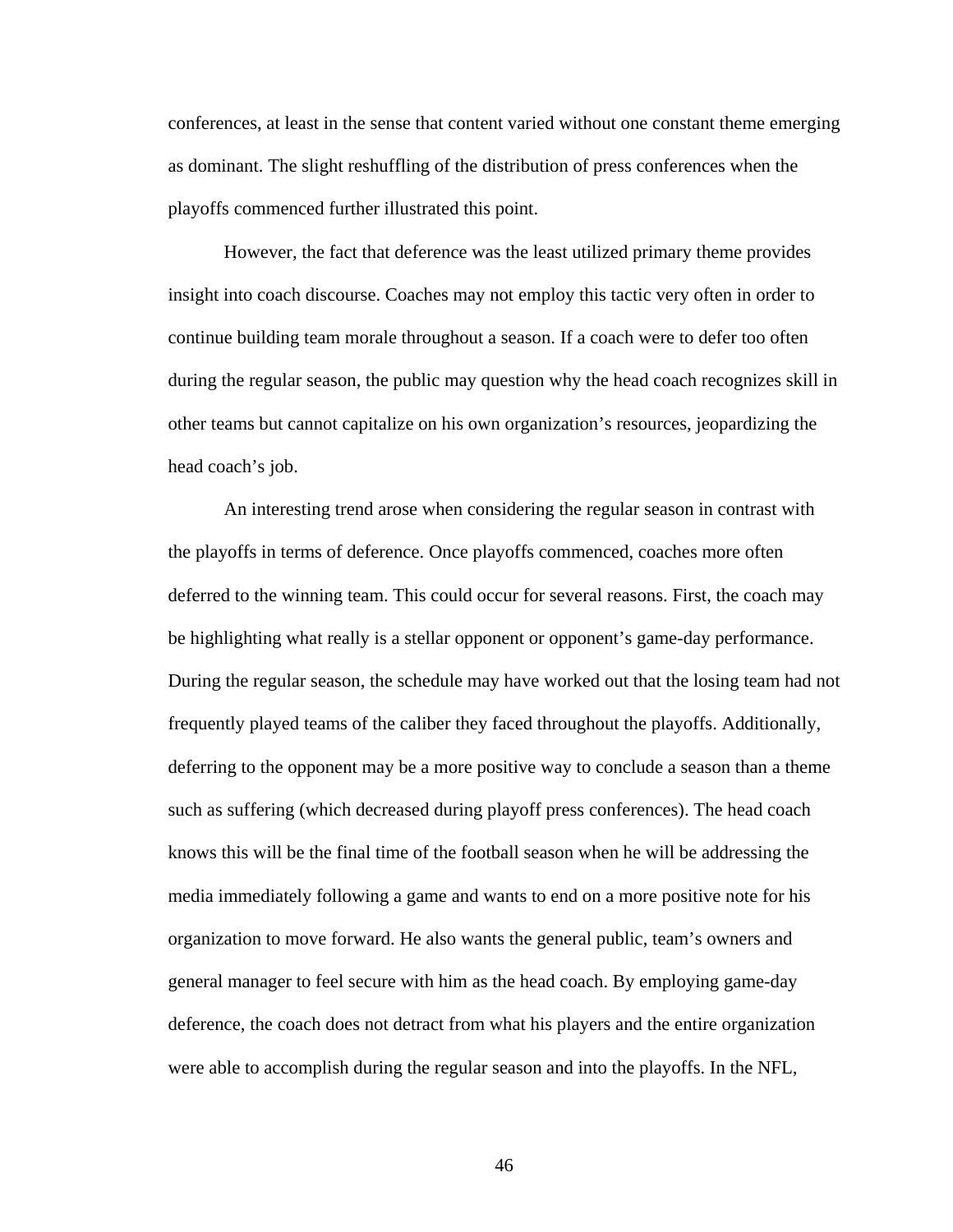advancing to the playoffs is no small feat, and the coach may wish to continue emphasizing that point for team unity and preventing offseason turnover – of both staff and athletes.

The nuances of the coding system and the distribution of the categories supported Llewellyn's argument for the four basic themes of deference, justification, redefinition and suffering. Every theme in the 45 gathered transcripts was able to be coded as one of the four primary factors.<sup>6</sup> The variability of the secondary categories that emerged out of the transcripts illustrated how diverse coaches' responses are to the media, contingent on game situation and individual rhetorical preference, despite the four distinguishable overarching themes that prevailed throughout the data. No two press conferences contained the same elements of the working subcategorizations presented by the coder in this study (Ware & Linkugel, 1973).

 The data from this study supported Llewellyn's "coachtalk" theory but offered some additional insights into supplementary nuances. Llewellyn stated, "[O]nly a winner can acknowledge the incredible pressure to win. In a loser, this behavior betokens a defective attitude" (2003, p. 14). As discussed and outlined in Appendix C, while many coaches do redefine the loss, the importance of winning remained salient in the losers' immediate press conferences. In Week 12, Morris said, "It doesn't matter what the call is, [doesn't] matter what we do, the only thing that matters is the result" (2009, p. 1). Llewellyn does note the variability amongst coaches with exceptions to each case, but with the regularity of the utterances about the need and pressure to win, this phenomenon

 $\overline{a}$ 

<sup>&</sup>lt;sup>6</sup> With the exception of five instances of themes not expressed in the coding scheme - with the majority of these occurrences addressing a timing issue - each concept expressed in the 45 transcripts was coded as part of one or more subcategories.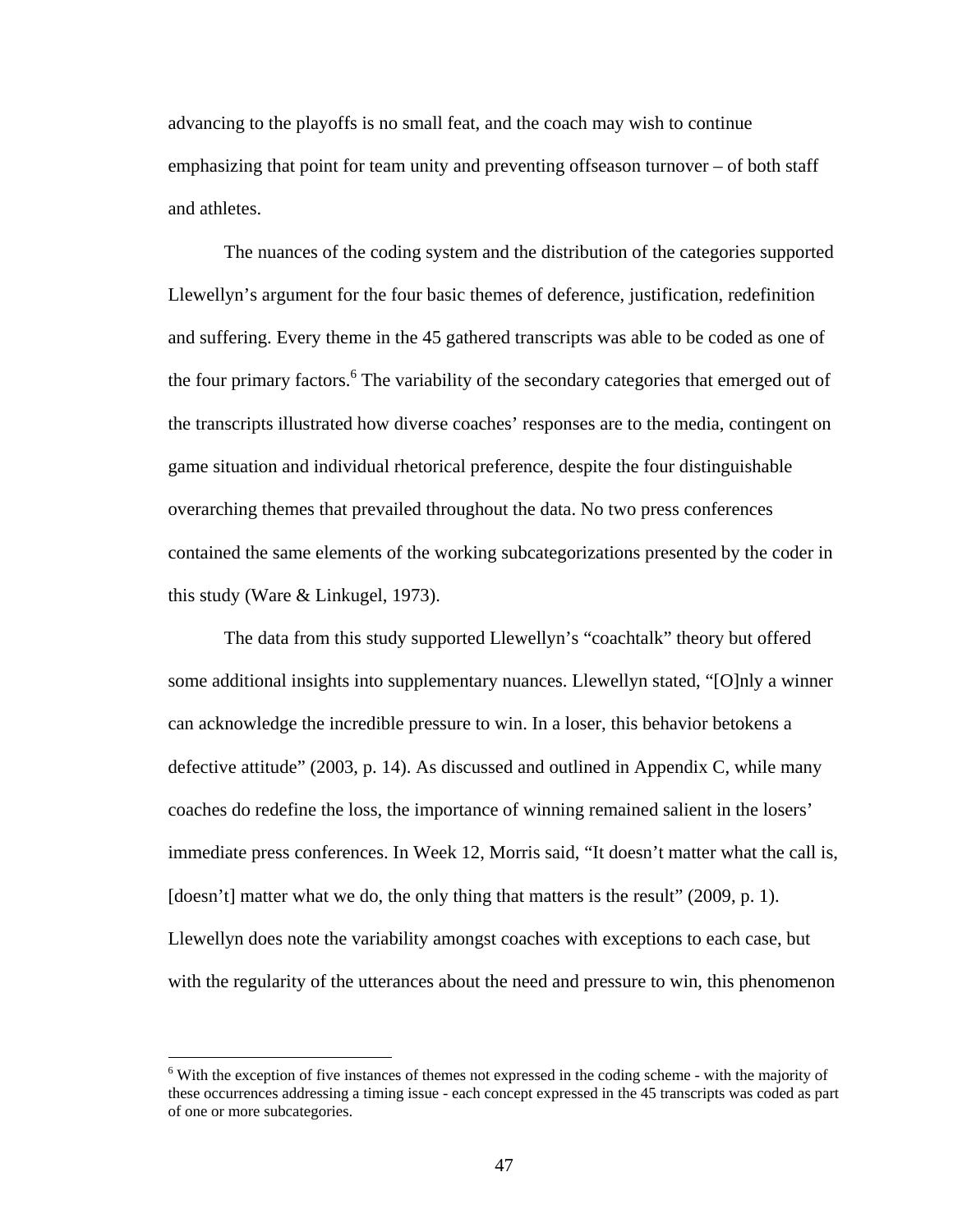appears to extend beyond purely exceptions. The overall coach discourse variability further reveals the balanced nature of press conferences

### *Continuing Kruse's Sports Apologia Research*

Kruse's research incorporated many areas of sports communication research and propelled coach discourse into the study of communication (1981). This study continued to examine several of her key concepts. Kruse outlined the idiom that 'the whole is greater than its part' as part of team ethics and philosophy (1981). The "team importance trumps individual importance" subcategory of redefinition was a direct derivative of this concept. Coaches would only occasionally employ this type of sentiment during a postgame transcripts (*n*=6), which was an intriguing discovery. After review, one reason this overt comment may not have been expressed often during interviews was due to the general, inherent underlying assumption that reinforced that the team is more important than an individual member of it. The fact that the head coach is addressing the public as a representative for the team may imply that as well. In all 45 cases, the head coach began the press conference, with 10 press conferences only including quotes from the leader of the squad. In addition, the idea that the team considerations are more important than the individual ones is demonstrated by the frequency of coaches bolstering the team  $(n=30)$ versus bolstering individuals  $(n=21)$ . It also is made salient by the data that determined coaches lament more over team errors (*n*=36) than personal miscues (*n*=17).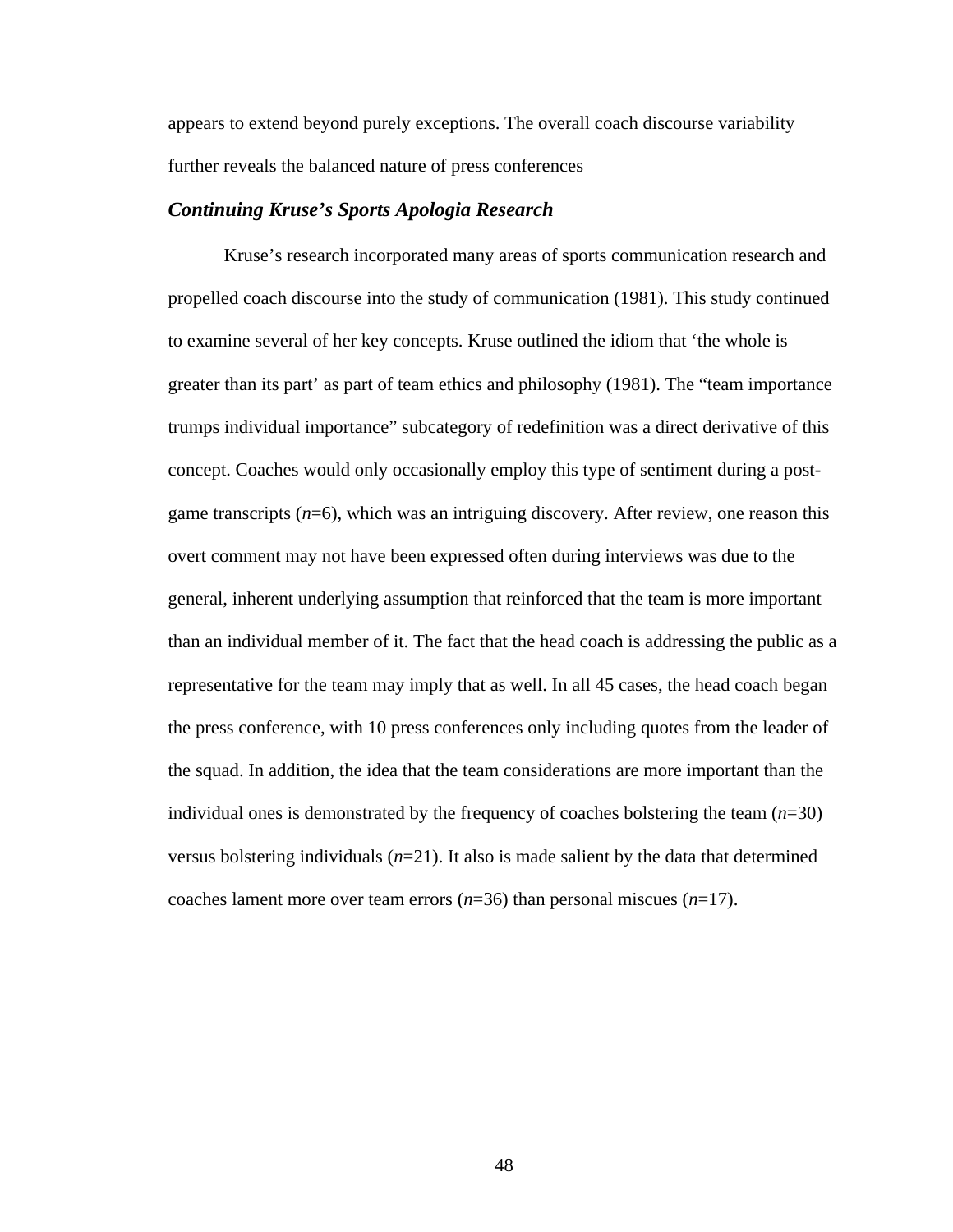

#### **Team vs. Individual Subcategory Comparison**

*Figure 2*: A comparison of team and individual subcategories coded in the 45 transcripts.

Furthermore, considering the view counts, winning remains what sells in American society. Kruse and Llewellyn discussed how winning is the ultimate goal and supersedes all other considerations for team ethics (1981; 1981b; 2003). This synopsis seems valid based on the data collected and analyzed with this study. As reported, the lowest view count during this study was 356 at the time of collection. That post-game press conference was given by Morris of the winless Buccaneers, as the Panthers picked up their second win of the season. The most number of viewers was reported following the Colts' Super Bowl loss, with the number who accessed Caldwell's interview reaching 37,049 (more than 100 times greater than that of Morris' transcript). As a whole, playoffs averaged higher numbers than the regular season. This could be due to the fewer number of games and the increased promotion, but also correlated to the teams' winning patterns and overall success. Vande Berg and Trujillo (1989) posited that the winning narrative is prominent in American sport and that an excessive amount of attention is awarded to the victors. This summation, when coupled with the data results, answers the final portion of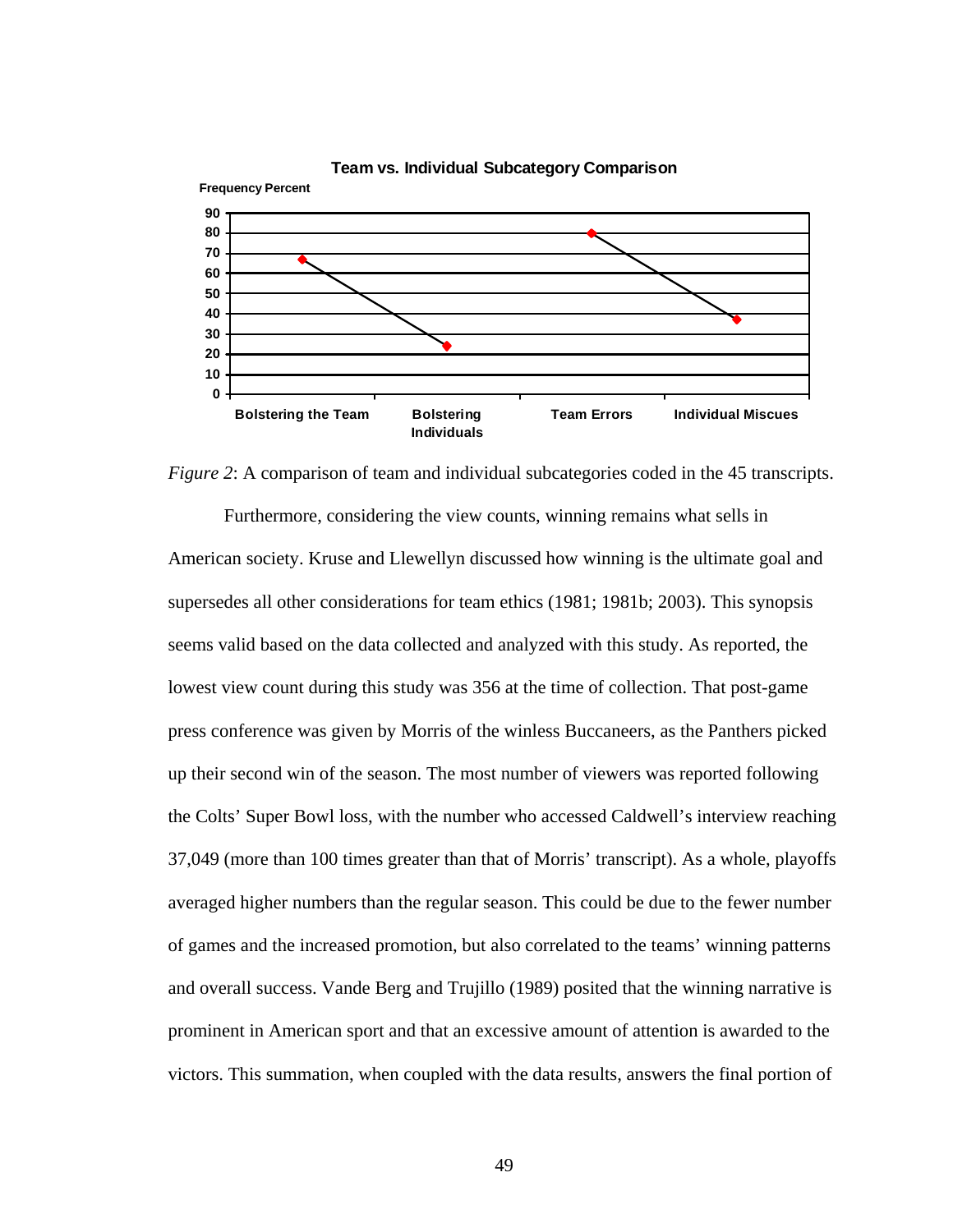the second research question. Coaches redefine losses into victories because that is what the target fan base seeks.

Additionally, the fewer views for the losses also relates to Kruse's (1981) discussion of sports as a secular religion to some members of the general public. People may consciously or subconsciously wish to avoid more emotionally taxing situations after a loss. Eventually, the number of losses and disheartening situations can lead fans to completely disregard a team, of which they once were an aficionado, and not voluntarily engage in further time investment with that organization. This would cause a fewer number of hits for struggling teams, while possibly reflecting more views for the winners as fans trade allegiances to a winning squad in order to be able to associate with the victors.

### *Implications for Prior Apologia Theories*

Ware and Linkugel's signature piece discussed two factors, differentiation and transcendence, which were salient when reviewing the NFL coaches' transcripts (1973). Ware and Linkugel's (1973) factor of differentiation was apparent in the present-day sports apologia. The concept of placing the indiscretion -- in this case a loss -- in a larger context, was utilized by multiple coaches as they minimized a loss due to transcendent considerations. This also directly ties back to Ware and Linkugel's fourth factor of transcendence. So while Ware and Linkugel's initial work was not initially published particularly to encompass sports, it undoubtedly can account for certain aspects of sports apologia. However, certain factors, such as denial, are missing altogether from the losing coaches' post-game apologia, demonstrating Ware and Linkugel's initial theory (1973) is insufficient for the study of sports communication. The investigation into sports apologia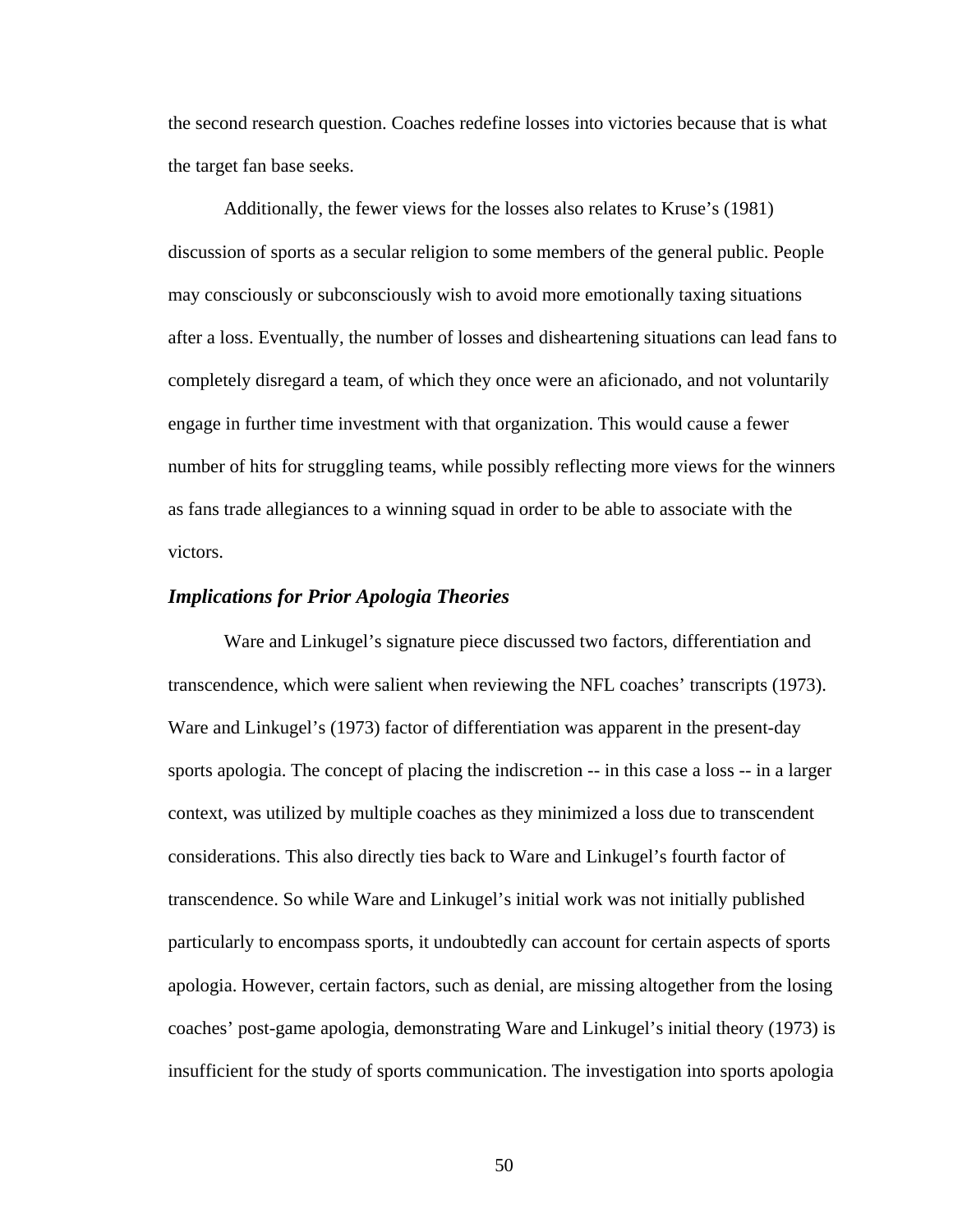continued to expand and fine-tune Ware and Linkugel's "necessarily ambiguous" factors as the researchers sought additional exploration of this area (p. 281).

 One researcher who aptly responded to Kruse's entreaty for more research into this murky territory was Benoit. In order to continue answering critics' questions regarding sport apologia as a true form of self-defense apologia, the study investigated how Benoit's typology of image restoration (1995) was practiced during post-game press conferences. The summative data showed that Benoit's typology added a richness to the data, responding to the second part of the first research question. However, the information Llewellyn's four themes covered could not have been reproduced by solely utilizing Benoit's typology because sports apologia is unique (1995; 2003). Elements such as "bolstering the team," "bolstering individuals," and "minimizing the loss due to transcendent considerations" were direct concepts derived from Benoit's typology that contributed to the understanding of coach transcripts. Not only was each of these apparent in significant portions of the data, but "bolstering the team" was recorded in more than two-thirds of the transcripts (67%), which ranked as the fifth-highest subcategory across all four themes.

| Subcategory            | <b>Primary Theme</b> | Percent of Use |
|------------------------|----------------------|----------------|
| <b>Team Errors</b>     | Suffering            | 80%            |
| Missed                 | Justification        | 73%            |
| Opportunities/Poor     |                      |                |
| Execution              |                      |                |
| Game-Day               | Deference            | 71%            |
| Performance            |                      |                |
| <b>Team Resilience</b> | Redefinition         | 71%            |
| Bolstering the Team    | Redefinition         | 67%            |

**Table 6: Subcategories most often utilized** 

In summation, this study reinforced that Benoit's typology of image restoration (1995) is an important research component for sports apologia studies, in addition to the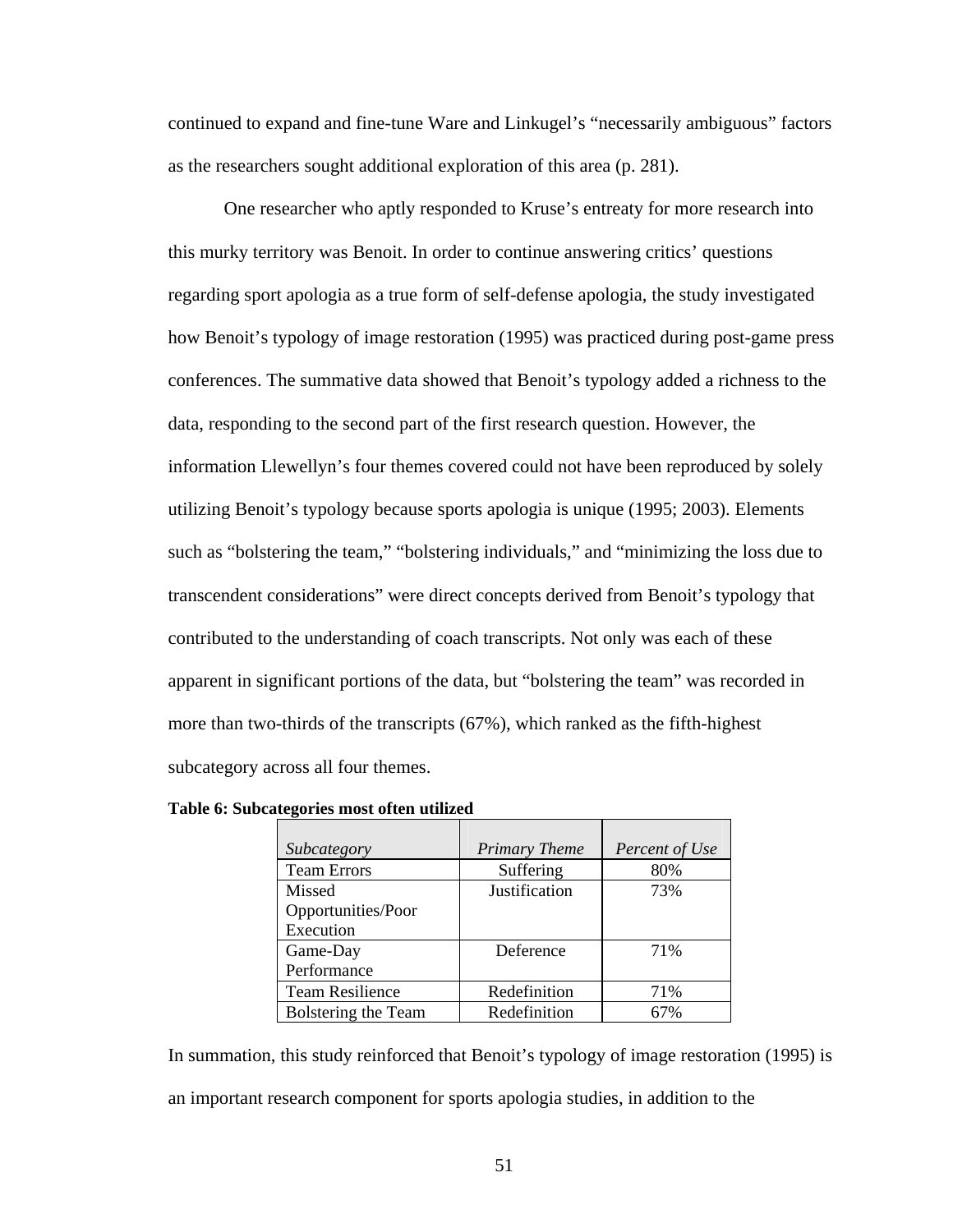investigation of political apologia and organizational apologia. Benoit's typology provided supplementary insight into this study of sports apologia but would have had to be amended in order to truly encompass the entirety and variability of the data. Benoit's categories alone do not fully account for what goes on in sports apologia, particularly as corrective action and reducing offensiveness oftentimes intermingle in coach rhetoric.

 Finally, Table 6 also attests to how coaches begin to redefine a victory even after a numbing loss. Team resilience is an area often touted by coaches when praising the team. While everyone, including fans, is negatively impacted by the loss, the coach already begins to publicly discuss specific plans for correcting this in the near future. Additionally, bolstering the team is prevalent in losing coaches' transcripts. However, while these two categories pervade the data, six other redefinition subcategories were reported in more than  $1/10^{th}$  of the data, including: bolstering individuals, minimizing the loss, team importance trumps individual importance, coach to make necessary change(s) and marking improvement as a team. The vast array of strategies and tactics that losing coaches employ to redefine a loss -- even when the loss was recorded just minutes earlier -- is quite remarkable. While the potential "occupational psychosis" (Burke, 1954, p. 38) of the coach profession impacts the need to address the wins in each loss, every coach demonstrates a unique strategy with his discourse immediately following a losing contest (Llewellyn, 2003). No two transcripts repeated the same combination of factors and secondary factors throughout the duration of the study.

### *Sports Apologia Furthered*

Not only did this study reinforce prior sports apologia concepts, but the investigation into NFL post-game press conference rhetoric suggests several pioneering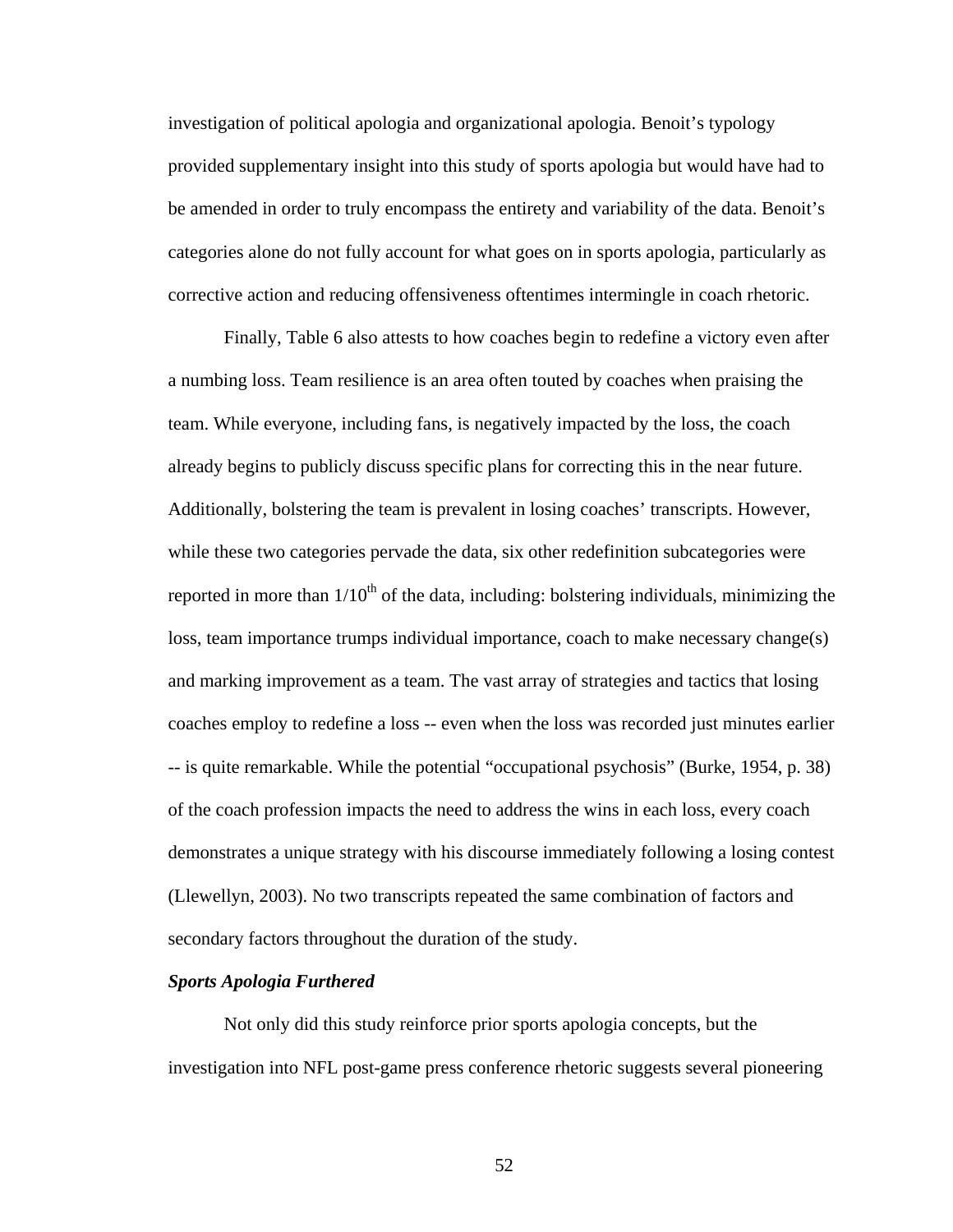inferences for the future of sports communication. First, the rhetoric of regular season contests compared to playoff matchups is examined.

#### **Playoffs vs. Regular Season**

Playoff losses and regular season losses are inherently different, and the disparity in apologia between the two became salient with this data. As discussed, the primary theme of deference was utilized at a much higher rate during the playoffs. Only twice (6%) did deference emerge as the primary theme during the regular season transcripts. Alternatively, the two occurrences during the playoffs tripled (18%) the frequency that deference was utilized as the primary theme, comparing the different times of the season. The earlier sections outlined some of the underlying reasons why this may have been the case, such as ending the season on a positive note and truly deferring to a highly skilled opponent. Further investigation into the data yielded that the subcategories also varied when differentiating between the playoffs and regular season. For instance, the subcategory of a simple congratulatory offering appeared three times (27%) during the playoffs as opposed to twice (6%) during the 34 regular season transcriptions. This seems to indicate that head coaches see playoff victories as a unique accomplishment. It also speaks to the mutual respect that the head coaches of teams in the playoffs reflect for each other. Alternatively, the idea of a "storied franchise" never entered the playoff conversations of coaches; however, 9% (*n*=3) of losing head coaches in the regular season discussed the victorious teams' storied history. Head coaches whose teams lose during the playoffs may principally be thinking of the present situation instead of considering the past. Both discrepancies indicate that head coaches during the playoffs deem the game as critically important and that is the salient item in the mind at the time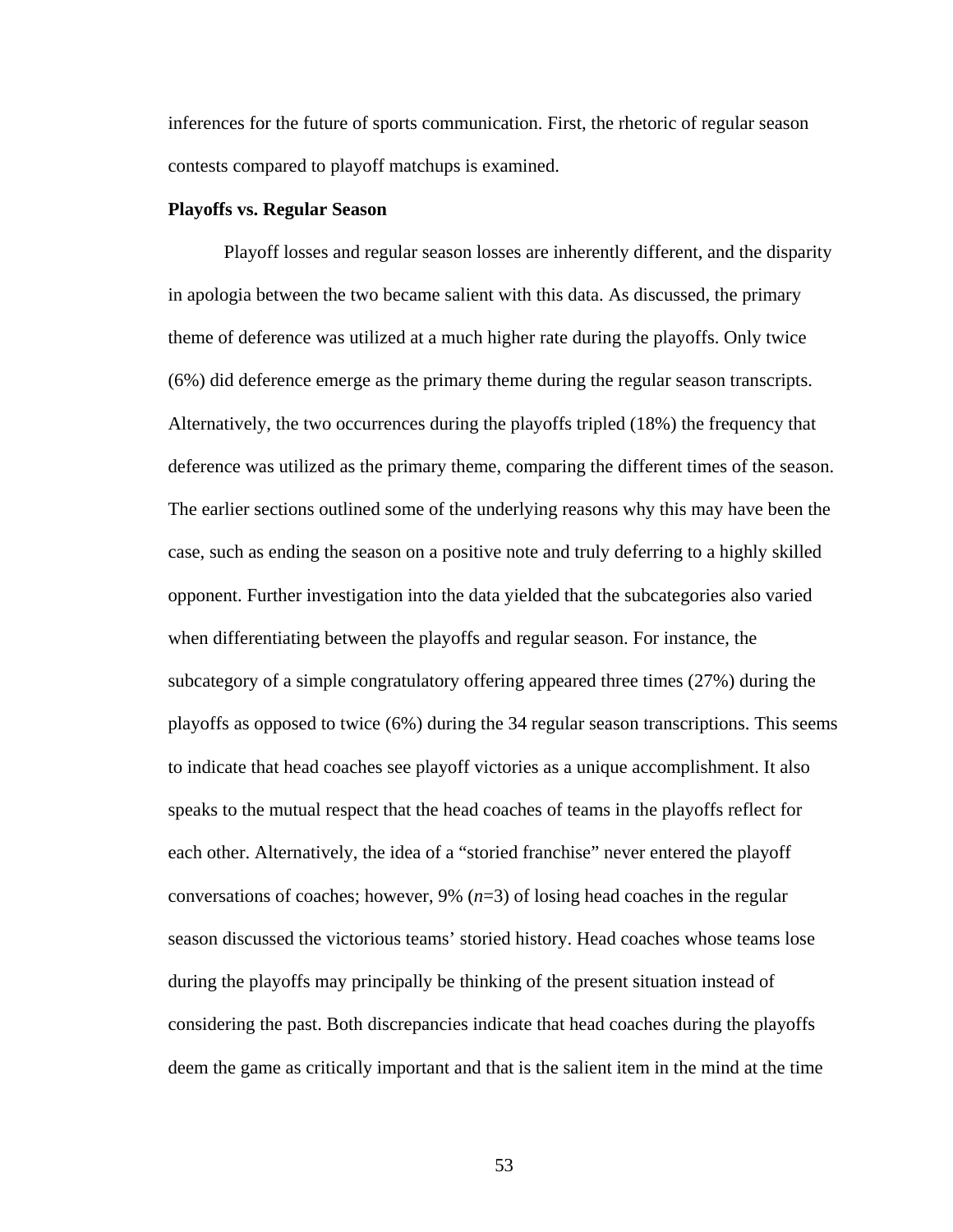of the press conference.

#### **Absence of Variables**

 The absence of certain themes posits additional conjectures about the apologia of head coaches following a loss. Coaches never expressed a simple, "I'm sorry," in the transcripts, nor did coaches voice any complaints about officiating during a game. While losing head coaches do sometimes place blame on the coaching staff (*n*=10), including themselves, normally the acceptance of blame serves as a qualifier or is discussed in terms of a "transcendent consideration" (Benoit, 1995). Ryan (2009) of the New York Jets in Week 5 is a prime example of accepting blame, but doing so in a way that indicates this type of failure is rare and the ultimate goal of winning was still almost achieved:

> I never had the defense prepared the way they should be. I'll take full responsibility for that. I've never been involved in a game like that in my life. Our offense played tremendous, gave us every opportunity to win the game. (p. 1)

Singletary distributed the blame among the coaches and players during Week 5, "In a game like this I think our coaches, all of us, have to do a better job preparing our guys. Obviously, they were not prepared. Our players have to take their share of it as well," (2009, p. 1).

 When considering the data from this study, coaches hesitate to completely accept responsibility for a loss. This can be credited to several factors. First, the coach may not be, or at least personally feel, responsible for the loss. After all, the head coach has a fulltime staff of position coaches surrounding him and contributing to the game plan and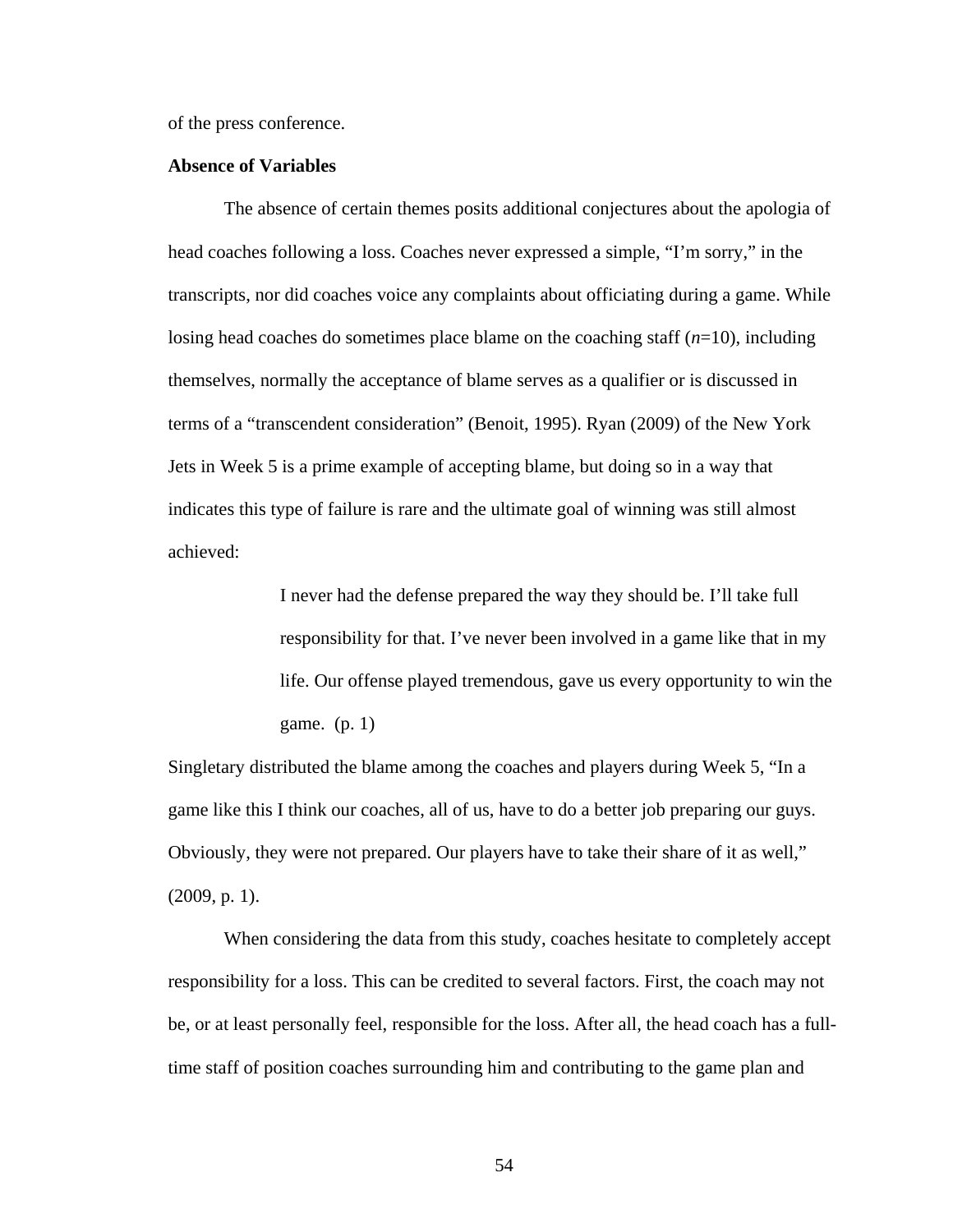execution, in addition to the athletes whose performance on the field determines the final score. Also, coaching changes are common in professional sports and the NFL coaches may subconsciously be trying to avoid direct blame for the loss and the anguish the fans felt because of it. This does not mean that coaches are overtly attempting to redirect blame for the loss. It just seems to point toward the fact that coaching is a profession, and head coaches are fulfilling a job responsibility by speaking in such terms at the press conferences and maintaining their job status quo. Head coaches seem to utilize the postgame press conferences as an opportunity to demonstrate their position as a leader of the organization and its members, as well as an effort to maintain this title, at the same time attempting to circuitously pacify the fans from around the globe that associate with the team and feel personal distress with each team loss. The fact that none of the 45 transcripts directed blame at the officials strengthens this argument for coaches viewing post-game press conferences as fulfilling a job responsibility. If a head coach were to blame the NFL officials for poor judgment, which does occasionally happen, the league office becomes involved and oftentimes the comments are followed by a hefty fine levied on the head coach who voiced dissent. By avoiding negative public discussions of the officiating, coaches respect their overseeing organization's rules, as any employee might do in every industry.

#### **Lack of Extremes Explained**

Numerous times coaches expressed that the season is comprised of many games and each of these games must be put into perspective. Even the head coach of the 2009 World Champion New Orleans Saints, Sean Payton, voiced this idea near the culmination of the season: "In our league, it's crisis or carnival, 'cause the stuff in the middle doesn't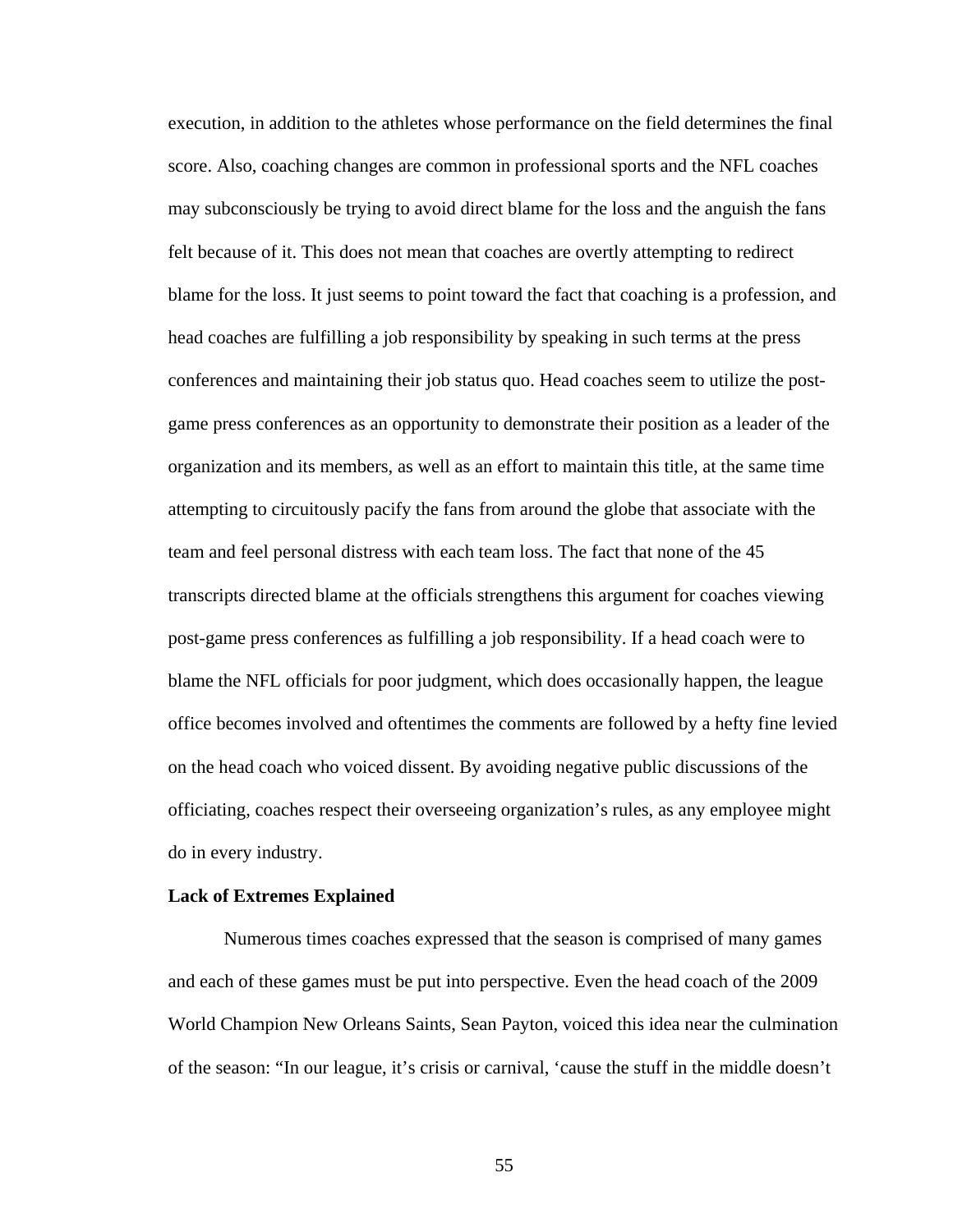sell" (2009, p. 1). Likewise, the secondary title of this work incorporates a quote from Andy Reid, head coach of the Philadelphia Eagles, which seconds this idea: "Listen, it's never as bad as you think, it's never as good as you think" (2009, p. 1). It appears that the head coaches use the press conferences to maintain a sense of normalcy amongst the organization and its fans, even at times when a string of losses threatens to unravel a team's season and fan base.

### *Sports Apologia as Unique Field of Study*

 Is sports apologia different than other types of apologia? A major theme addressed in this study that underlies this entire investigation is how sports apologia serves as a distinct field of sports apologia, yet relates to established apologia theories. This relationship remains a discussion point even three decades after the publication of Kruse's landmark sports apologia article (1981).

Previously, this study demonstrated how sports apologia developed out of apologia and self-defense theories. However, the results of this study began to indicate how sports apologia encapsulates components of these theories but the data of head coach post-game rhetoric cannot solely be addressed from an already-established apologia theory. Potential reasons for this include the argument that Kruse made regarding winning as serving as the ultimate salve to the audience which initially sought the apologia from a team or individual (Kruse, 1981). Apologia is needed when a team is losing but many doubts are eradicated and discontented voices are quieted when the team begins to win again. Furthermore, established apologia theories identified certain strategies such as denial to be common (Ware & Linkugel, 1973). Instead, in losing head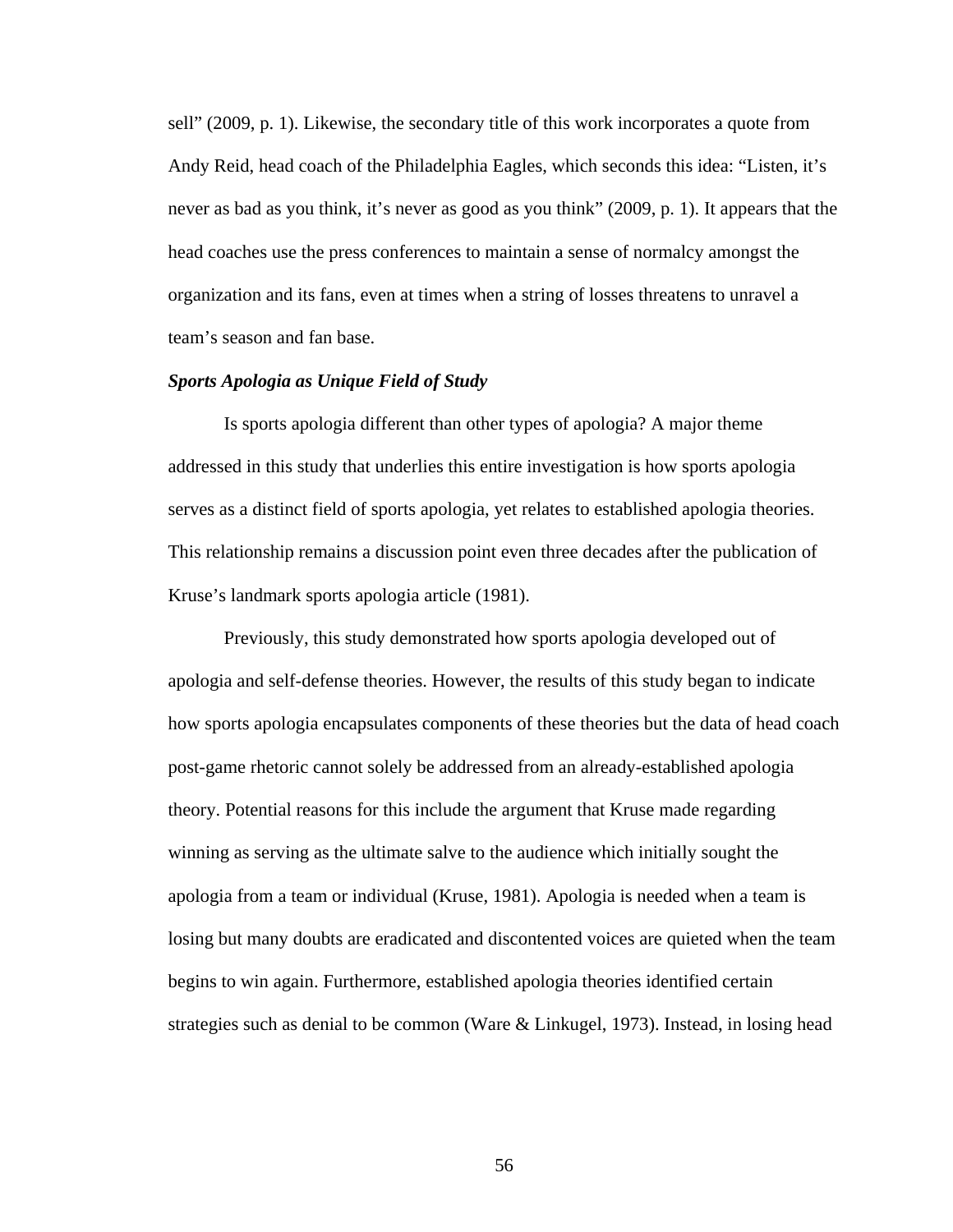coaches' rhetoric, no denial narratives emerge. In sports, one cannot hide a win-loss record.

 While the argument has been made as to why sports apologia should be considered in its own area of study, this study extends this to posit another idea. Head coach rhetoric in professional sports serves as a discourse of its own. Due to the intricacies of its nature, constant public accountability and continually varying rhetorical situations, losing coach discourse materializes as its own division of apologia.

#### *Future Coding Schemes and Additional Research Areas*

With the amount of information gathered from this study, numerous possibilities arise for future sports apologia scholars. Furthermore, due to the nature of exploratory research, there are grounds to continue studying this type of rhetoric. Now, several of these possibilities are addressed.

 In regards to this particular study, the amount of coding needed for each press conference yielded a relatively small sample size (*n*=45). Although many concepts were discussed and arguments made based on the data, it is important to continue researching the field of sports apologia, in particular in regard to the public leader or head coach of an organization. Associated with the specific NFL transcripts, more research also could be undertaken to look at the other professional sports leagues to determine if the sport impacts coach conversations.

Another opportunity for supplementary research would be to undertake an extended longitudinal study of this same type. Initially in January 2010, the plan was -- in addition to analyzing the 45 press conferences -- to investigate coach discourse during losing streaks. However, after researching the number of NFL teams that faced one or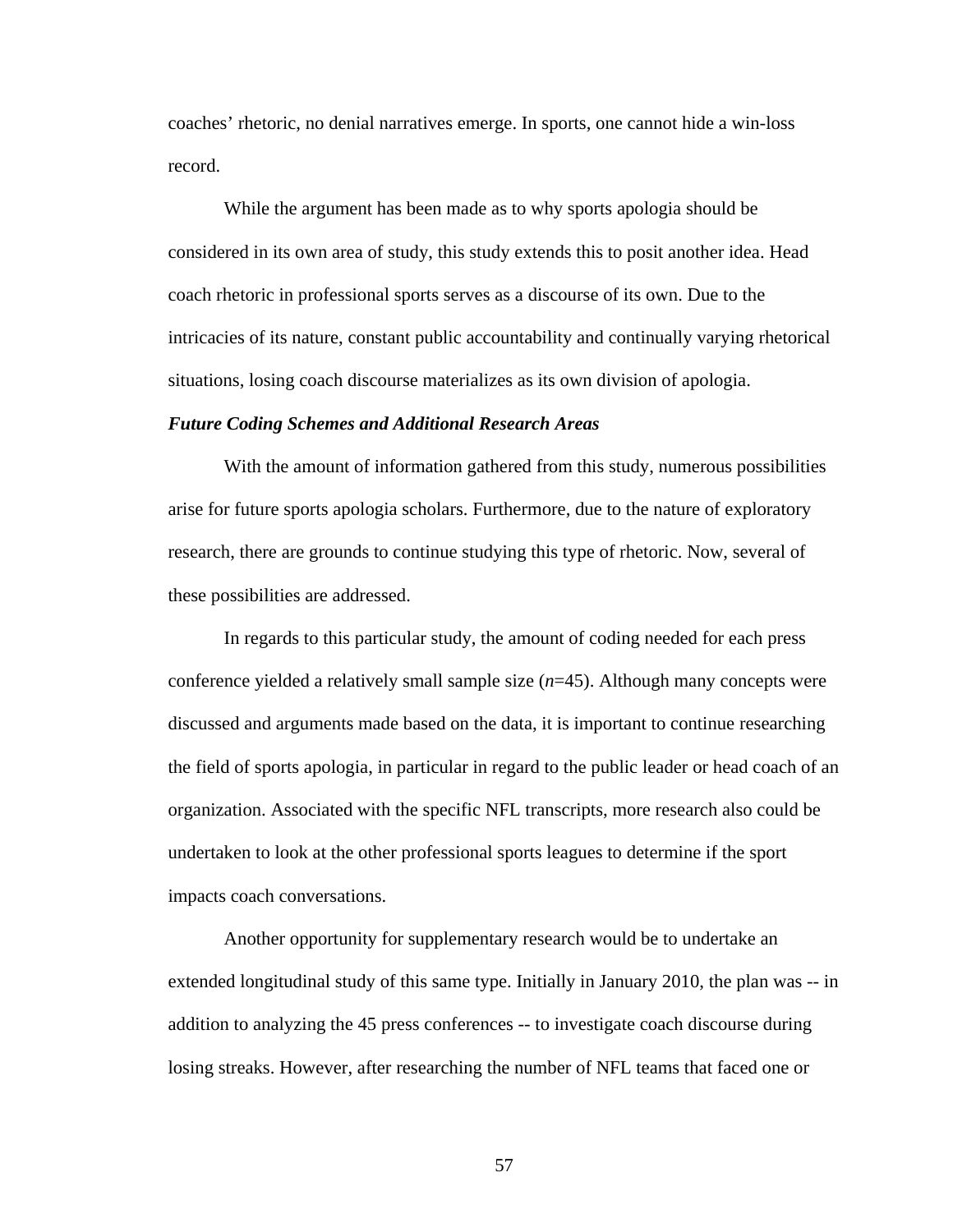more four-game losing streaks during the 2009 season, it was concluded that this additional look into coach apologia should be conducted in a future study. During the 2009 season, there were 21 instances of teams facing four or more losses in a row (see Appendix D). To accommodate for all of these transcripts, the initial plan of study would have increased the sample size by more than double. The 107 total press conferences on NFL.com of teams with four or more consecutive losses could serve as another study in order to gain a more complete understanding of whether the coaches' themes changed over the period of the losing streak. Also advantageous to this field of research, another study could look at particular coaches over several seasons to test for trends. These opportunities for additional studies continue to point toward the necessity of prolonged scholarly research due to this field's understudied nature but prevalence to the national recreation industry.

Related to the investigative nature of the study, this study marked the first time that the specific coding system was employed. While it is based on established apologia theories, the subcategories were derived from a small sample of press conferences randomly selected during Week 1 of the 2009 NFL season. Coinciding with that, the coding system could be streamlined moving forward with the categorical system. Several subcategories were not reported during the data collection, such as a head coach arguing an official penalty called during the game, and could be omitted from future transcripts.<sup>7</sup> Additionally, some categories could encapsulate other similar categories. For example, the researcher coded team resilience and bolstering the team in the majority of press

 $<sup>7</sup>$  However, this could be impacted by the source of the data. The press conferences were found on</sup> NFL.com, so it could be in the league's best interest not to disseminate press conferences of that nature.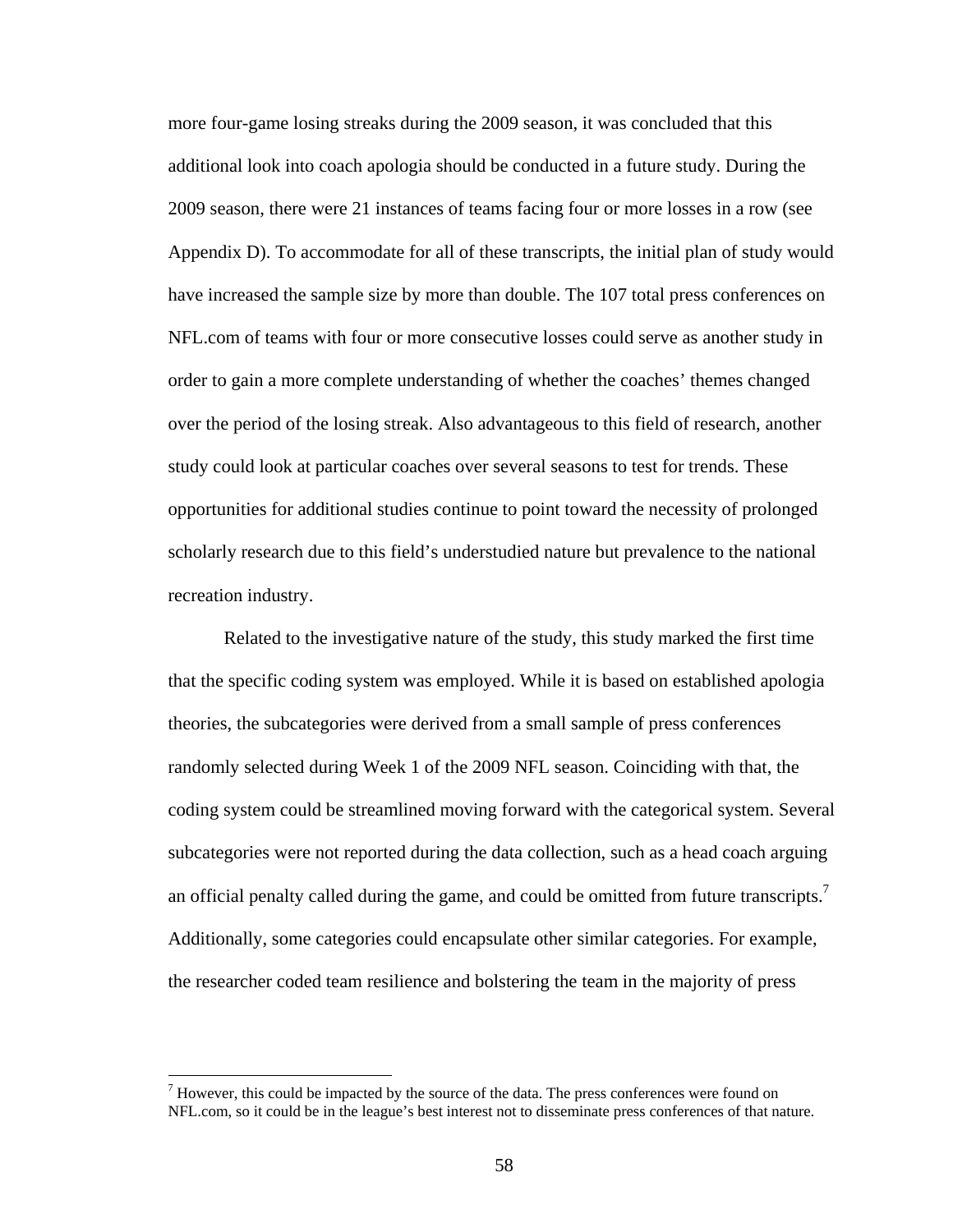conferences but the underlying vein of the two components is similar and could streamline the data.

This study analyzed the overall themes of NFL seasons, primarily in congruence with the playoffs. For future research, while one season of results certainly provides insight into coach apologia, an extended longitudinal study could be more useful in ascertaining whether one theme becomes prevalent in certain situations. For example, with the collected sample, the percentage of the suffering primary theme was distinctly higher during the regular season than the playoffs, while the primary theme of deference increased in frequency during the playoffs as opposed to the regular season. More data and additional analysis is needed to build a strong argument for exactly how and why these transcripts differ.

As evidenced by the survey of literature and this apologia study, there are still many questions to be answered about the rhetoric of sport, particularly in the fields of apologia and image restoration. However, these efforts, such as this study of NFL head coach post-game press conference apologia, will not be in vain. Llewellyn surmises that "rhetorical analysis of sport will continue to repay scholarly attention" (p. 20). There is a need for communication scholars to continue to address how sports are making an impact on the general public, as sports infiltrate many aspects of Americans' lives. This study summarizes the uniqueness of sports apologia and the need for more research, while incorporating Llewellyn's coding system of losing coaches. However, his "coachtalk" discussion addresses winning coaches as well. One area to continue this research would be to do an intensive study of several coaches throughout the course of the season in order to pinpoint the differences based on game situations and personal preferences. The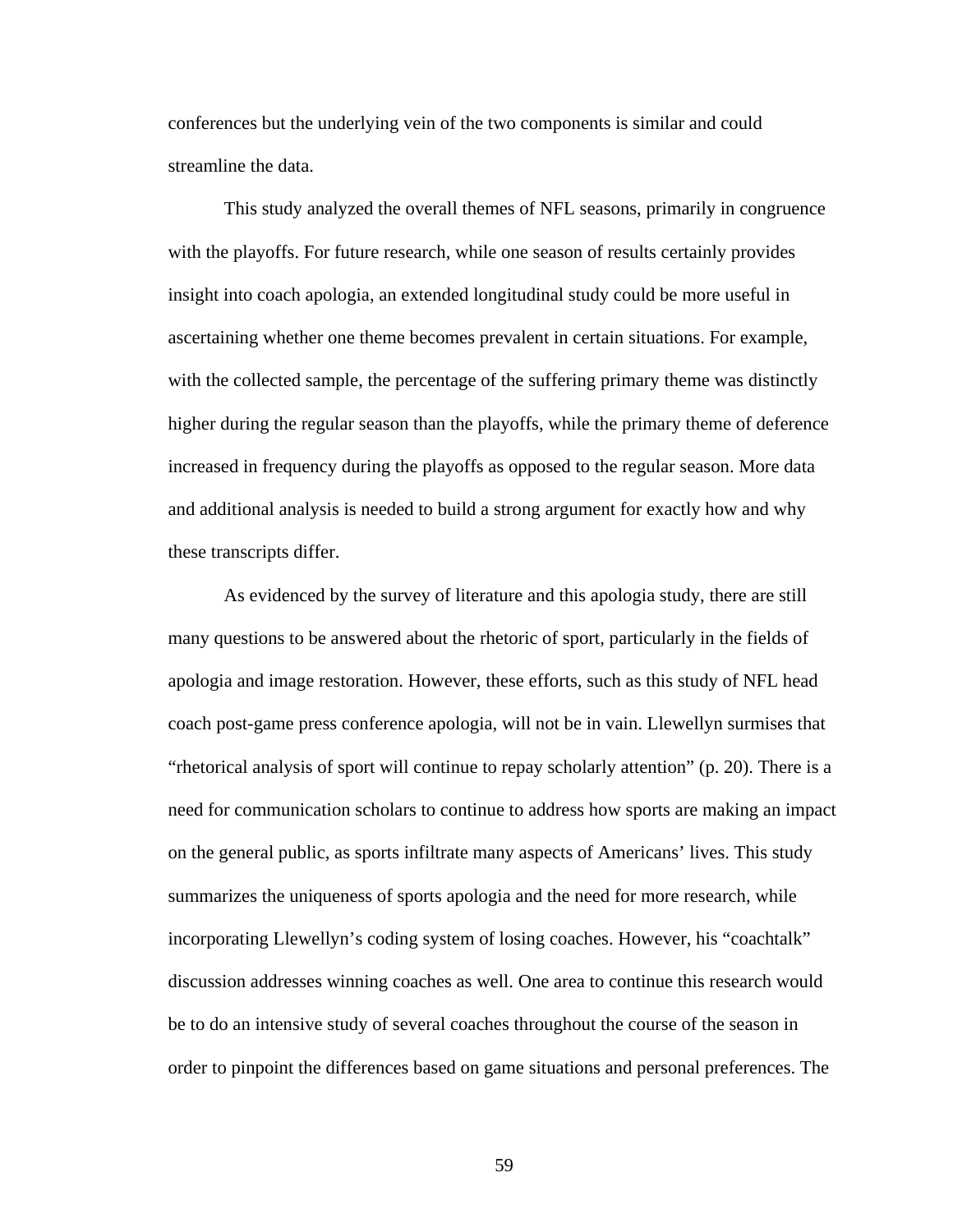study of prolonged individual press conferences could showcase the primary differences between winning and losing press conferences during a season. This could continue to strengthen Llewellyn's argument for the both the losing coaches' themes and the winning coaches' themes of elevation, humility, value reinforcement and suffering (2003).

In conclusion, as Llewellyn asserts, "[T]he reality is that, win or lose, fans do not want dry statistics, they want a sense-making story" (2003, p. 2). This study of NFL head coach rhetoric sought to achieve the same goal, yet further research is needed to grasp a complete understanding of the "sense-making" aspect of post-game press conferences across the professional sports industry (Llewellyn, 2003). Each study on this topic is making strides toward a comprehensive understanding of sense-making coach rhetoric but all of the nuances and unique subtleties that head coaches are forced to utilize make one item clear. Coachtalk certainly remains in a category of its own.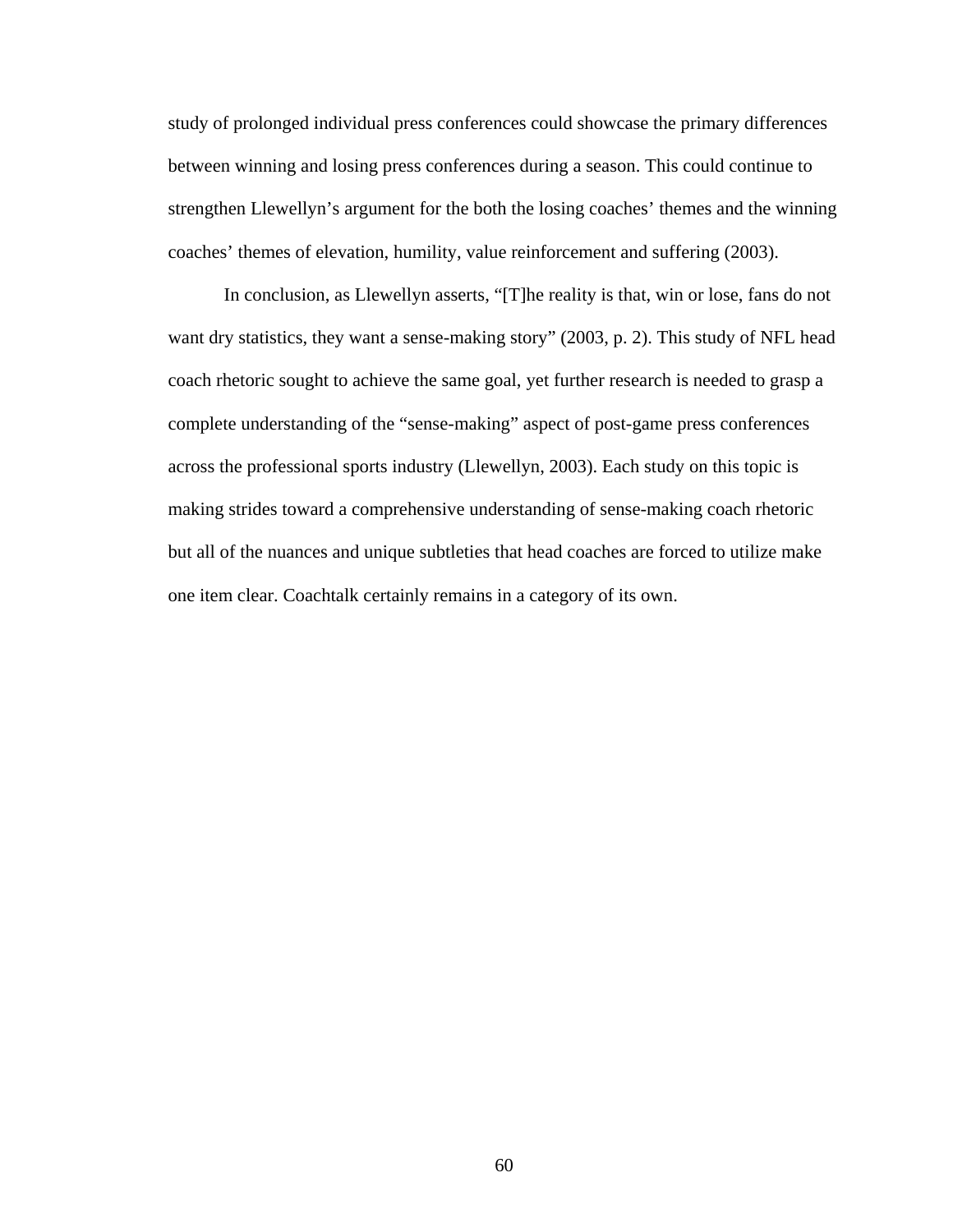# **REFERENCES**

- "2007 Revisions to NFL news media access policy." (2007). *The News Tribune.* <http://blogmedia.thenewstribune.com/media/Media%20Policy%20Revisions-2007%20Final.htm>
- Abelson, R. P. (1959). Modes of resolution of belief dilemmas. *Journal of Conflict Resolution, 3,* 343-352.
- Baskerville, B. (1952). The vice-presidential candidates. *Quarterly Journal of Speech, 38,*  406-08*.*
- Belichick, B. (Interviewee). (2009). *Patriots Post-game Press Conference* [Interview audio]. Retrieved from National Football League 2009 Scores Web site: <http://www.nfl.com/scores.com>
- Benoit, W. L. & Lindsey, J. J. (1987). Argument strategies: Antidote to Tylenol's poisoned image. *The Journal of the American Forensic Association, 23*, 136-146.
- Benoit, W. L., & Hanczor, R. S. (1994). The Tonya Harding controversy: An analysis of image restoration strategies. *Communication Quarterly*, 42, 416.
- Benoit, W. L. (1995). *Accounts, excuses, and apologies: A theory of image restoration strategies*, State University of New York Press, Albany.
- Benoit, W. L. (1997). Image repair discourse and crisis communication. *Public Relations Review, 23*(2), 177-186.
- Benoit, W.L. (2001, January, 12). Image repair strategies.

<http://www.missouri.edu/~commwlb/html/image\_repair\_strategies.html>.

Bitzer, L. F. (1968). The rhetorical situation. *Philosophy and Rhetoric*, 1, 1-14.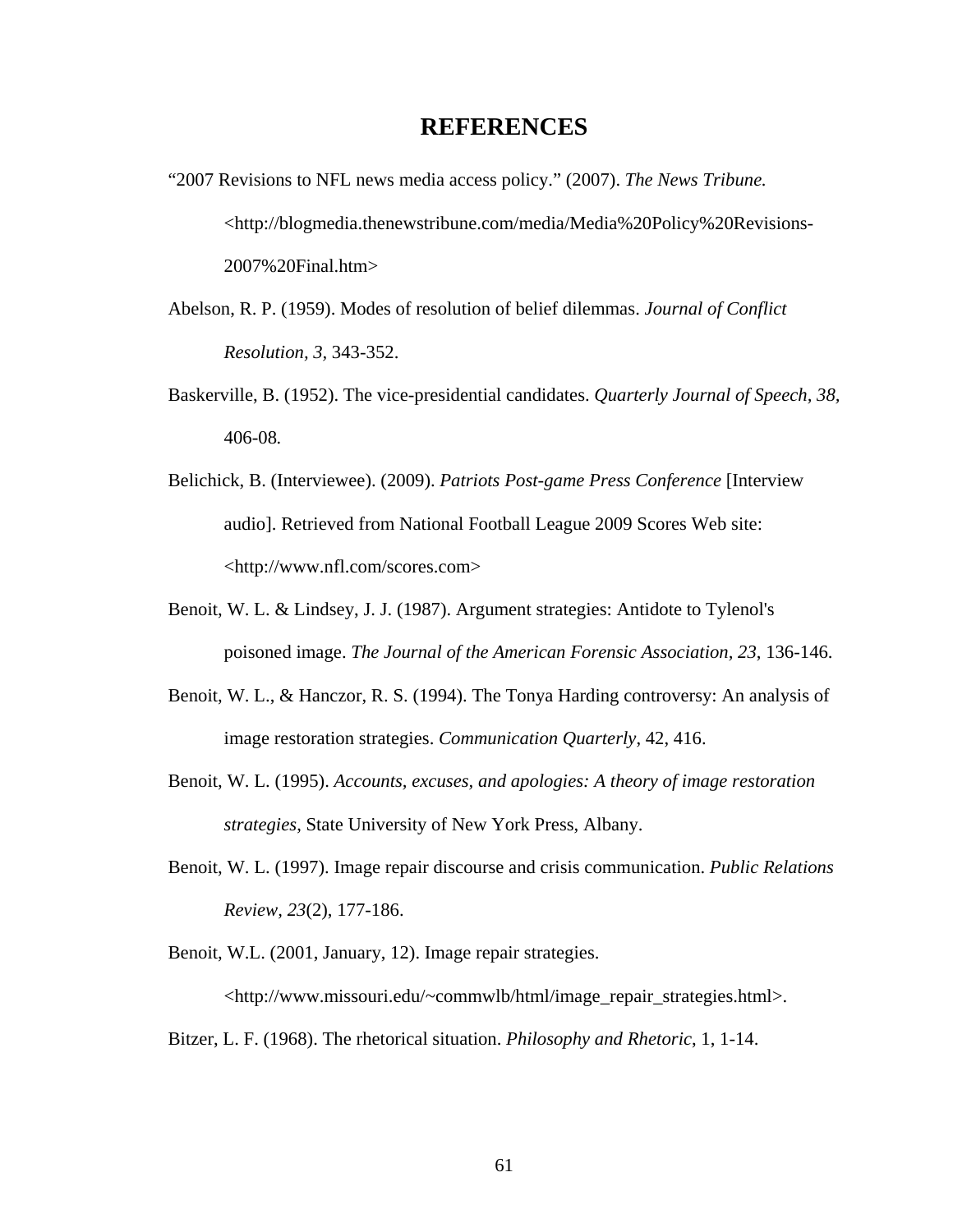- Blair, C. (1984). From "all the president's men" to every man for himself: The strategies of post-Watergate apologia. *Communication Studies, 35*(4), 250-260.
- Brazeal, L. M. (2008). The image repair strategies of Terrell Owens. *Public Relations Review, 34*(2), 145-150.
- Burke, K. (1954). *Permanence and change*. Berkeley: University of California Press, 3rd.
- Burke, K. (1970). *The rhetoric of religion*. Berkeley: University of California Press.
- Cable, T. (Interviewee). (2009). *Raiders Post-game Press Conference* [Interview audio]. Retrieved from National Football League 2009 Scores Web site: <http://www.nfl.com/scores.com>
- Caldwell, J. (Interviewee). (2009). *Colts Post-game Press Conference* [Interview audio]. Retrieved from National Football League 2009 Scores Web site: <http://www.nfl.com/scores.com>
- Childress, B. (Interviewee). (2009). *Vikings Post-game Press Conference* [Interview audio]. Retrieved from National Football League 2009 Scores Web site: <http://www.nfl.com/scores.com>
- Curtis K. (2009 January 31). "The national pastime(s)." *New York Times. <*http://www.nytimes.com/2009/02/01/weekinreview/01curtis.html>
- Downey, S. D. (1993). The evolution of the rhetorical genre of apologia. *Western Journal of Communication, 57*, 42-64.
- Fisher J. (Interviewee). (2009). *Titans Post-game Press Conference* [Interview audio]. Retrieved from National Football League 2009 Scores Web site: <http://www.nfl.com/scores.com>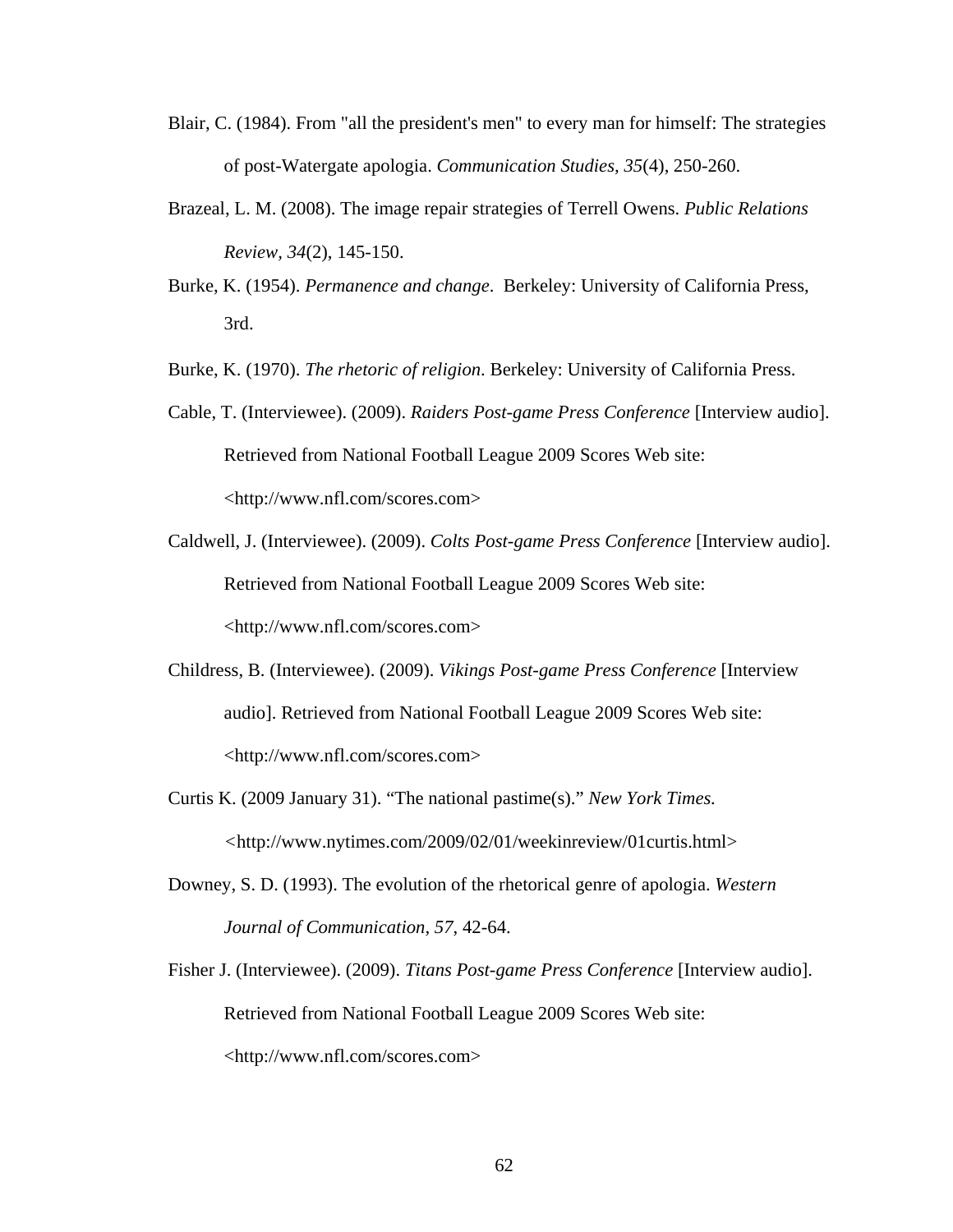- Fox, J. (Interviewee). (2009). *Panthers Post-game Press Conference* [Interview audio]. Retrieved from National Football League 2009 Scores Web site: <http://www.nfl.com/scores.com>
- Gladwell, M. (2000 February 24). True Grit. *New York Review of Books.*  <http://www.nybooks.com/articles/207>
- Harbaugh, J. (Interviewee). (2009). *Ravens Post-game Press Conference* [Interview audio]. Retrieved from National Football League 2009 Scores Web site: <http://www.nfl.com/scores.com>
- Jackson, J. H. (1956). Clarence Darrow's "Plea in defense of himself." *Western Speech*, *20*, 185-95.
- Kramer, M. R., & Olson, K. M. (2002). The Strategic Potential of Sequencing Apologia Stases: President Clinton's Self-Defense in the Monica Lewinsky Scandal. *Western Journal of Communication, 66*(3), 347.
- Krippendorff, K. (1980). *Content analysis: An introduction to its methodology*. Newbury Park, CA: Sage Publications.
- Kruse, N. W. (1981). Apologia in team sport. *Quarterly Journal of Speech, 67*, 270-283.
- Kruse, N. W. (1981b). The scope of apologetic discourse: Establishing generic parameters. *The Southern Speech Communication Journal, 46,* 278-291.
- Kubiak, G. (Interviewee). (2009). *Texans Post-game Press Conference* [Interview audio]. Retrieved from National Football League 2009 Scores Web site: <http://www.nfl.com/scores.com>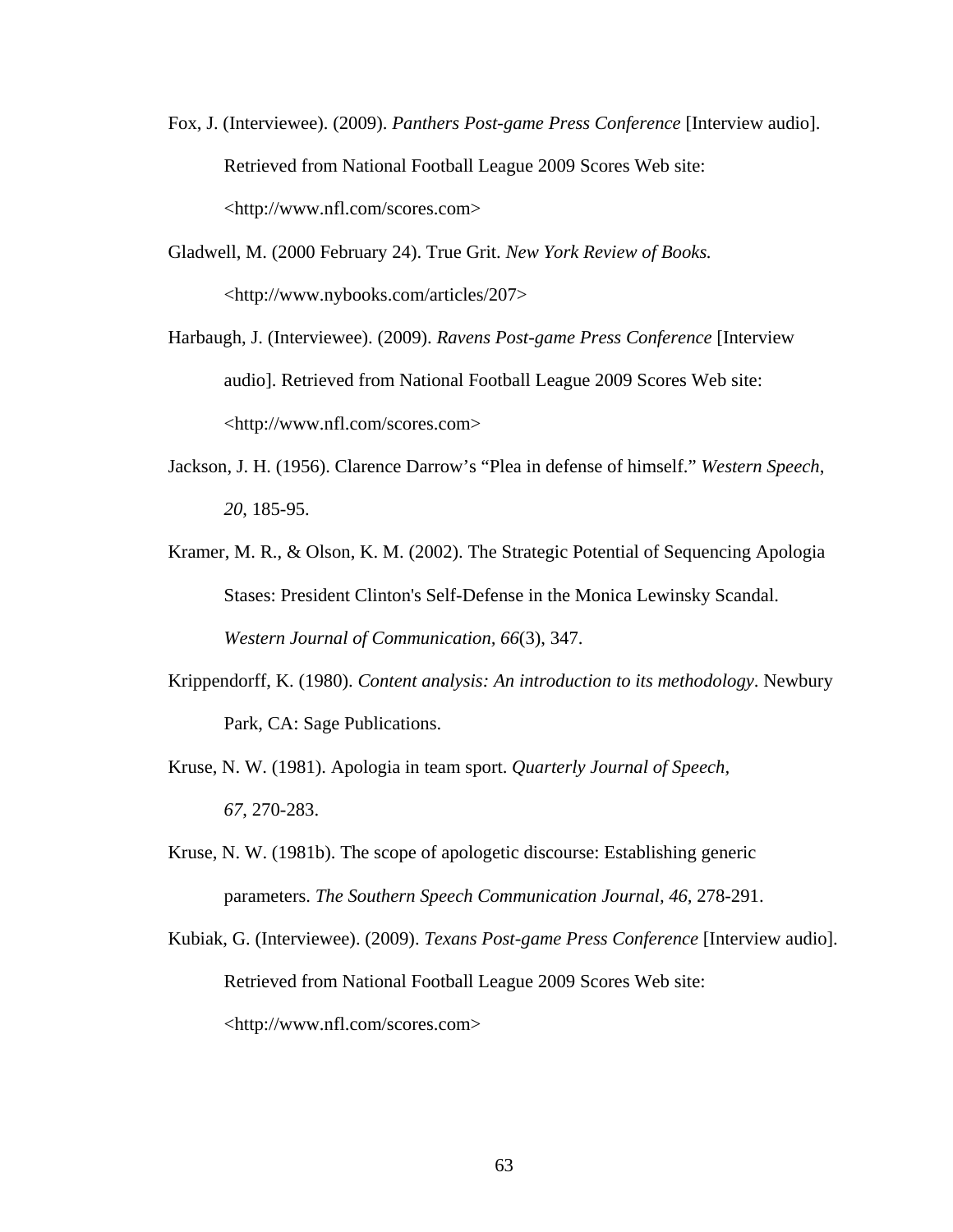- Lapchick, R. (1985). *Fractured focus: Sport as a reflection of society*. Lexington, MA: Lexington.
- Lewis, M. (Interviewee). (2009). *Bengals Post-game Press Conference* [Interview audio]. Retrieved from National Football League 2009 Scores Web site: <http://www.nfl.com/scores.com>
- Liddell, H. G., & Scott, R. (1968). comp., *A Greek-English lexicon.* Oxford: Clarendon Press.
- Linvill, D. (2002). *Apologia in the subliminal"Rats" controversy.* Wake Forest University Thesis.
- Llewellyn, J. T. (2003). Coachtalk: Good reasons for winning and losing. In R. S. Browne & D. J. O'Rourke (Eds.), *Case studies in sport communication* (141-158). Westport, CT: Praeger.
- Mangini, E. (Interviewee). (2009). *Browns Post-game Press Conference* [Interview audio]. Retrieved from National Football League 2009 Scores Web site: <http://www.nfl.com/scores.com>
- Mastro, V., & Shevalla, J. (1996). Coach Vince Lombardi, the power of example, a tribute. *Coffin Corner.*  <www.profootballresearchers.org/Coffin\_Corner/18-05-667.pdf>
- McCarthy, M. (Interviewee). (2009). *Packers Post-game Press Conference* [Interview audio]. Retrieved from National Football League 2009 Scores Web site: <http://www.nfl.com/scores.com>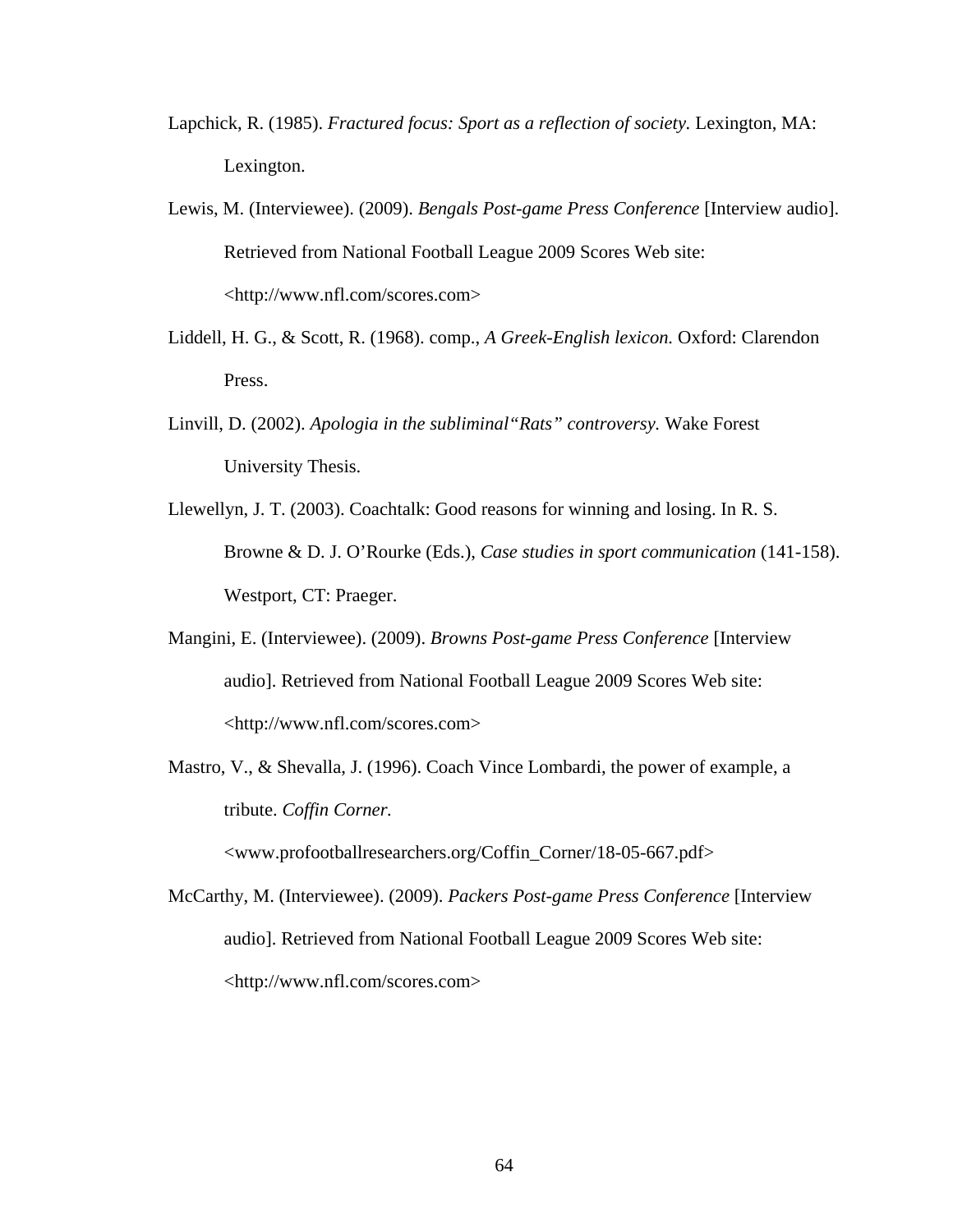- McDaniels, J. (Interviewee). (2009). *Broncos Post-game Press Conference* [Interview audio]. Retrieved from National Football League 2009 Scores Web site: <http://www.nfl.com/scores.com>
- McDorman, T. (2003). The rhetorical resurgence of Pete Rose: A second-chance apologia. In R. S. Browne & D. J. O'Rourke (Eds.), *Case studies in sport communication* (1-26). Westport, CT: Praeger.
- Meyer, K. (2007). Michael Vick's apologia. Presented at the 2008 National Communication Association, Public Relations Division, San Diego, CA.
- Mora, J. (Interviewee). (2009). *Seahawks Post-game Press Conference* [Interview audio]. Retrieved from National Football League 2009 Scores Web site: <http://www.nfl.com/scores.com>
- Morris, R. (Interviewee). (2009). *Buccaneers Post-game Press Conference* [Interview audio]. Retrieved from National Football League 2009 Scores Web site: <http://www.nfl.com/scores.com>
- Muddiman, A. (2009). *Searching for the President: Analysis of search engine results from the 2008 Presidential Election.* Wake Forest University Thesis.
- Nelson, J. (1984). The defense of Billie Jean King. *Western Journal of Speech Communication, 48*, 92-102.

"NFL." (2009 November 30). Wefollow.com. <http://wefollow.com/twitter/nfl>.

Payton, S. (Interviewee). (2009). *Saints Post-game Press Conference* [Interview audio]. Retrieved from National Football League 2009 Scores Web site: <http://www.nfl.com/scores.com>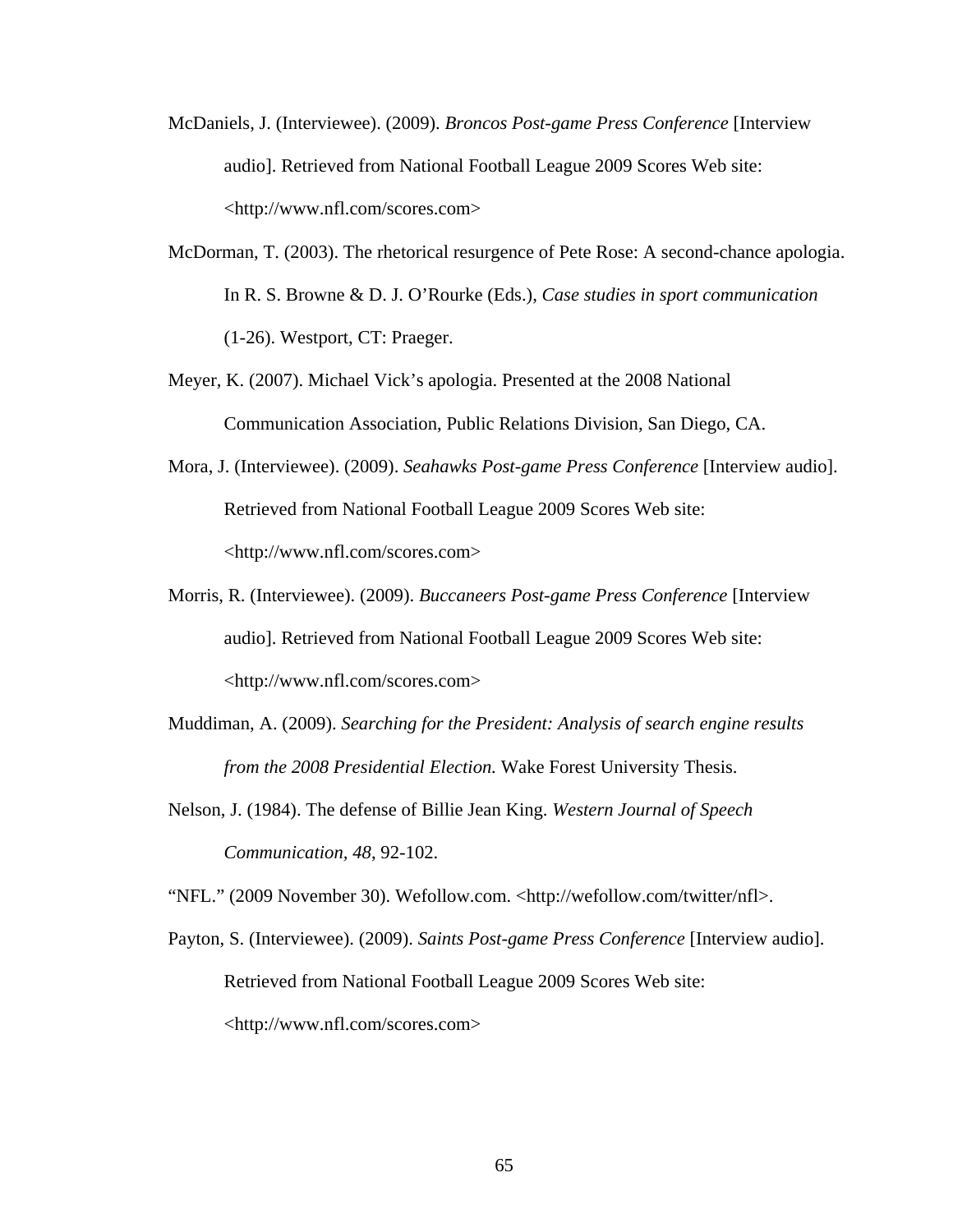Phillips, W. (Interviewee). (2009). *Cowboys Post-game Press Conference* [Interview audio]. Retrieved from National Football League 2009 Scores Web site: <http://www.nfl.com/scores.com>

"Record 39 million fans tune in to 2009 NFL Draft." (2009). *NFL.com*.

- Reid, A. (Interviewee). (2009). *Eagles Post-game Press Conference* [Interview audio]. Retrieved from National Football League 2009 Scores Web site: <http://www.nfl.com/scores.com>
- Riegel, A. (2010). "Winning isn't everything… it's the only thing!" is a big, fat lie! *Not Alone. <*http://www.enotalone.com/article/11027.html>
- Rosenfield, L. W. (1968). A case study in speech criticism: The Nixon-Truman analog. *Speech Monographs*, *35,* 435-50.
- Ryan, H. R. (1982). *Kategoria* and *apologia*: On their rhetorical criticism as a speech set. *Quarterly Journal of Speech, 68*, 254-61.
- Ryan, H. R. (Ed.) (1988). *Oratorical encounters: Selected studies and sources of twentieth-century political accusations and apologies.* Westport, CT: Greenwood Press.
- Ryan, R. (Interviewee). (2009). *Jets Post-game Press Conference* [Interview audio]. Retrieved from National Football League 2009 Scores Web site: <http://www.nfl.com/scores.com>
- Schwartz, J. (Interviewee). (2009). *Lions Post-game Press Conference* [Interview audio]. Retrieved from National Football League 2009 Scores Web site: <http://www.nfl.com/scores.com>

"Scores." (2009). National Football League official Web site. <http://www.NFL.com>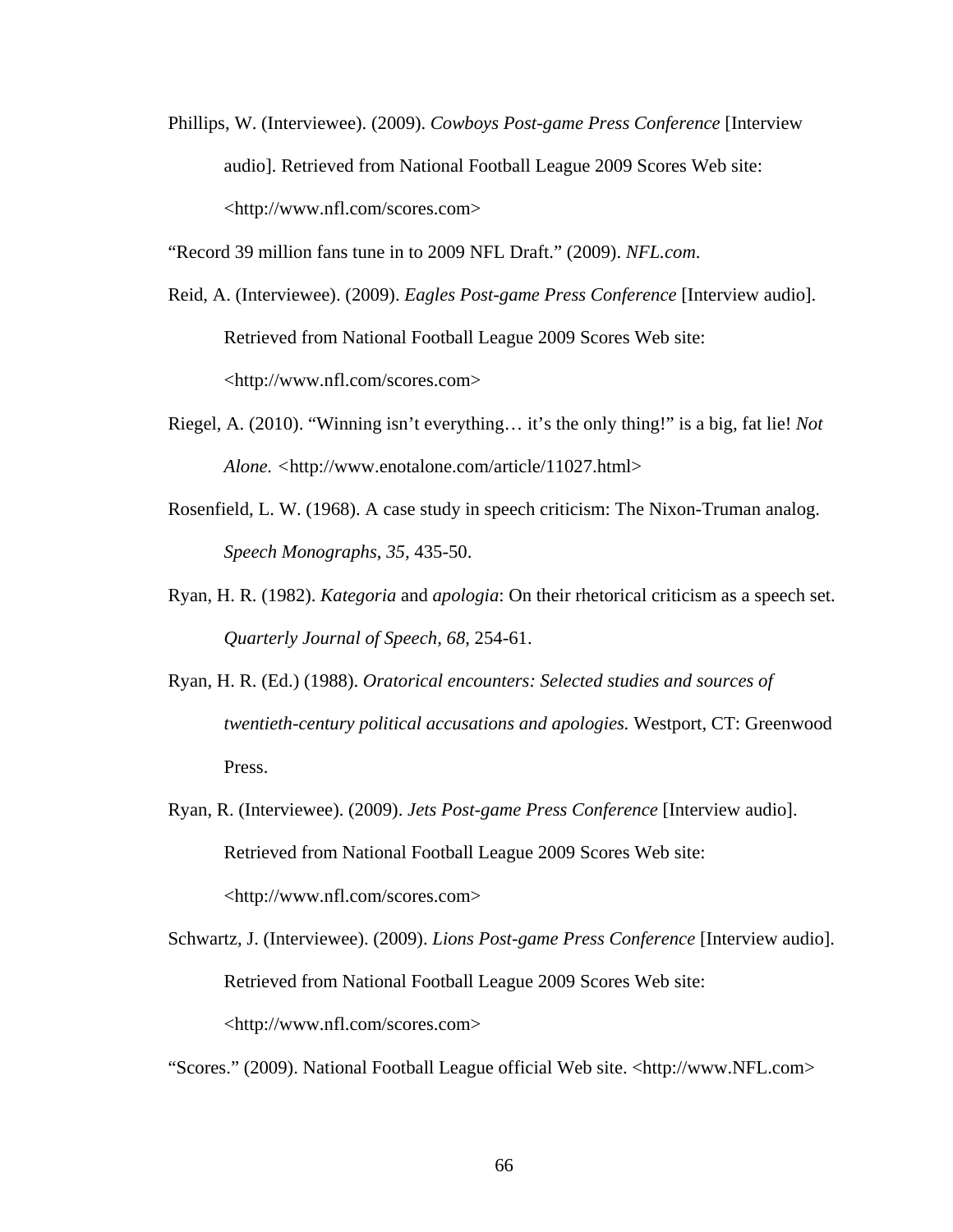- Sierlecki, B. J. (2007 November). *Kobe Bryant's rhetoric of self-defense: Synthesizing apologia and corporate image restoration.* Paper presented at the meeting of the National Communication Association, Chicago, IL.
- Singletary, M. (Interviewee). (2009). *49ers Post-game Press Conference* [Interview audio]. Retrieved from National Football League 2009 Scores Web site: <http://www.nfl.com/scores.com>
- Smith, E. (2009). *Race, sport and the American Dream* (2<sup>nd</sup> ed.). Durham, North Carolina: Carolina Academic Press.
- Smith, L. (Interviewee). (2009). *Bears Post-game Press Conference* [Interview audio]. Retrieved from National Football League 2009 Scores Web site: <http://www.nfl.com/scores.com>
- Smith, M. (Interviewee). (2009). *Falcons Post-game Press Conference* [Interview audio]. Retrieved from National Football League 2009 Scores Web site: <http://www.nfl.com/scores.com>
- Spagnuolo, S. (Interviewee). (2009). *Rams Post-game Press Conference* [Interview audio]. Retrieved from National Football League 2009 Scores Web site: <http://www.nfl.com/scores.com>

"True Random Number Service." (2009). Random. <http://www.random.org>

Turner, N. (Interviewee). (2009). *Chargers Post-game Press Conference* [Interview audio]. Retrieved from National Football League 2009 Scores Web site: <http://www.nfl.com/scores.com>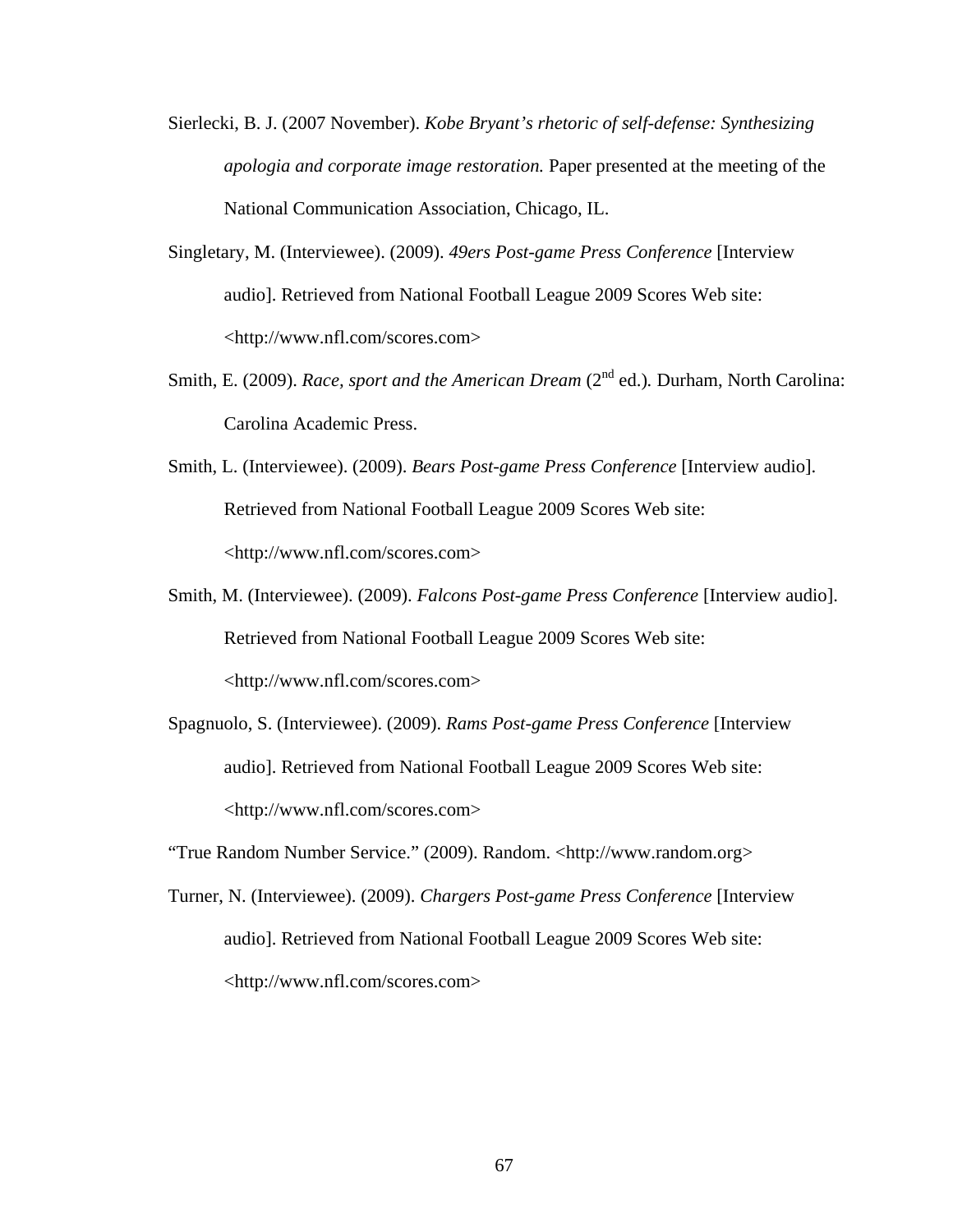- Vande Berg, L. R., & Trujillo, N. (1989). The rhetoric of winning and losing: The American dream and America's team. In L. A. Wenner (Ed.), *Media, sport and society*. Newbury Park, CA: Sage.
- Ware, B. L., & Linkugel, W. A. (1973). They spoke in defense of themselves: On the generic criticism of *apologia*. *Quarterly Journal of Speech, 59*, 273-283.
- Whisenhunt, K. (Interviewee). (2009). *Cardinals Post-game Press Conference* [Interview audio]. Retrieved from National Football League 2009 Scores Web site: <http://www.nfl.com/scores.com>
- Wilson, G. L. (1976). A strategy of explanation: Richard M. Nixon's August 8, 1974, resignation address. *Communication Quarterly, 24*, 14-20.
- Zorn, J. (Interviewee). (2009). *Redskins Post-game Press Conference* [Interview audio]. Retrieved from National Football League 2009 Scores Web site: <http://www.nfl.com/scores.com>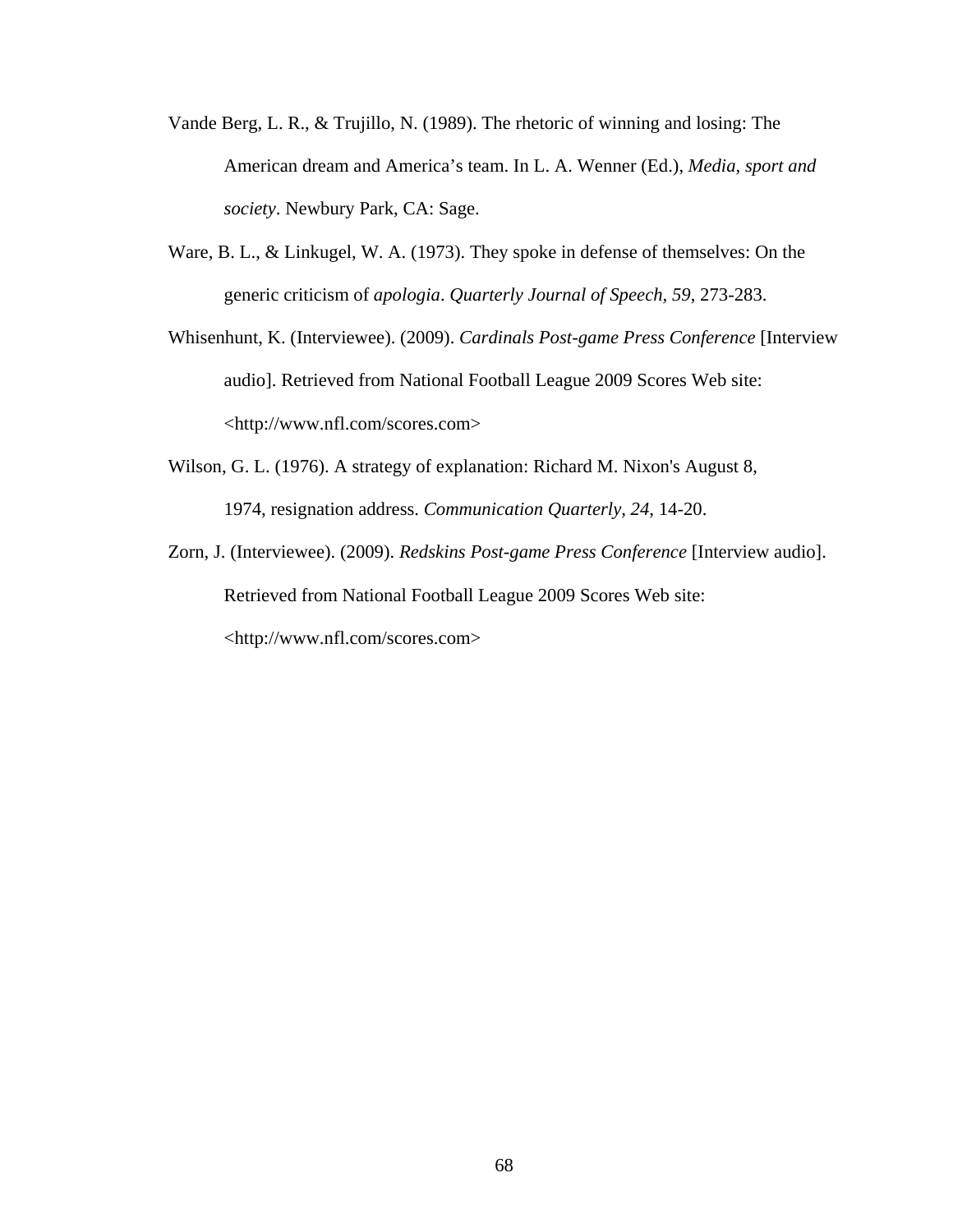## **Appendix A: DATA COLLECTION - COACH TRANSCRIPTS**

| Week                | Week 1                    |         | Week 2              |                  | Week 3             |           | Week 4           |          |
|---------------------|---------------------------|---------|---------------------|------------------|--------------------|-----------|------------------|----------|
| Date                | Sept. 13                  |         | Sept. 20            |                  | Sept. 27           |           | Oct. 4           |          |
| <b>Matchup</b>      | Minnesota                 | 34      | New England         | 9                | Atlanta            | 10        | <b>Dallas</b>    | 10       |
|                     | Cleveland                 | 20      | New York Jets       | 16               | New England        | 26        | Denver           | 17       |
| <b>Losing Coach</b> | LC                        | Mangini | LC                  | <b>Belichick</b> | LC                 | Smith     | LC.              | Philips  |
|                     |                           |         |                     |                  |                    |           | Oct. 4           |          |
|                     | Sept. 13<br>New York Jets | 24      | Sept. 20<br>Houston |                  | Sept. 27           |           | Cincinnati       |          |
|                     |                           |         |                     | 34<br>31         | Green Bay          | 36<br>17  | Cleveland        | 23<br>20 |
|                     | Houston                   |         | Tennessee           |                  | St. Louis          |           |                  |          |
|                     | <b>LC</b>                 | Kubiak  | LC                  | Fisher           | <b>LC</b>          | Spagnuolo | LC               | Mangini  |
| Week<br>Date        | Week 12<br>Nov. 29        |         | Week 13<br>Dec. 6   |                  | Week 14            |           | Week 15          |          |
|                     |                           |         |                     |                  | Dec. 13            |           | Dec. 20          |          |
| <b>Matchup</b>      | Cleveland                 |         | St. Louis           | 9                | <b>New Orleans</b> | 26        | Chicago          |          |
|                     | Cincinnati                | 16      | Chicago             | 17               | Atlanta            | 23        | <b>Baltimore</b> | 31       |
| <b>Losing Coach</b> | LC                        | Mangini | LC                  | Spagnuolo        | LC                 | Smith     | LC.              | Smith    |
|                     | Nov. 29                   |         | Dec. 6              |                  | Dec. 13            |           | Dec. 20          |          |
|                     | Tampa Bay                 | 17      | Houston             | 18               | St. Louis          |           | San Francisco    | 13       |
|                     | Atlanta                   | 20      | Jacksonville        | 23               | Tennessee          | 47        | Philadelphia     | 27       |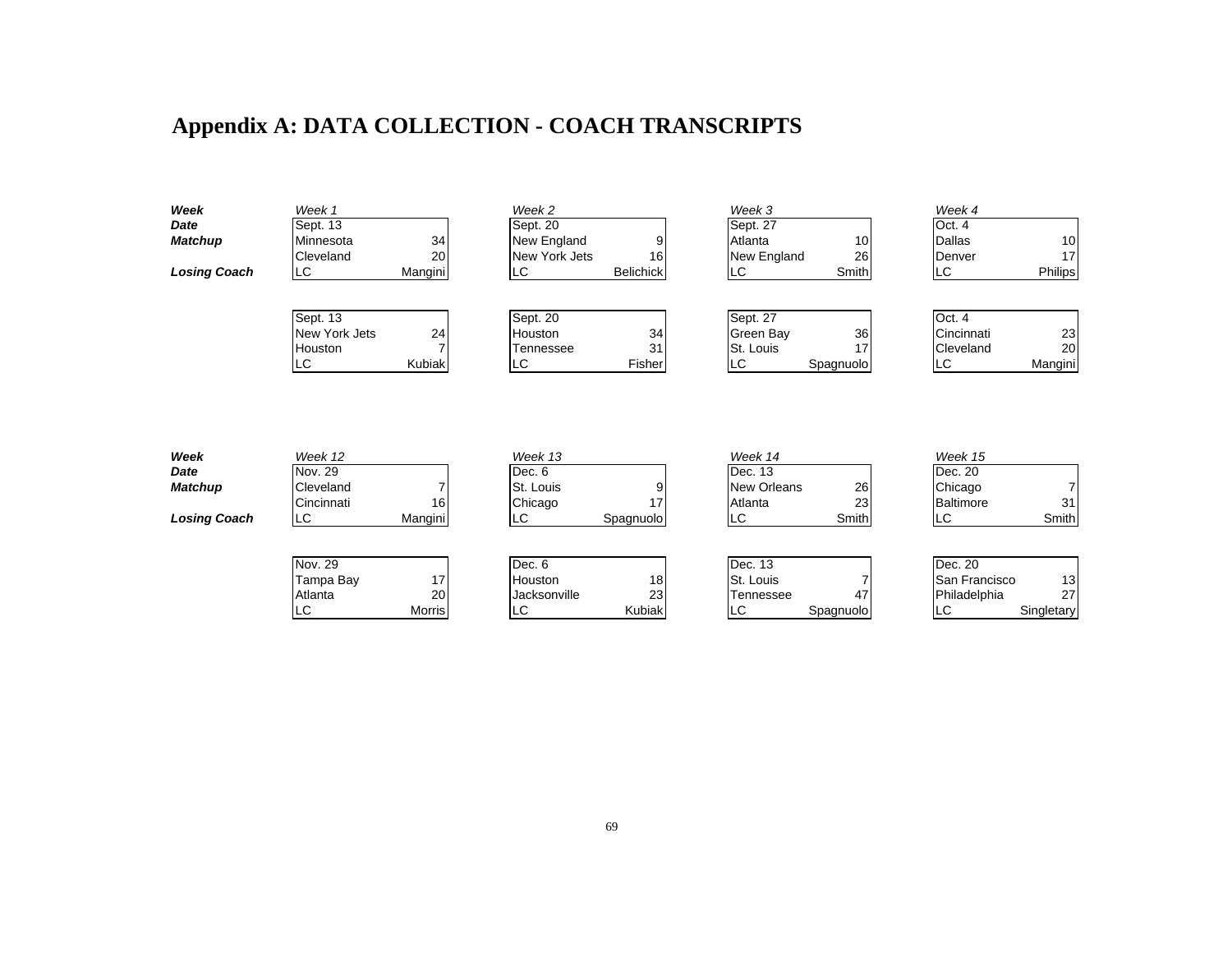| Week 5               |            | Week 6    |        |                 | Week 7      |                 | Week 8               |                 |
|----------------------|------------|-----------|--------|-----------------|-------------|-----------------|----------------------|-----------------|
| Oct. 12              |            | Oct. 18   |        |                 | Oct. 25     |                 | Nov. 1               |                 |
| New York Jets        | 27         | Carolina  | 28     |                 | New England | 35              | <b>San Franciscc</b> | 14              |
| Miami                | 31         | Tampa Bay | 21     |                 | Tampa Bay   |                 | Indianapolis         | 18              |
| LC                   | Ryan       | LC        | Morris |                 | LC          | <b>Morris</b>   | LC                   | Singletary      |
|                      |            |           |        |                 | *In London  |                 |                      |                 |
| Oct. 11              |            | Oct. 18   |        |                 | Oct. 25     |                 | Nov. 1               |                 |
| Atlanta              | 45         | Chicago   |        | 14 <sub>1</sub> | Chicago     | 10 <sub>1</sub> | Cleveland            | 6               |
| <b>San Francisco</b> | 10         | Atlanta   | 21     |                 | Cincinnati  | 45              | Chicago              | 30 <sup>l</sup> |
| LС                   | Singletary | LC        | Smith  |                 | LC          | Smith           | LC                   | Mangini         |

| Week 16                               |                 | Week 17                                                 |         | <b>Wild Card Playoffs</b>              |                  | <b>Divisional Playoffs</b>                 |                     |
|---------------------------------------|-----------------|---------------------------------------------------------|---------|----------------------------------------|------------------|--------------------------------------------|---------------------|
| Dec. 27                               |                 | Jan. 3                                                  |         | Jan. 9                                 |                  | Jan. 16                                    |                     |
| Tampa Bay                             | 20              | Indianapolis                                            |         | New York Jets                          | 24               | Arizona                                    | 14                  |
| <b>New Orleans</b>                    | 17              | <b>Buffalo</b>                                          | 30      | Cincinnati                             | 14               | New Orleans                                | 45                  |
| LC                                    | Payton          | Caldwell<br>LC                                          |         | LC.                                    | Lewis            | LC                                         | <b>Nhisenhunt</b>   |
| Dec. 27<br>Dallas<br>Washington<br>LC | 17<br>0<br>Zorn | Jan. 3<br>San Francisco<br>St. Louis<br>LC<br>Spagnuolo | 28<br>6 | Jan. 9<br>Philadelphia<br>Dallas<br>LC | 14<br>34<br>Reid | Jan. 16<br>Baltimore<br>Indianapolis<br>LC | 3<br>20<br>Harbaugh |
|                                       |                 |                                                         |         | Jan. 10<br>Baltimore<br>New England    | 33<br>14         | Jan. 17<br><b>Dallas</b><br>Minnesota      | $\mathbf{3}$<br>34  |

| Jan. 10   |          | Jan. 17       |        |
|-----------|----------|---------------|--------|
| Green Bay | 45       | New York Jets | 17     |
| Arizona   | 51       | San Diego     | 14     |
| LC        | McCarthy | LC            | Turner |

LC Belichick LC Phillips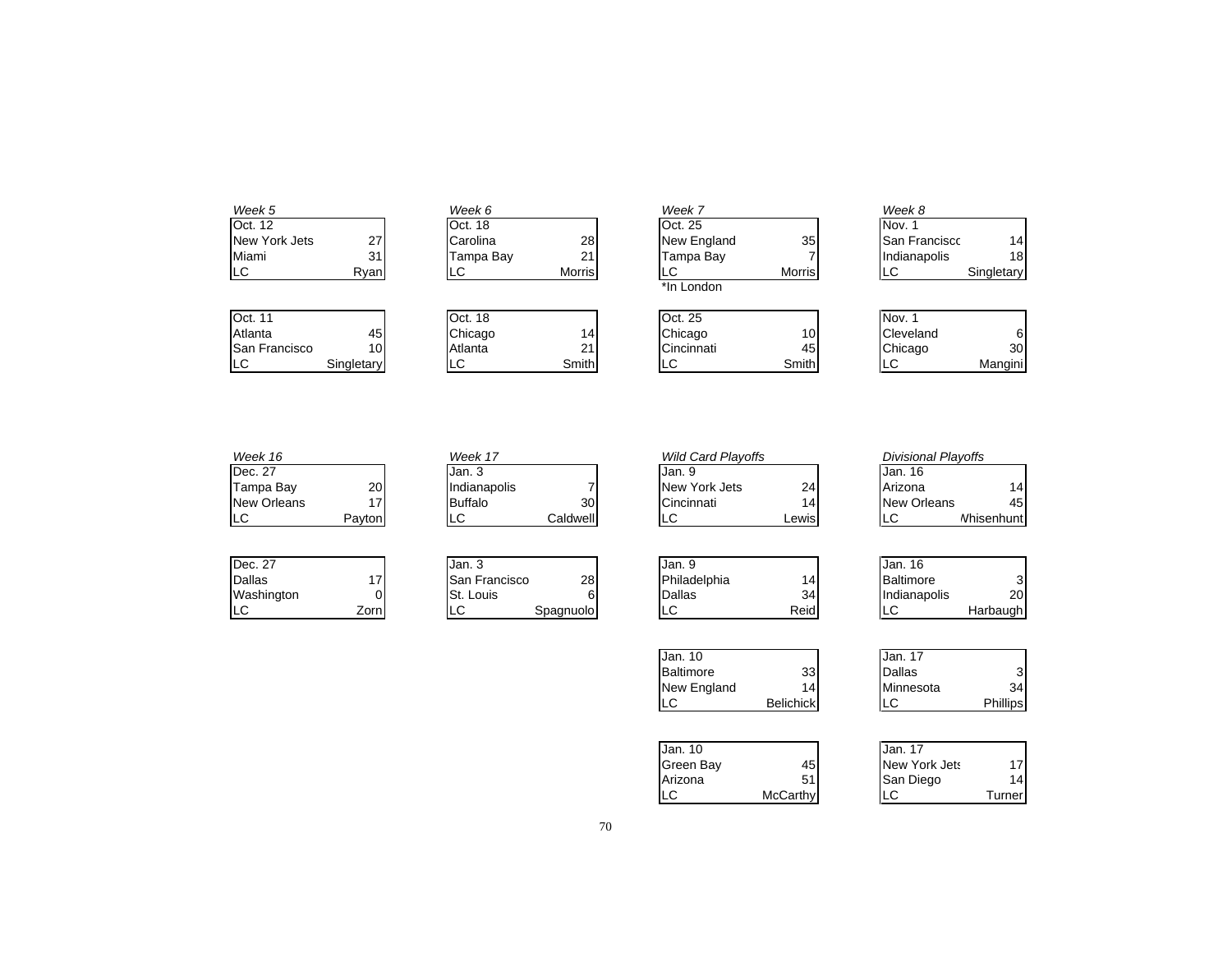| Week 9         |           | Week 10            |                 | Week 11       |                 |
|----------------|-----------|--------------------|-----------------|---------------|-----------------|
| Nov. 9         |           | Nov. 15            |                 | Nov. 22       |                 |
| Pittsburgh     | 28        | <b>Kansas City</b> | 16              | New York Jets | 14              |
| <b>IDenver</b> | 101       | Oakland            | 10 <sub>1</sub> | New England   | 31              |
| LC             | McDaniels | LC                 | Cable           | LC            | Ryan            |
| (MNF)          |           |                    |                 |               |                 |
| Nov. 8         |           | Nov. 15            |                 | Nov. 22       |                 |
| <b>Houston</b> | 17        | Philadelphia       | 23              | Seattle       | 9               |
| Indianapolis   | 20        | San Diego          | 31              | Minnesota     | 35 <sub>l</sub> |
| ILC            | Kubiak    | LC                 | Reid            | LС            | Mora            |

| Conference Championships |      | <b>Super Bowl</b>  |          |
|--------------------------|------|--------------------|----------|
| Jan. 24                  |      | IFeb. 7            |          |
| New York Jets            | 17   | <b>New Orleans</b> | 31       |
| Indianapolis             | 30   | Indianapolis       | 17       |
| LС                       | Rvan | LC                 | Caldwell |

| Jan. 24            |           |
|--------------------|-----------|
| Minnesota          | 28        |
| <b>New Orleans</b> | 31        |
|                    | Childress |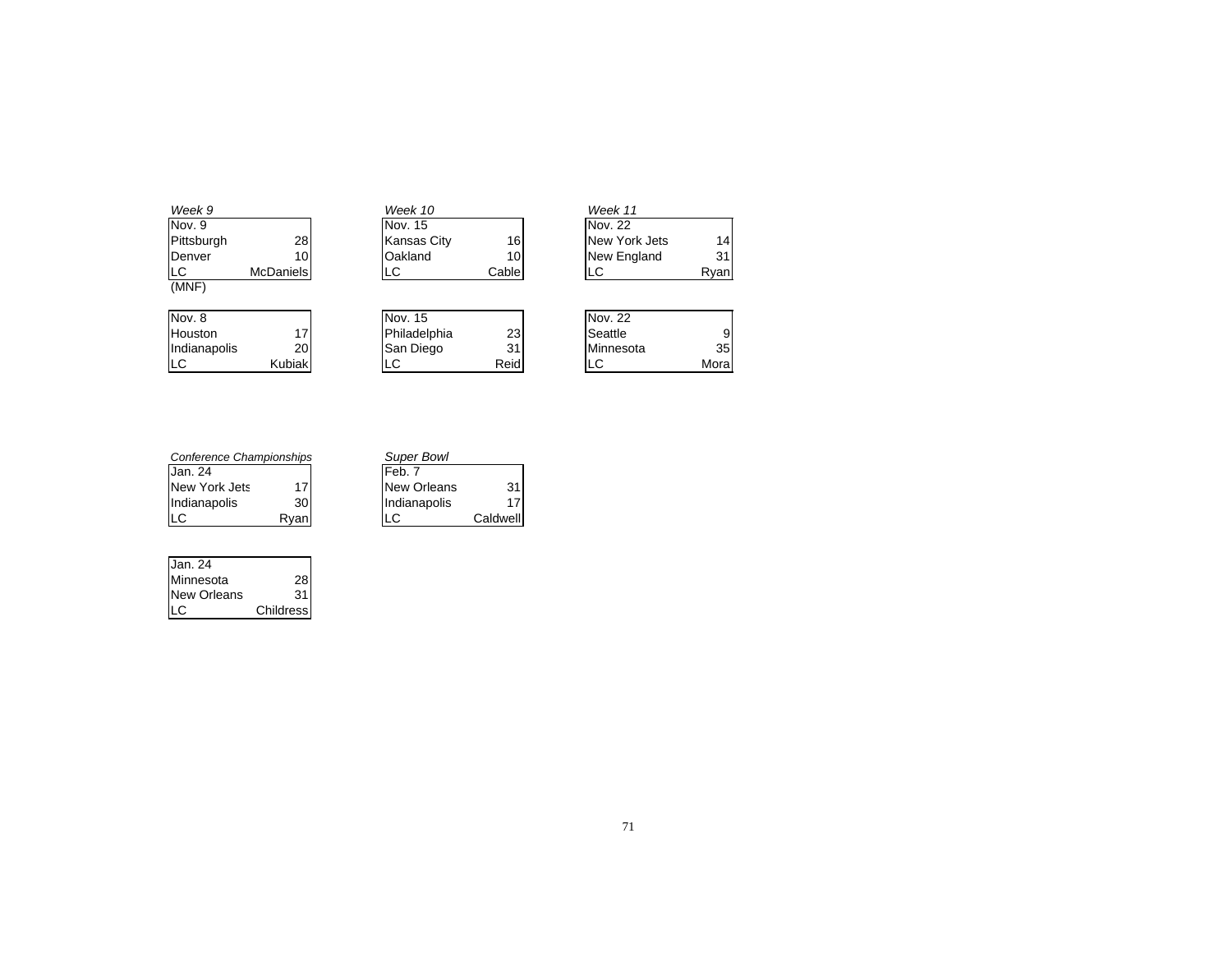# **Appendix B: CODING CATEGORIES**

| <b>Primary "Coachtalk" Theme</b> | $\bf{0}$                | <b>Deference</b>                                  |
|----------------------------------|-------------------------|---------------------------------------------------|
| <b>Subcategories</b>             | 0                       | <b>Opponent's Game-Day Performance</b>            |
|                                  | 1                       | Overall Skill Level (not limited to one contest)  |
|                                  | $\overline{2}$          | <b>Strong Coaching/Decisions</b>                  |
|                                  | 3                       | Opposing Team's Individual(s) Performance         |
|                                  | $\overline{4}$          | <b>Storied Franchise</b>                          |
|                                  | 5                       | Simple Congratulatory Offering                    |
| <b>Primary "Coachtalk" Theme</b> | $\mathbf{1}$            | <b>Justification</b>                              |
| <b>Subcategories</b>             | 10                      | Missed Opportunities/Execution                    |
|                                  | 11                      | Poorly Officiated                                 |
|                                  | 12                      | Injury-Ridden                                     |
|                                  | 13                      | No "Team" Cohesion                                |
|                                  | 14                      | <b>Field/Weather Conditions</b>                   |
|                                  | 15                      | <b>Off-the-Field Distractions</b>                 |
|                                  | 16                      | <b>Evident Effort</b>                             |
|                                  | 17                      | <b>Exposed Mismatches</b>                         |
| <b>Primary "Coachtalk" Theme</b> | $\overline{2}$          | Redefinition                                      |
| <b>Subcategories</b>             | 20                      | Bolstering the Team                               |
|                                  | 21                      | <b>Bolstering Individuals</b>                     |
|                                  | 22                      | Minimizing the Loss (Transcendent Considerations) |
|                                  | 23                      | Team Importance Trumps Individual Importance      |
|                                  | 24                      | <b>Coach to Make Necessary Changes</b>            |
|                                  | 25                      | <b>Moral Victory</b>                              |
|                                  | 26                      | Improvement as a Team                             |
|                                  | 27                      | Individual Improvement                            |
|                                  | 28                      | Humbled, Wake-Up Call                             |
|                                  | 29                      | <b>Team Resilience</b>                            |
| Primary "Coachtalk" Theme        | $\overline{\mathbf{3}}$ | <b>Suffering</b>                                  |
| <b>Subcategories</b>             | 30                      | Lack of Proverbial "Heart"                        |
|                                  | 31                      | <b>Coach Stresses Disappointment</b>              |
|                                  | 32                      | <b>Unsatisfied Team</b>                           |
|                                  | 33                      | <b>Team Errors</b>                                |
|                                  | 34                      | Individual(s) Miscues                             |
|                                  | 35                      | <b>Coach Mistakes</b>                             |
|                                  | 36                      | Goal Not Achieved                                 |
|                                  | 37                      | "I'm Sorry"                                       |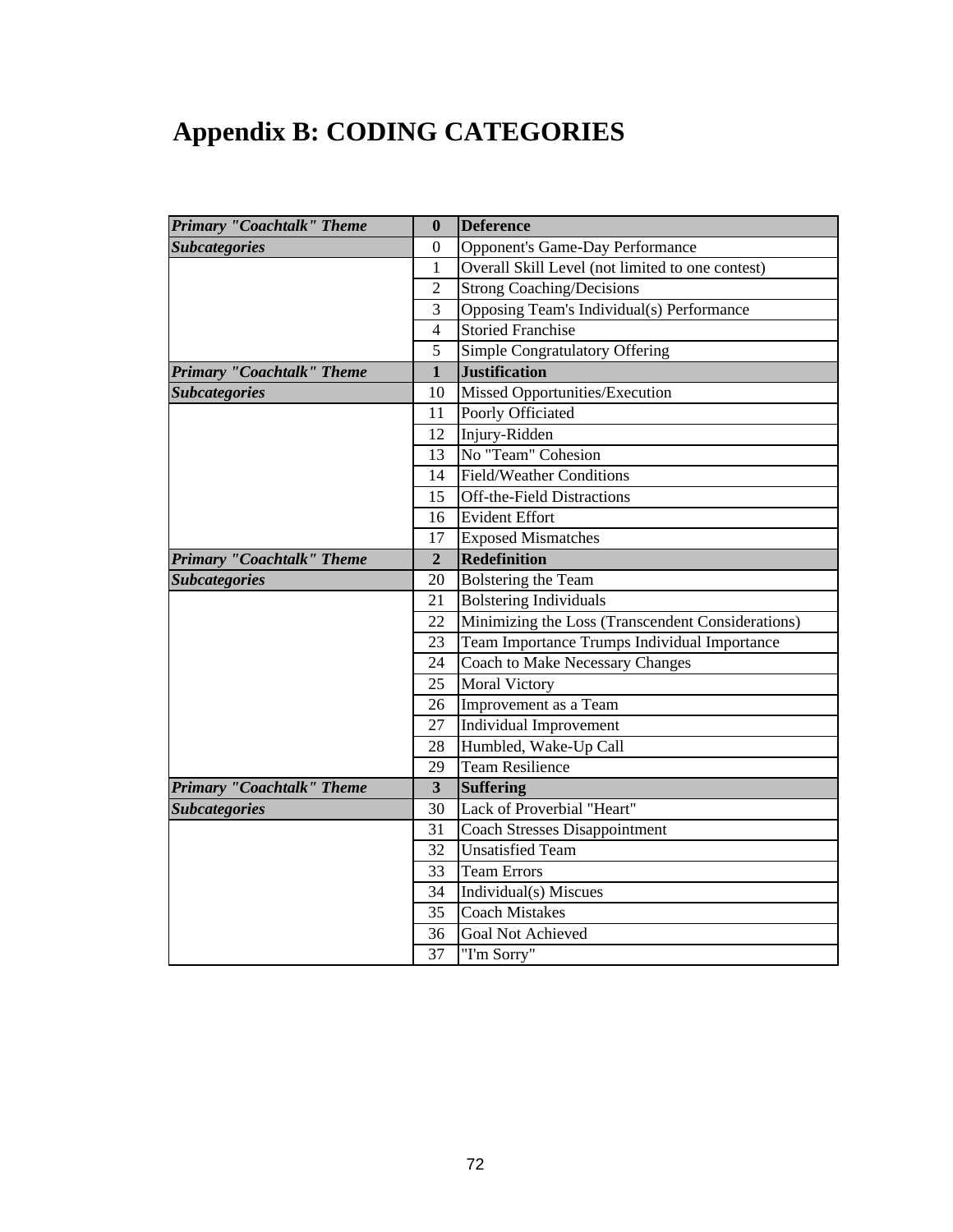## **Appendix C: "WINNING" QUOTES**

#### *Week – Head Coach*

#### 2 – Jeff Fisher

"And all our focus is going to be winning the next ballgame…"

#### 2 – Jeff Fisher

"Again, we're all about trying to find a way to win the ballgame now. That's what's important."

#### 4 – Eric Mangini

"It's just difficult to lose at any point. It's always difficult to lose one like this where it went as long as it did, fought as hard as they did and came out on the minus side of the ledger."

#### 5 – Rex Ryan

"And I know it's the fifth game of the year and we're still in first place but it just didn't feel like it right now."

#### 6 – Raheem Morris

"Not good enough, obviously, because we didn't get the win."

#### 6 – Raheem Morris

"The right way to go about it is to prepare this week and go out and get your first win out there in London. It doesn't really matter where it comes, you're looking for your first win…"

#### 8 – Mike Singletary

"But we came here to win a football game, and that's the bottom line."

#### 10 – Tom Cable

"Ran the ball well offensively, did not throw it very well at all – not enough to win and that was the reason for the change at quarterback."

#### 12 – Raheem Morris

"It doesn't matter what the call is, don't matter what we do, the only thing that matters is the result."

#### 13 – Gary Kubiak

"We just have to figure a way to clean up the mistakes that's keeping us from getting wins. That's more of our main focus right now than anything else."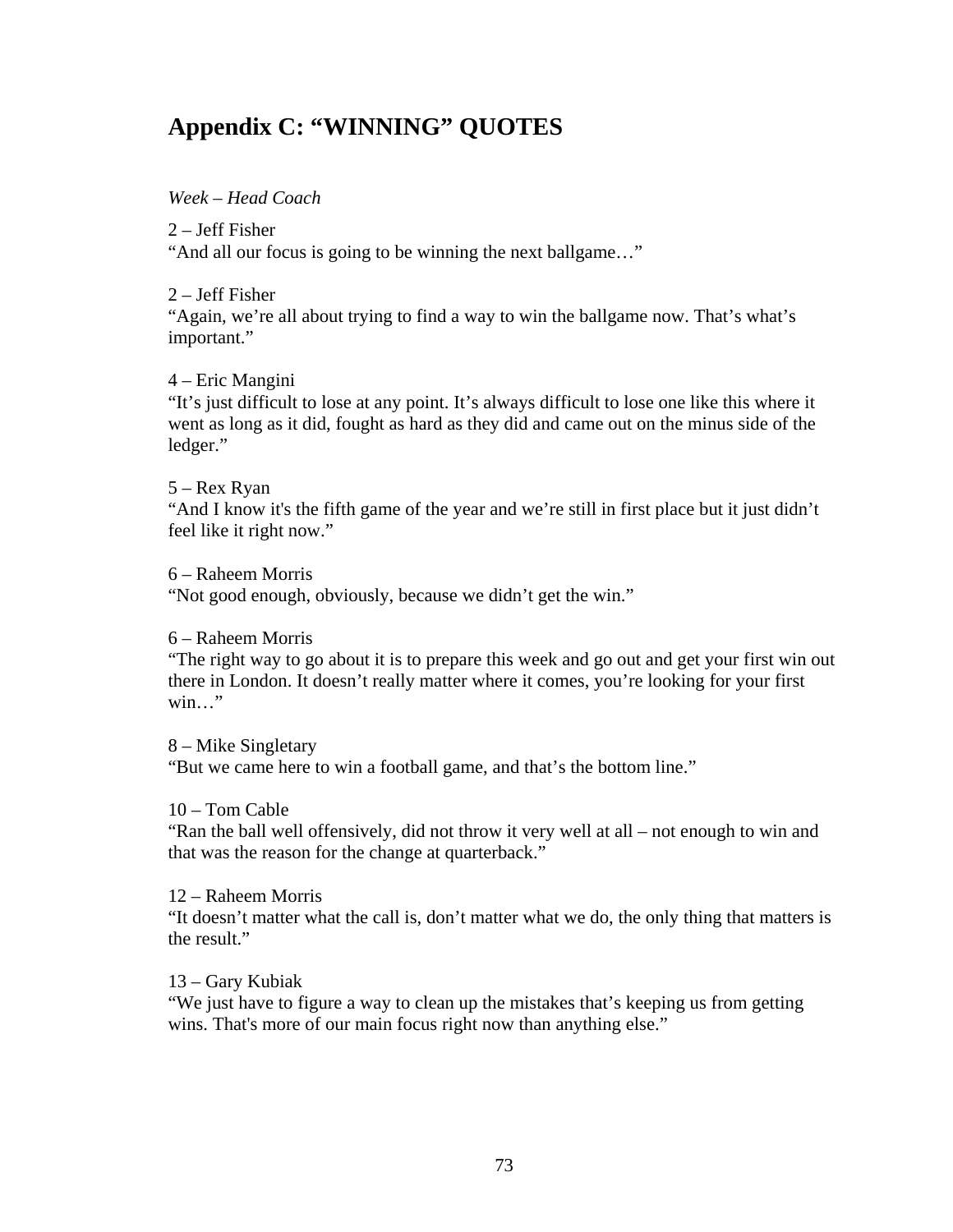#### 16 – Jim Zorn

"It's hard. It's very hard, it's devastating to be 0-6 and not win a division game. I don't know if I can ever remember playing – maybe in my early career – but it's been a long time, and it's awful."

16 – Sean Payton

"Obviously, it's a loss so it'll be a tough one for us…"

17 – Steve Spagnuolo

"But the bottom line is we lost the football game and the season's over and we were hoping to finish on a high note and weren't able to do that."

#### 19 – Ken Whisenhunt

"You're ultimately short of your goal which is to win the Super Bowl."

#### 19 – Wade Phillips

"It's like the elevator falling all the way from the top. It's tough when it's over. If you don't win it all, you haven't reached your goal, and we did not reach our goal that way…"